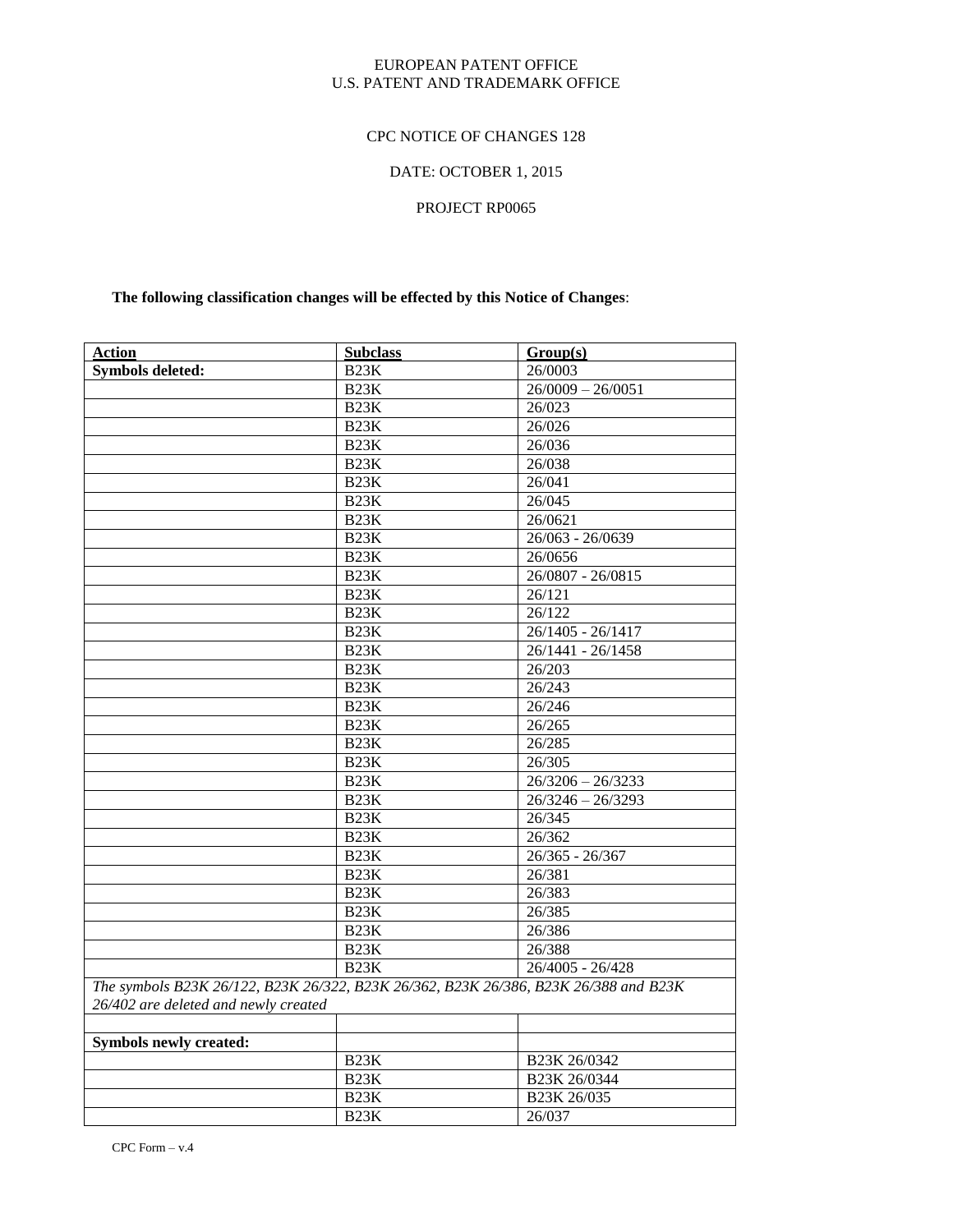## DATE: OCTOBER 1, 2015

| B <sub>23</sub> K | 26/042           |
|-------------------|------------------|
| B <sub>23</sub> K | 26/044           |
| B23K              | 26/0619          |
| B23K              | 26/062           |
| B23K              | 26/0622          |
| B23K              | 26/0624          |
| B23K              | 26/064           |
| B23K              | 26/066           |
| B23K              | 26/082           |
| B23K              | 26/0821          |
| B23K              | 26/122           |
| B23K              | 26/1224          |
| B23K              | 26/142           |
| B23K              | 26/1436          |
| B23K              | 26/1437          |
| B23K              | 26/1438          |
| B23K              | 26/144           |
| B23K              | 26/146           |
| B23K              | 26/1462          |
| B23K              | 26/21            |
| B23K              | 26/211           |
| B23K              | 26/242           |
| B23K              | 26/244           |
| B23K              | 26/262           |
| B23K              | 26/282           |
| B23K              | 26/302           |
| B23K              | 26/322           |
| B23K              | 26/323           |
| B23K              | 26/342           |
| B23K              | 26/346           |
| B23K              | 26/348           |
| B23K              | 26/351           |
| B23K              | $\frac{26}{352}$ |
| B23K              | 26/354           |
| B23K              | 26/356           |
| B23K              | 26/359           |
| B <sub>23</sub> K | 26/361           |
| B23K              | 26/362           |
| B <sub>23</sub> K | 26/364           |
| B <sub>23</sub> K | 26/382           |
| B23K              | 26/384           |
| B <sub>23</sub> K | 26/386           |
| B <sub>23</sub> K | 26/388           |
| B <sub>23</sub> K | 26/389           |
| B <sub>23</sub> K | 26/402           |
| B <sub>23</sub> K | 26/50            |
| B <sub>23</sub> K | 26/53            |
| B <sub>23</sub> K | 26/55            |
| B <sub>23</sub> K | 26/57            |
| B <sub>23</sub> K | 26/60            |
| B <sub>23</sub> K | 26/70            |
| B <sub>23</sub> K | 26/702           |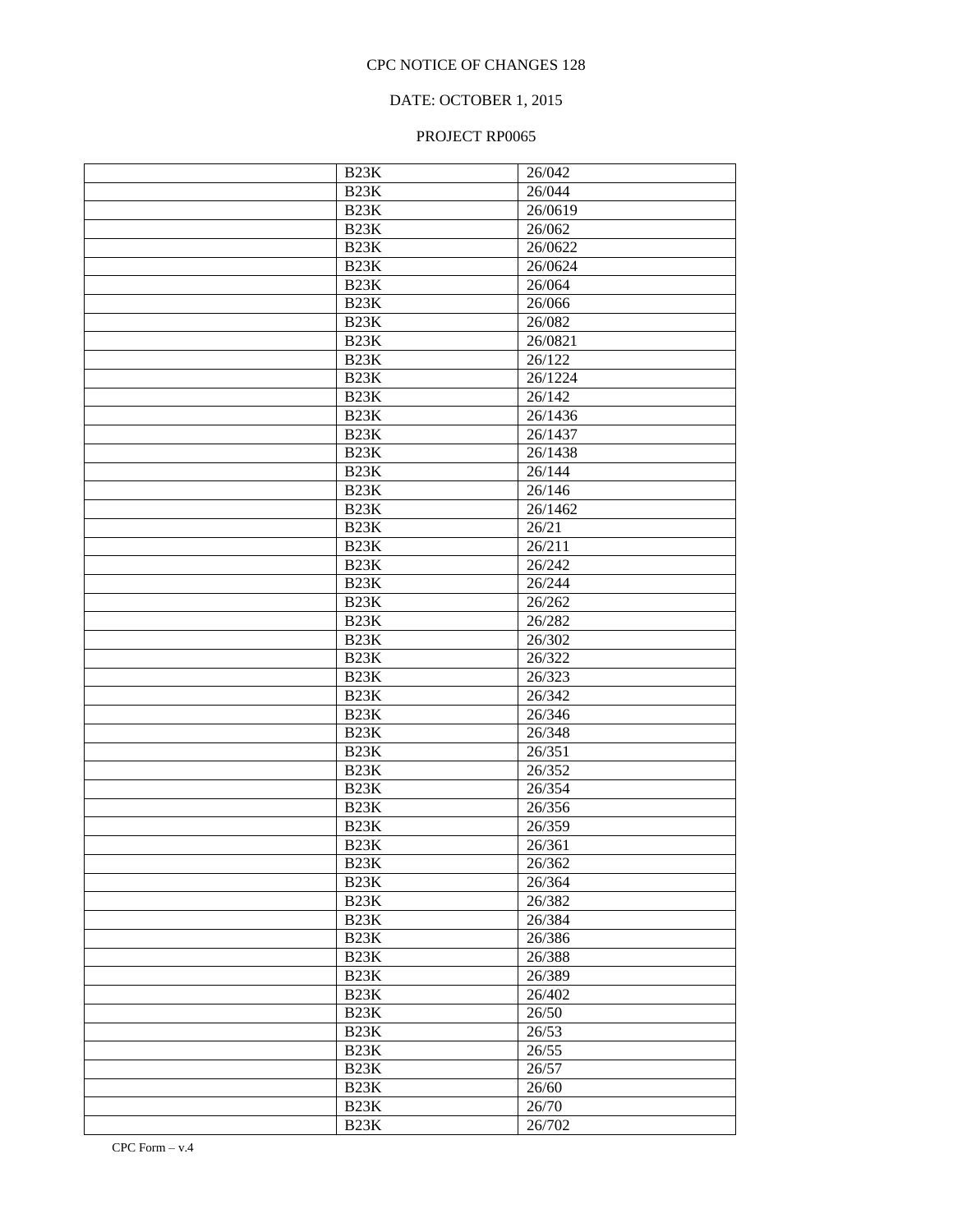### DATE: OCTOBER 1, 2015

|                                                                                                                              | B <sub>23</sub> K | 26/703                |
|------------------------------------------------------------------------------------------------------------------------------|-------------------|-----------------------|
|                                                                                                                              | B <sub>23</sub> K | 26/704                |
|                                                                                                                              | B <sub>23</sub> K | 26/705                |
|                                                                                                                              | B <sub>23</sub> K | 26/706                |
|                                                                                                                              | B <sub>23</sub> K | 26/707                |
|                                                                                                                              | B <sub>23</sub> K | 2201/35               |
|                                                                                                                              | B <sub>23</sub> K | 2203/05               |
|                                                                                                                              | B <sub>23</sub> K | 2203/15               |
|                                                                                                                              | B <sub>23</sub> K | $\overline{2203/166}$ |
|                                                                                                                              | B <sub>23</sub> K | 2203/172              |
|                                                                                                                              | B <sub>23</sub> K | 2203/26               |
|                                                                                                                              | B <sub>23</sub> K | 2203/30               |
|                                                                                                                              | B <sub>23</sub> K | 2203/32               |
|                                                                                                                              | B <sub>23</sub> K | $\overline{2203/34}$  |
|                                                                                                                              | B <sub>23</sub> K | $\overline{2203/36}$  |
|                                                                                                                              | B <sub>23</sub> K | 2203/38               |
|                                                                                                                              | B <sub>23</sub> K | 2203/40               |
|                                                                                                                              | B <sub>23</sub> K | $\overline{2203/42}$  |
|                                                                                                                              | B <sub>23</sub> K | 2203/50               |
|                                                                                                                              | B <sub>23</sub> K | 2203/52               |
|                                                                                                                              | B <sub>23</sub> K | 2203/54               |
|                                                                                                                              | B <sub>23</sub> K | 2203/56               |
| The symbols B23K 26/122, B23K 26/322, B23K 26/362, B23K 26/386, B23K 26/388 and B23K<br>26/402 are deleted and newly created |                   |                       |
|                                                                                                                              |                   |                       |
|                                                                                                                              |                   |                       |
|                                                                                                                              |                   |                       |
| Title wording change:                                                                                                        | B <sub>23</sub> K | 26/00                 |
|                                                                                                                              | B <sub>23</sub> K | 26/0006               |
|                                                                                                                              | B <sub>23</sub> K | 26/009 - 26/0093      |
|                                                                                                                              | B <sub>23</sub> K | 26/03                 |
|                                                                                                                              | B <sub>23</sub> K | 26/034                |
|                                                                                                                              | B <sub>23</sub> K | 26/046                |
|                                                                                                                              | B <sub>23</sub> K | 26/06                 |
|                                                                                                                              | B <sub>23</sub> K | $26/0608 - 26/0613$   |
|                                                                                                                              | B <sub>23</sub> K | 26/0626               |
|                                                                                                                              | B <sub>23</sub> K | 26/126                |
|                                                                                                                              | B <sub>23</sub> K | 26/14                 |
|                                                                                                                              | B <sub>23</sub> K | $26/147 - 26/1482$    |
|                                                                                                                              | B <sub>23</sub> K | $26/16 - 26/20$       |
|                                                                                                                              | B <sub>23</sub> K | 26/324                |
|                                                                                                                              | B <sub>23</sub> K | 26/34                 |
|                                                                                                                              | B <sub>23</sub> K | 26/36                 |
|                                                                                                                              | B <sub>23</sub> K | 2201/34               |
|                                                                                                                              | B <sub>23</sub> K | 2203/16               |
|                                                                                                                              |                   |                       |
| <b>Indent Change:</b>                                                                                                        | B <sub>23</sub> K | 26/0626               |
|                                                                                                                              | B <sub>23</sub> K | 26/22                 |
|                                                                                                                              | B <sub>23</sub> K | 26/24                 |
|                                                                                                                              | B <sub>23</sub> K | 26/26                 |
|                                                                                                                              | B <sub>23</sub> K | 26/28                 |
|                                                                                                                              | B <sub>23</sub> K | 26/30                 |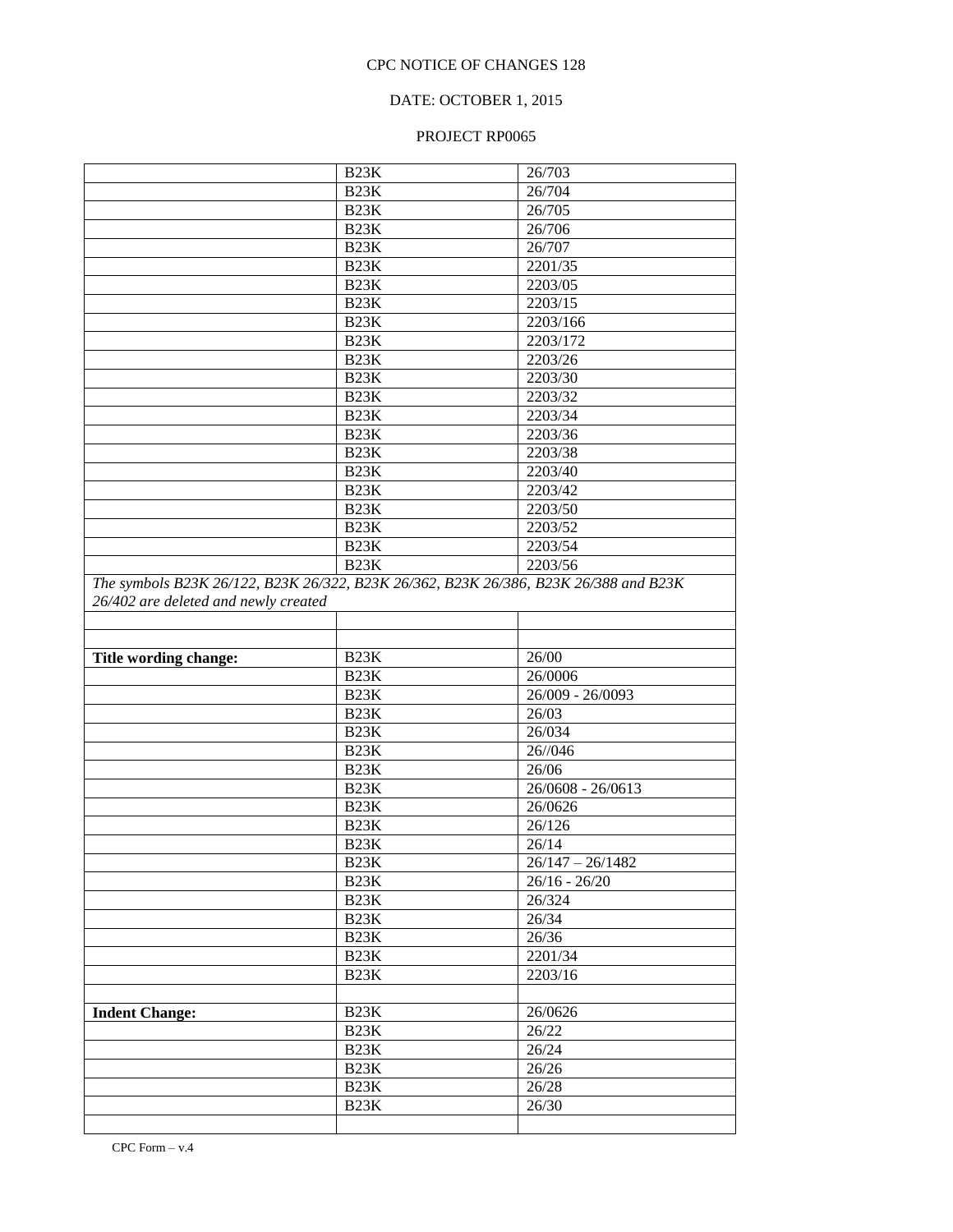## DATE: OCTOBER 1, 2015

| New/modified/deleted Definitions    | B <sub>23</sub> K | $\overline{2}$ 6/00 |
|-------------------------------------|-------------------|---------------------|
| (no frozen (F)symbol definitions    |                   |                     |
| should be deleted):                 |                   |                     |
|                                     | B <sub>23</sub> K | 26/0003             |
|                                     | B <sub>23</sub> K | $\frac{26}{006}$    |
|                                     | B <sub>23</sub> K | 26/0066             |
|                                     | B <sub>23</sub> K | 26/02               |
|                                     | B <sub>23</sub> K | 26/0626             |
|                                     | B <sub>23</sub> K | 26/066              |
|                                     | B <sub>23</sub> K | 26/08               |
|                                     | B <sub>23</sub> K | 26/12               |
|                                     | B <sub>23</sub> K | 26/126              |
|                                     | B <sub>23</sub> K | $\frac{26}{14}$     |
|                                     | B <sub>23</sub> K | 26/16               |
|                                     | B <sub>23</sub> K | 26/18               |
|                                     | B <sub>23</sub> K | 26/20               |
|                                     | B <sub>23</sub> K | 26/211              |
|                                     | B <sub>23</sub> K | 26/32               |
|                                     | B <sub>23</sub> K | 26/322              |
|                                     | B <sub>23</sub> K | 26/324              |
|                                     | B <sub>23</sub> K | 26/34               |
|                                     | B <sub>23</sub> K | 26/36               |
|                                     | B <sub>23</sub> K | $\overline{2}$ 6/40 |
|                                     | B <sub>23</sub> K | 26/402              |
|                                     | B <sub>23</sub> K | 26/705              |
|                                     | B <sub>23</sub> K | 26/706              |
|                                     | B <sub>23</sub> K | 26/0821             |
|                                     |                   |                     |
| <b>Scheme Warning Notices to be</b> | <b>B23K</b>       | 26/00               |
| added/modified/deleted:             |                   |                     |
|                                     | B23K<br>B23K      | 26/02               |
|                                     | B23K              | 26/037<br>26/06     |
|                                     | B23K              | 26/062              |
|                                     | B23K              | 26/20               |
|                                     | B23K              | 26/21               |
|                                     | B <sub>23</sub> K | 26/32               |
|                                     | B <sub>23</sub> K | 26/322              |
|                                     | B23K              |                     |
|                                     | B <sub>23</sub> K | 26/346<br>26/352    |
|                                     | B <sub>23</sub> K | 26/36               |
|                                     | B <sub>23</sub> K | 26/50               |
|                                     | B <sub>23</sub> K | 2201/34             |
|                                     | B <sub>23</sub> K | 2201/35             |
|                                     | B <sub>23</sub> K | 2203/00             |
|                                     | B <sub>23</sub> K | 2203/04             |
|                                     | B <sub>23</sub> K | 2203/05             |
|                                     | B <sub>23</sub> K | 2203/08             |
|                                     | B <sub>23</sub> K | 2203/15             |
|                                     | B <sub>23</sub> K | 2203/16             |
|                                     | B <sub>23</sub> K | 2203/166            |
|                                     | B <sub>23</sub> K | 2203/18             |
|                                     |                   |                     |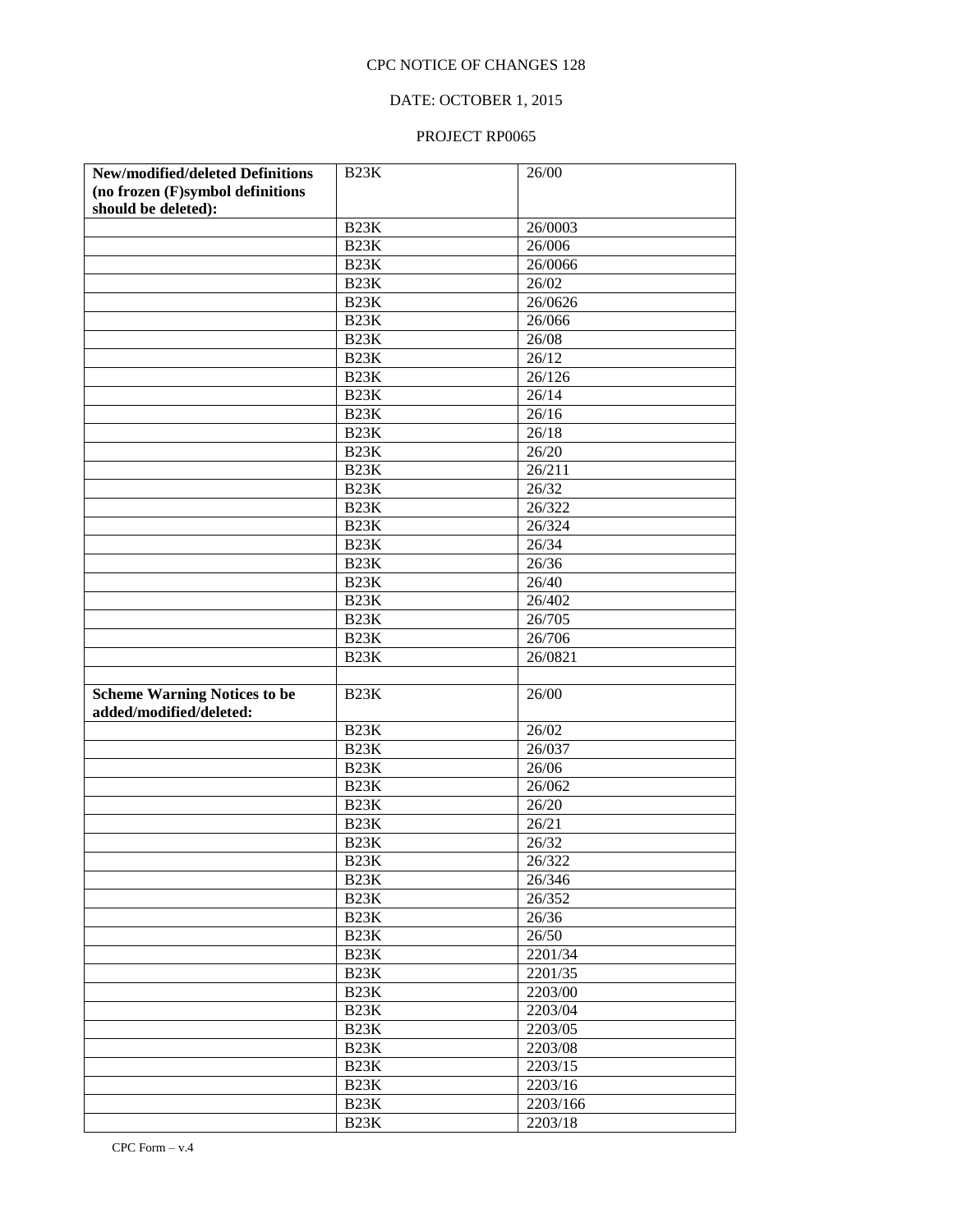### DATE: OCTOBER 1, 2015

### PROJECT RP0065

|                           | <b>B23K</b> | 2203/26 |
|---------------------------|-------------|---------|
|                           | B23K        | 2203/30 |
|                           | B23K        | 2203/50 |
|                           |             |         |
| <b>Scheme Notes to be</b> | B23K        | 26/00   |
| added/modified/deleted:   |             |         |

**The following subclasses/groups are also impacted by this Notice of Changes (indicate subclasses/groups outside of the project scope, such as those listed in the CRL):** 

*B23K26/08, B23K37/00*, *B28D,B28D5/00, B29C59/007, B29C59/16, B29C66/1122, B60J1/00, C04B2237/52, CO9J5/00, C14B1/56, C14B5/00, D06H7/22, F16P1/06, H01C, H01C17/242, H01L23/00*

**This Notice of Changes includes the following** *[Check the ones included]:*

- 1. CLASSIFICATION SCHEME CHANGES
	- $\boxtimes$  A. New, Modified or Deleted Group(s)
	- $\boxtimes$  B. New, Modified or Deleted Warning Notice(s)
	- $\boxtimes$  C. New, Modified or Deleted Note(s)
	- D. New, Modified or Deleted Guidance Heading(s)
- 2. DEFINITIONS (New or Modified)
	- $\boxtimes$  A. DEFINITIONS (Full definition template)
	- B. DEFINITIONS (Definitions Quick Fix)
- 3.  $\boxtimes$  REVISION CONCORDANCE LIST (RCL)
- 4.  $\mathbb{Z}$  CHANGES TO THE CPC-TO-IPC CONCORDANCE LIST (CICL)
- 5.  $\boxtimes$  CROSS-REFERENCE LIST (CRL)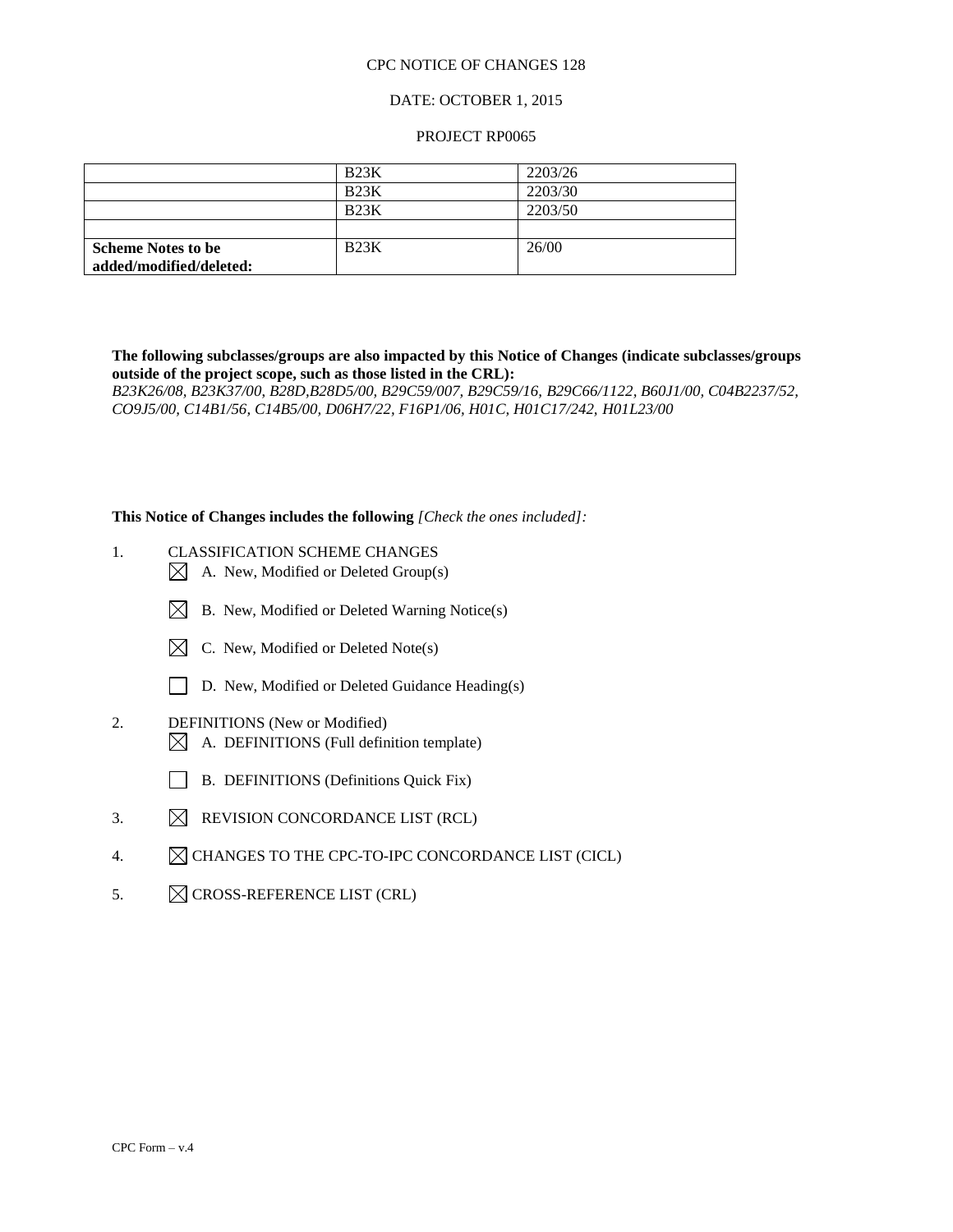### DATE: OCTOBER 1, 2015

### PROJECT RP0065

### 1. CLASSIFICATION SCHEME CHANGES

### A. New, Modified or Deleted Group(s)

**SUBCLASS B23K - SOLDERING OR UNSOLDERING; WELDING; CLADDING OR PLATING BY SOLDERING OR WELDING; CUTTING BY APPLYING HEAT LOCALLY, e.g. FLAME CUTTING; WORKING BY LASER BEAM (making metal-coated products by extruding metal B21C23/22; building up linings or coverings by casting B22D19/08 ; casting by dipping B22D23/04 ; manufacture of composite layers by sintering metal powder B22F7/00 ; arrangements on machine tools for copying or controlling B23Q ; covering metals or covering materials with metals, not otherwise provided for C23C ; burners F23D )**

| Type*          | <b>Symbol</b>                         | <b>Indent</b> | <b>Title</b>                             | Transferred to <sup>#</sup>         |
|----------------|---------------------------------------|---------------|------------------------------------------|-------------------------------------|
|                |                                       | Level         | (new or modified)                        |                                     |
|                |                                       | <b>Number</b> | "CPC only" text should normally be       |                                     |
|                |                                       | of dots       | enclosed in {curly brackets}**           |                                     |
|                |                                       | (e.g. 0, 1,   |                                          |                                     |
|                |                                       | 2)            |                                          |                                     |
| $\overline{C}$ | B <sub>23</sub> K <sub>26</sub> /00   |               | Working by laser beam, e.g. welding,     | B <sub>23</sub> K <sub>26</sub> /00 |
|                |                                       |               | cutting or boring                        | B23K 26/346                         |
|                |                                       |               |                                          | B23K 26/348                         |
|                |                                       |               |                                          | B23K 26/50                          |
|                |                                       |               |                                          | B <sub>23</sub> K 26/53             |
|                |                                       |               |                                          | B <sub>23</sub> K 26/55             |
|                |                                       |               |                                          | B23K 26/57                          |
| D              | B <sub>23</sub> K <sub>26</sub> /0003 |               |                                          | Administrative transfer to          |
|                |                                       |               |                                          | B23K 26/351                         |
| E              | B23K 26/0006                          | $\mathbf{1}$  | {taking account of the properties of the |                                     |
|                |                                       |               | material involved (B23K 26/32, B23K      |                                     |
|                |                                       |               | 26/40 take precedence) }                 |                                     |
| D              | B <sub>23</sub> K <sub>26</sub> /0009 |               |                                          | Administrative transfer to          |
|                |                                       |               |                                          | B23K26/0006 and                     |
|                |                                       |               |                                          | B23K2203/50 ADD INFO                |
|                |                                       |               |                                          | simultaneously                      |
| D              | B23K 26/0012                          |               |                                          | Administrative transfer to          |
|                |                                       |               |                                          | B23K26/0006 and                     |
|                |                                       |               |                                          | B23K2203/08 ADD INFO                |
|                |                                       |               |                                          | simultaneously                      |
| D              | B <sub>23</sub> K <sub>26</sub> /0015 |               |                                          | Administrative transfer to          |
|                |                                       |               |                                          | B23K26/0006 and                     |
|                |                                       |               |                                          | B23K2203/08 ADD INFO                |
|                |                                       |               |                                          | simultaneously                      |
| D              | B23K 26/0018                          |               |                                          | Administrative transfer to          |
|                |                                       |               |                                          | B23K26/0006 and                     |
|                |                                       |               |                                          | B23K2203/08 ADD INFO                |
|                |                                       |               |                                          | simultaneously                      |
| D              | B23K 26/0021                          |               |                                          | Administrative transfer to          |
|                |                                       |               |                                          | B23K26/0006 and                     |
|                |                                       |               |                                          | B23K2203/00 ADD INFO                |
|                |                                       |               |                                          | simultaneously                      |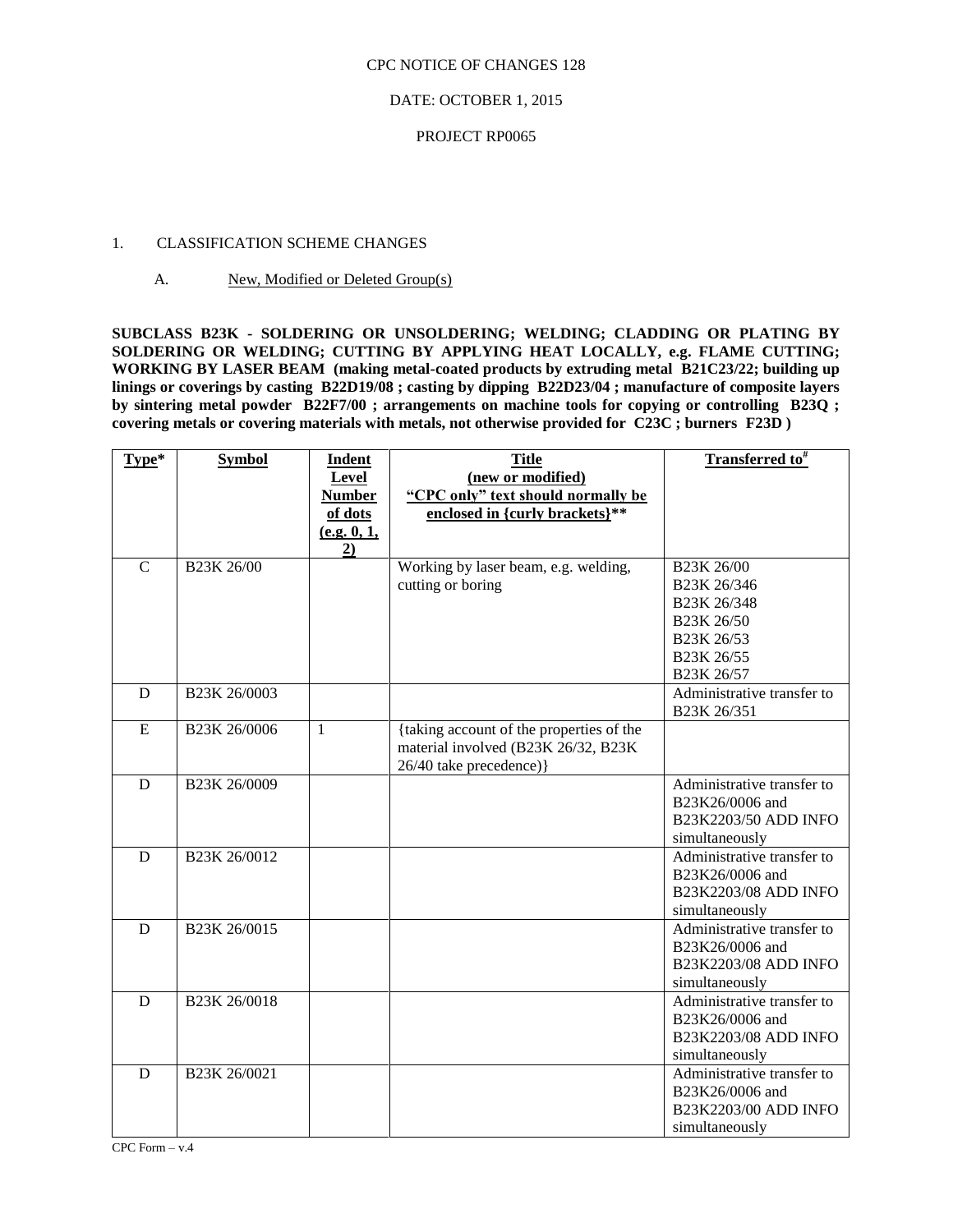## DATE: OCTOBER 1, 2015

| $Type*$     | <b>Symbol</b>            | <b>Indent</b>  | <b>Title</b>                             | Transferred to <sup>#</sup>                   |
|-------------|--------------------------|----------------|------------------------------------------|-----------------------------------------------|
|             |                          | Level          | (new or modified)                        |                                               |
|             |                          | <b>Number</b>  | "CPC only" text should normally be       |                                               |
|             |                          | of dots        | enclosed in {curly brackets}**           |                                               |
|             |                          | (e.g. 0, 1,    |                                          |                                               |
|             |                          | 2)             |                                          |                                               |
| D           | B23K 26/0024             |                |                                          | Administrative transfer to                    |
|             |                          |                |                                          | B23K26/0006 and                               |
|             |                          |                |                                          | B23K2203/30 ADD INFO                          |
|             |                          |                |                                          | simultaneously                                |
| D           | B23K 26/0027             |                |                                          | Administrative transfer to                    |
|             |                          |                |                                          | B23K26/0006 and                               |
|             |                          |                |                                          | B23K2203/32 ADD INFO                          |
|             |                          |                |                                          | simultaneously                                |
| D           | B <sub>23</sub> K 26/003 |                |                                          | Administrative transfer to                    |
|             |                          |                |                                          | B23K26/0006 and                               |
|             |                          |                |                                          | B23K2203/38 ADD INFO                          |
|             |                          |                |                                          | simultaneously                                |
| D           | B23K 26/0033             |                |                                          | Administrative transfer to                    |
|             |                          |                |                                          | B23K26/0006 and                               |
|             |                          |                |                                          | B23K2203/40 ADD INFO                          |
|             |                          |                |                                          | simultaneously                                |
| D           | B23K 26/0036             |                |                                          | Administrative transfer to                    |
|             |                          |                |                                          | B23K26/0006 and                               |
|             |                          |                |                                          | B23K2203/42 ADD INFO                          |
|             |                          |                |                                          | simultaneously                                |
| D           | B23K 26/0039             |                |                                          | Administrative transfer to                    |
|             |                          |                |                                          | B23K26/0006 and                               |
|             |                          |                |                                          | B23K2203/50 ADD INFO                          |
|             |                          |                |                                          | simultaneously                                |
| D           | B23K 26/0042             |                |                                          | Administrative transfer to                    |
|             |                          |                |                                          | B23K26/0006 and                               |
|             |                          |                |                                          | B23K2203/56 ADD INFO                          |
|             |                          |                |                                          | simultaneously                                |
| D           | B23K 26/0045             |                |                                          | Administrative transfer to                    |
|             |                          |                |                                          | B23K26/0006 and                               |
|             |                          |                |                                          | B23K2203/52 ADD INFO                          |
|             |                          |                |                                          | simultaneously                                |
| $\mathbf D$ | B23K 26/0048             |                |                                          | Administrative transfer to<br>B23K26/0006 and |
|             |                          |                |                                          | B23K2203/16 ADD INFO                          |
|             |                          |                |                                          | simultaneously                                |
| D           | B23K 26/0051             |                |                                          | Administrative transfer to                    |
|             |                          |                |                                          | B23K26/0006 and                               |
|             |                          |                |                                          | B23K2201/34 ADD INFO                          |
|             |                          |                |                                          | simultaneously                                |
| U           | B23K 26/0054             | 1              | {Working by transmitting the laser beam  |                                               |
|             |                          |                | within the workpiece}                    |                                               |
| $\mathbf U$ | B23K 26/0057             | $\overline{2}$ | {by modifying or reforming the material  |                                               |
|             |                          |                | inside the workpiece, e.g. for producing |                                               |
|             |                          |                | break initiation cracks }                |                                               |
| $\mathbf U$ | B23K 26/006              | $\overline{2}$ | {by creating voids inside the workpiece, |                                               |
|             |                          |                | e.g. for forming flow passages or flow   |                                               |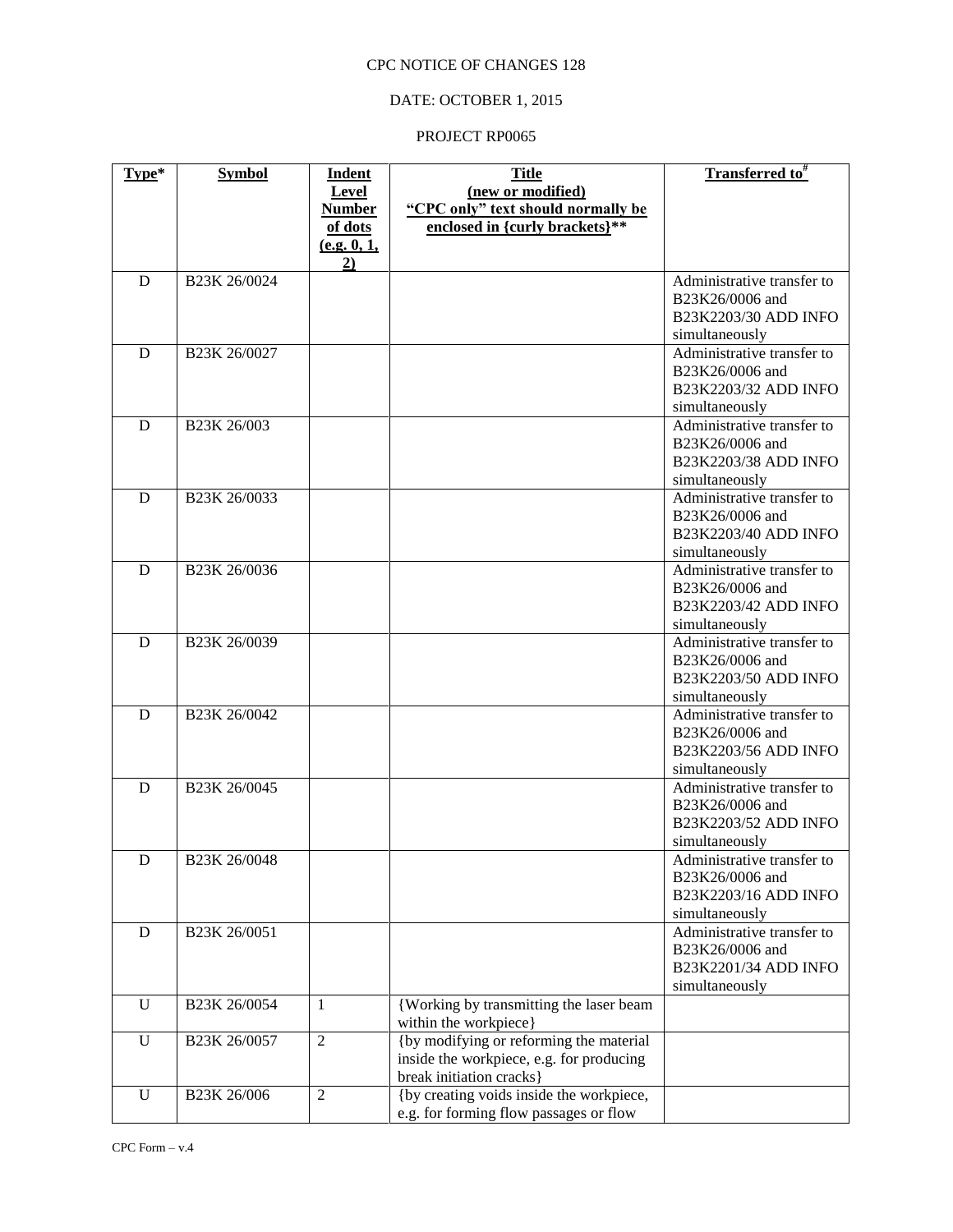## DATE: OCTOBER 1, 2015

| Type*        | <b>Symbol</b> | <b>Indent</b>  | <b>Title</b>                                                                        | Transferred to <sup>#</sup> |
|--------------|---------------|----------------|-------------------------------------------------------------------------------------|-----------------------------|
|              |               | Level          | (new or modified)                                                                   |                             |
|              |               | <b>Number</b>  | "CPC only" text should normally be                                                  |                             |
|              |               | of dots        | enclosed in {curly brackets}**                                                      |                             |
|              |               | (e.g. 0, 1,    |                                                                                     |                             |
|              |               | 2)             |                                                                                     |                             |
|              |               |                | patterns                                                                            |                             |
| U            | B23K 26/0063  | $\overline{2}$ | {the laser beam entering a face of the                                              |                             |
|              |               |                | workpiece from which it is transmitted                                              |                             |
|              |               |                | through the workpiece material to work                                              |                             |
|              |               |                | on a face remote from the face where the                                            |                             |
|              |               |                | laser beam entered the workpiece, e.g.                                              |                             |
|              |               |                | for effecting removal, fusion splicing,                                             |                             |
|              |               |                | modifying or reforming}                                                             |                             |
| $\mathbf U$  | B23K 26/0066  | 1              | {for surface treatment (for changing the                                            |                             |
|              |               |                | physical structure of ferrous metals or                                             |                             |
|              |               |                | alloys C21D, of non-ferrous metals or                                               |                             |
|              |               |                | alloys C22F; for alloying C23C;                                                     |                             |
|              |               |                | annealing crystalline material C30B                                                 |                             |
|              |               |                | 33/02; laser treatment of semiconductors                                            |                             |
|              |               |                | H01L)                                                                               |                             |
| U            | B23K 26/0069  | $\overline{2}$ | {Laser shock processing (modifying the                                              |                             |
|              |               |                | physical properties of ferrous metals by                                            |                             |
|              |               |                | laser shock processing C21D 10/005)}                                                |                             |
| U            | B23K 26/0072  | $\overline{2}$ | {Modifying rugosity}                                                                |                             |
| $\mathbf U$  | B23K 26/0075  | 3              | {Diminishing rugosity, e.g. grinding;                                               |                             |
| U            | B23K 26/0078  | 3              | Polishing; Smoothing}                                                               |                             |
| $\mathbf U$  | B23K 26/0081  | $\overline{2}$ | {Increasing rugosity, e.g. roughening}<br>{by melting (laser re-melting of metals   |                             |
|              |               |                | by wave energy C22B 9/22; laser                                                     |                             |
|              |               |                | melting of glass C03C; laser melting for                                            |                             |
|              |               |                | crystal growth C30B) }                                                              |                             |
| U            | B23K 26/0084  | $\overline{2}$ | {Texturing}                                                                         |                             |
| $\mathbf{U}$ | B23K 26/0087  | $\overline{2}$ | {by providing a line or line pattern, e.g. a                                        |                             |
|              |               |                | dotted break initiation line}                                                       |                             |
| $\mathbf M$  | B23K 26/009   | $\mathbf{1}$   | {using a non-absorbing, e.g. transparent,                                           |                             |
|              |               |                | reflective or refractive, layer on the                                              |                             |
|              |               |                | workpiece (using a mask on the                                                      |                             |
|              |               |                | workpiece B23K 26/066)}                                                             |                             |
| $\mathbf M$  | B23K 26/0093  | 1              | {combined with mechanical machining                                                 |                             |
|              |               |                | or metal-working covered by other                                                   |                             |
|              |               |                | subclasses than B23K(combined welding                                               |                             |
|              |               |                | or cutting procedures or apparatus B23K                                             |                             |
|              |               |                | 28/02)                                                                              |                             |
| $\mathbf U$  | B23K 26/0096  | 1              | {Portable laser equipment, e.g. hand-                                               |                             |
|              |               |                | held laser apparatus (Surgical laser                                                |                             |
|              |               |                | instruments A61B 18/20, Dental Lasers                                               |                             |
|              |               |                | A61C 1/0046, Hand-held laser dental                                                 |                             |
|              |               |                | apparatus for curing resins A61C                                                    |                             |
|              |               |                | 19/004)                                                                             |                             |
| $\mathbf E$  | B23K 26/02    | $\mathbf{1}$   | Positioning or observing the workpiece,                                             |                             |
|              |               |                | e.g. with respect to the point of impact;<br>Aligning, aiming or focusing the laser |                             |
|              |               |                |                                                                                     |                             |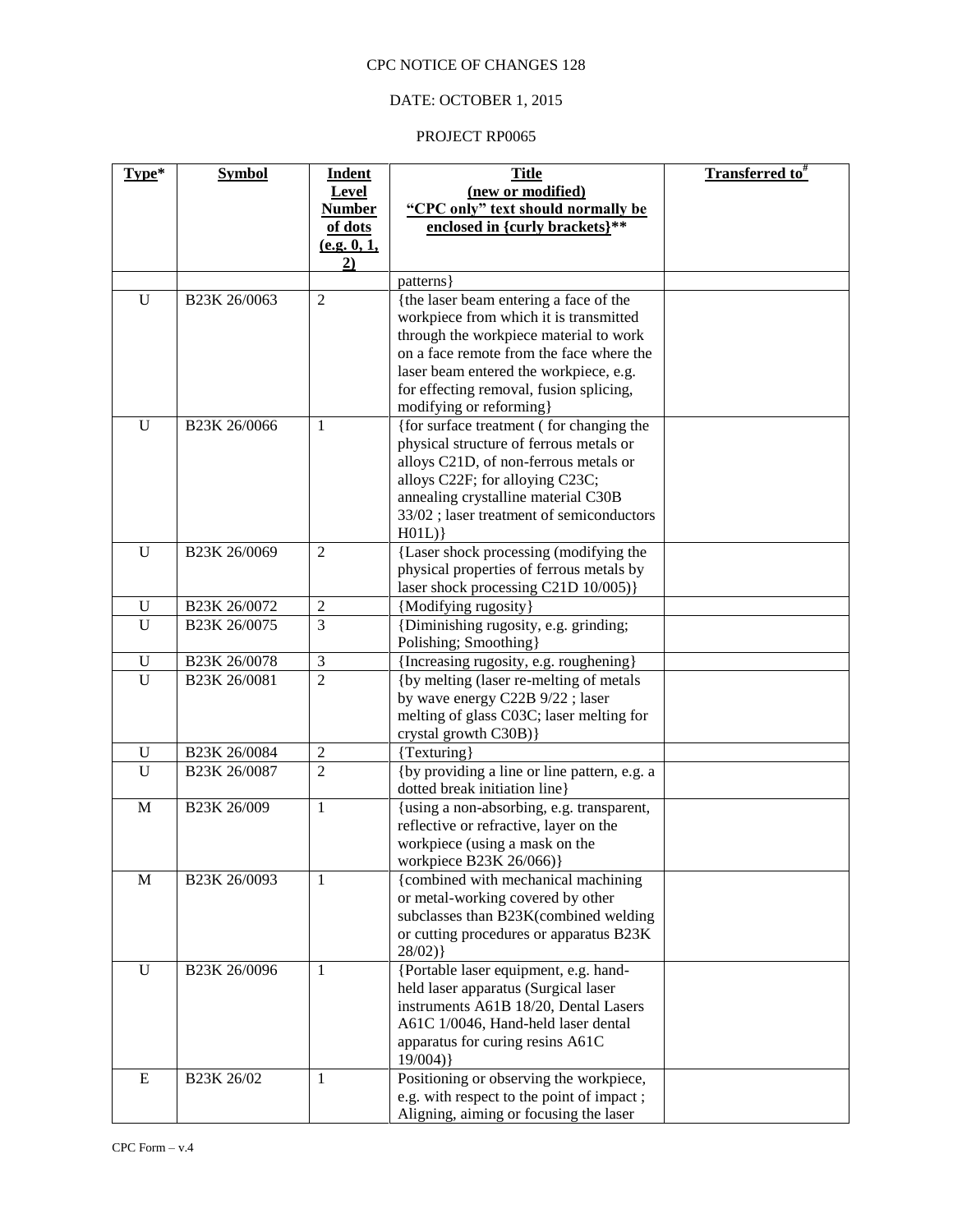## DATE: OCTOBER 1, 2015

| Type*          | <b>Symbol</b>                        | <b>Indent</b>  | <b>Title</b>                                                                                         | Transferred to <sup>#</sup>                |
|----------------|--------------------------------------|----------------|------------------------------------------------------------------------------------------------------|--------------------------------------------|
|                |                                      | Level          | (new or modified)                                                                                    |                                            |
|                |                                      | <b>Number</b>  | "CPC only" text should normally be                                                                   |                                            |
|                |                                      | of dots        | enclosed in {curly brackets}**                                                                       |                                            |
|                |                                      | (e.g. 0, 1,    |                                                                                                      |                                            |
|                |                                      | 2)             |                                                                                                      |                                            |
|                |                                      |                | beam                                                                                                 |                                            |
| D              | B23K 26/023                          |                |                                                                                                      | Administratively transfer<br>to B23K26/037 |
| $\mathbf D$    | B <sub>23</sub> K <sub>26</sub> /026 |                |                                                                                                      | Administrative transfer to<br>B23K 26/035  |
| M              | B23K 26/03                           | $\overline{2}$ | Observing, e.g. monitoring, the<br>workpiece                                                         |                                            |
| U              | B23K 26/032                          | 3              | {using optical means}                                                                                |                                            |
| M              | B23K 26/034                          | 3              | {Observing the temperature of the<br>workpiece}                                                      |                                            |
| $\mathbf N$    | B <sub>23</sub> K 26/0342            | 3              | {Observing magnetic fields related to the<br>workpiece}                                              |                                            |
| N              | B23K 26/0344                         | $\mathfrak{Z}$ | {Observing the speed of the workpiece}                                                               |                                            |
| $\overline{N}$ | B23K 26/035                          | $\overline{2}$ | Aligning the laser beam (automatically<br>B23K 26/042)                                               |                                            |
| D              | B23K 26/036                          |                |                                                                                                      | Administrative transfer to<br>B23K 26/0342 |
| Q              | B23K 26/037                          | 3              | {by pressing on the workpiece, e.g.<br>pressing roller foot}                                         | B23K 26/037<br>B23K 26/02                  |
| D              | B23K 26/038                          |                |                                                                                                      | Administrative transfer to<br>B23K 26/0344 |
| U              | B23K 26/04                           | $\overline{2}$ | Automatically aligning, aiming or<br>focusing the laser beam, e.g. using the<br>back-scattered light |                                            |
| D              | B23K 26/041                          |                |                                                                                                      | Administrative transfer to<br>B23K 26/042  |
| N              | B23K 26/042                          | 3              | Automatically aligning the laser beam                                                                |                                            |
| U              | B23K 26/043                          | $\overline{4}$ | {along the beam path, i.e. alignment of<br>laser beam axis relative to laser beam<br>apparatus}      |                                            |
| N              | B23K 26/044                          | 3              | Seam tracking                                                                                        |                                            |
| D              | B23K 26/045                          |                |                                                                                                      | Administrative transfer to<br>B23K 26/044  |
| M              | B23K 26/046                          | 3              | Automatically focusing the laser beam                                                                |                                            |
| $\mathbf U$    | B23K 26/048                          | $\overline{4}$ | {by controlling the distance between<br>laser head and workpiece}                                    |                                            |
| $\mathsf{C}$   | B23K 26/06                           | $\overline{2}$ | Shaping the laser beam, e.g. by masks or<br>multi-focusing                                           | B23K 26/06<br>B23K 26/062                  |
| $\mathbf U$    | B23K 26/0604                         | $\mathfrak{Z}$ | {by a combination of beams}                                                                          |                                            |
| $\mathbf M$    | B23K 26/0608                         | $\overline{4}$ | {in the same heat affected zone [HAZ] (                                                              |                                            |
|                |                                      |                | B23K 26/0613, B23K 26/0619 take<br>precedence) }                                                     |                                            |
| M              | B23K 26/0613                         | $\overline{4}$ | {having a common axis (B23K 26/0619)                                                                 |                                            |
|                |                                      |                | takes precedence) }                                                                                  |                                            |
| $\mathbf U$    | B23K 26/0617                         | 5              | {and with spots spaced along the                                                                     |                                            |
|                |                                      |                | common axis}                                                                                         |                                            |
| ${\bf N}$      | B23K 26/0619                         | $\overline{4}$ | {with spots located on opposed surfaces                                                              |                                            |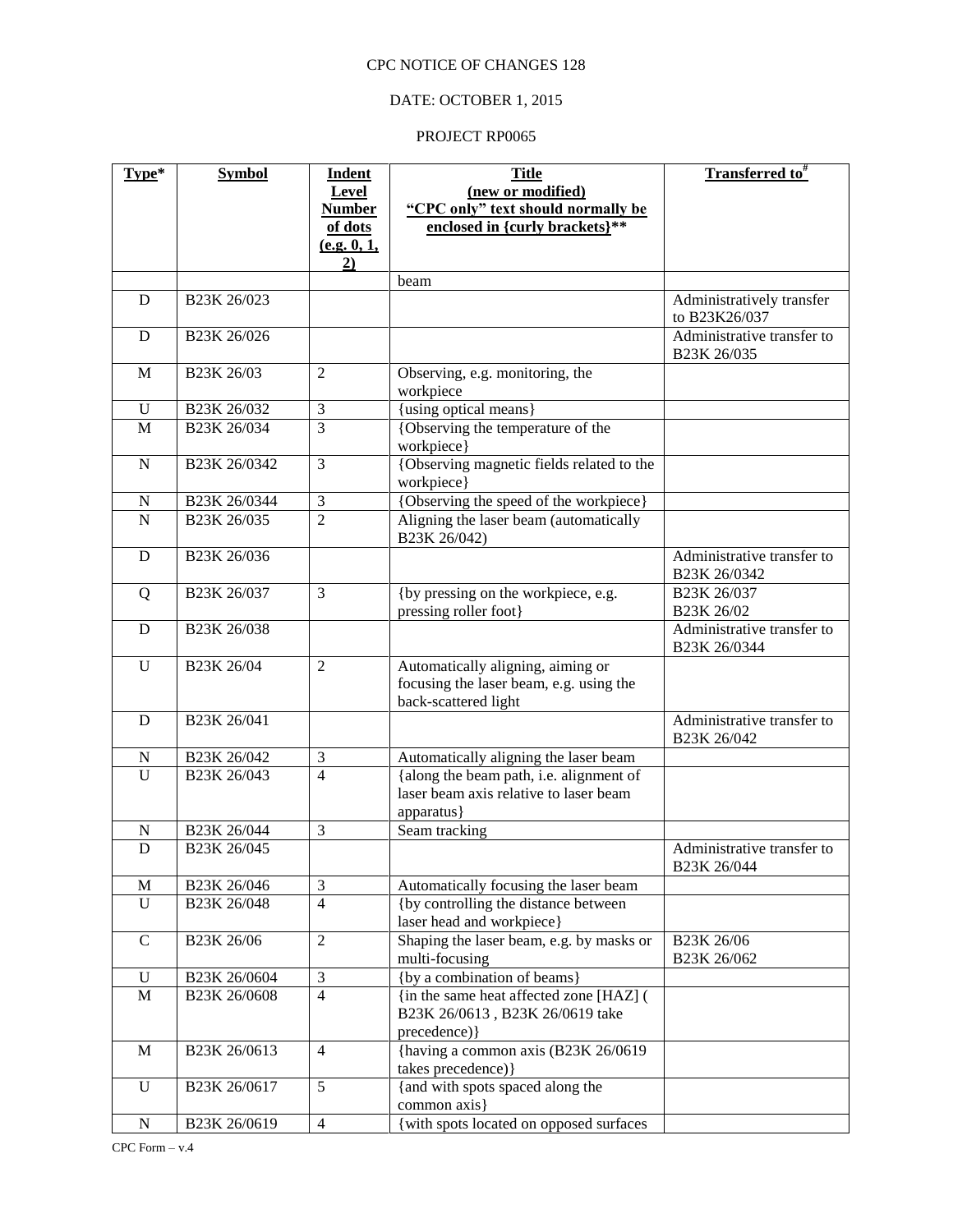### DATE: OCTOBER 1, 2015

| Type*          | <b>Symbol</b>             | <b>Indent</b>          | <b>Title</b>                                             | Transferred to <sup>#</sup>                |
|----------------|---------------------------|------------------------|----------------------------------------------------------|--------------------------------------------|
|                |                           | <b>Level</b>           | (new or modified)                                        |                                            |
|                |                           | <b>Number</b>          | "CPC only" text should normally be                       |                                            |
|                |                           | of dots<br>(e.g. 0, 1, | enclosed in {curly brackets}**                           |                                            |
|                |                           | 2)                     |                                                          |                                            |
|                |                           |                        | of the workpiece}                                        |                                            |
| N              | B23K 26/062               | 3                      | by direct control of the laser beam                      |                                            |
| D              | B23K 26/0621              |                        |                                                          | Administrative transfer to                 |
|                |                           |                        |                                                          | B23K 26/0619                               |
| $\mathbf N$    | B23K 26/0622              | $\overline{4}$         | by shaping pulses                                        |                                            |
| $\overline{N}$ | B23K 26/0624              | $\overline{5}$         | {using ultrashort pulses, i.e. pulses of                 |                                            |
|                |                           |                        | 1ns or less }                                            |                                            |
| M              | B23K 26/0626              | $\overline{4}$         | {Energy control of the laser beam                        |                                            |
|                |                           |                        | (B23K26/0622 takes precedence)}                          |                                            |
| D              | B23K 26/063               |                        |                                                          | Administrative transfer to<br>B23K 26/0622 |
| D              | B <sub>23</sub> K 26/0635 |                        |                                                          | Administrative transfer to                 |
|                |                           |                        |                                                          | B23K 26/0624                               |
| D              | B23K 26/0639              |                        |                                                          | Administrative transfer to                 |
|                |                           |                        |                                                          | B23K 26/064                                |
| N              | B23K 26/064               | $\mathfrak{Z}$         | by means of optical elements, e.g. lenses,               |                                            |
|                |                           |                        | mirrors or prisms                                        |                                            |
| $\mathbf U$    | B23K 26/0643              | $\overline{4}$         | {comprising mirrors}                                     |                                            |
| $\overline{U}$ | B23K 26/0648              | $\overline{4}$         | {comprising lenses}                                      |                                            |
| $\mathbf U$    | B23K 26/0652              | $\overline{4}$         | {comprising prisms}                                      |                                            |
| $\overline{D}$ | B23K 26/0656              |                        |                                                          | Administrative transfer to<br>B23K 26/066  |
| ${\bf N}$      | B23K 26/066               | $\overline{4}$         | by using masks                                           |                                            |
| $\mathbf U$    | B23K 26/0661              | $\overline{5}$         | {disposed on the workpiece}                              |                                            |
| $\mathbf U$    | B23K 26/0665              | 3                      | {by beam condensation on the                             |                                            |
|                |                           |                        | workpiece, e.g. for focusing}                            |                                            |
| U              | B23K 26/067               | 3                      | Dividing the beam into multiple beams,                   |                                            |
| $\mathbf U$    | B23K 26/0673              | $\overline{4}$         | e.g. multifocusing<br>{into independently operating sub- |                                            |
|                |                           |                        | beams, e.g. beam multiplexing to                         |                                            |
|                |                           |                        | provide laser beams for several stations}                |                                            |
| $\mathbf U$    | B23K 26/0676              | $\overline{4}$         | {into dependently operating sub-beams,                   |                                            |
|                |                           |                        | e.g. an array of spots with fixed spatial                |                                            |
|                |                           |                        | relationship or for performing                           |                                            |
|                |                           |                        | simultaneously identical operations}                     |                                            |
| U              | B23K 26/073               | 3                      | Shaping the laser spot                                   |                                            |
| U              | B23K 26/0732              | $\overline{4}$         | {into a rectangular shape}                               |                                            |
| $\mathbf U$    | B23K 26/0734              | $\overline{4}$         | {into an annular shape}                                  |                                            |
| $\mathbf U$    | B23K 26/0736              | $\overline{4}$         | {into an oval shape, e.g. elliptic shape}                |                                            |
| $\mathbf U$    | B23K 26/0738              | $\overline{4}$         | {into a linear shape}                                    |                                            |
| $\mathbf U$    | B23K 26/08                | 1                      | Devices involving relative movement                      |                                            |
| D              | B23K 26/0807              |                        | between laser beam and workpiece                         | Administrative transfer to                 |
|                |                           |                        |                                                          | B23K 26/082                                |
| $\mathbf D$    | B23K 26/0815              |                        |                                                          | Administrative transfer to<br>B23K 26/0821 |
| ${\bf N}$      | B23K 26/082               | $\overline{2}$         | Scanning systems, i.e. devices involving                 |                                            |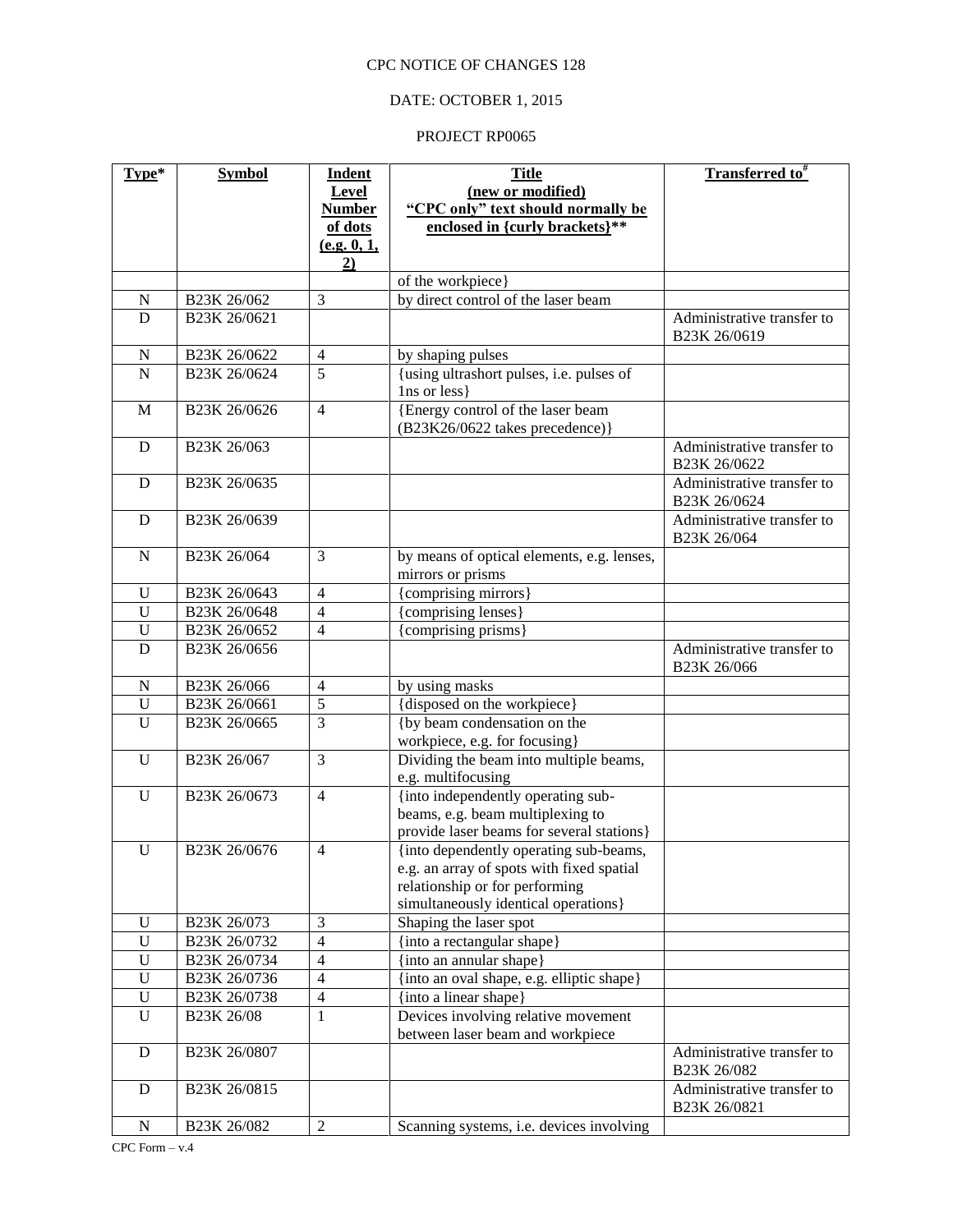## DATE: OCTOBER 1, 2015

| Type*               | <b>Symbol</b>                        | <b>Indent</b>  | <b>Title</b>                                     | Transferred to <sup>#</sup> |
|---------------------|--------------------------------------|----------------|--------------------------------------------------|-----------------------------|
|                     |                                      | Level          | (new or modified)                                |                             |
|                     |                                      | <b>Number</b>  | "CPC only" text should normally be               |                             |
|                     |                                      | of dots        | enclosed in {curly brackets}**                   |                             |
|                     |                                      | (e.g. 0, 1,    |                                                  |                             |
|                     |                                      | 2)             |                                                  |                             |
|                     |                                      |                | movement of the laser beam relative to           |                             |
|                     |                                      |                | the laser head                                   |                             |
| ${\bf N}$           | B23K 26/0821                         | $\overline{3}$ | {using multifaceted mirrors, e.g.                |                             |
|                     |                                      |                | polygonal mirror}                                |                             |
| $\mathbf U$         | B23K 26/0823                         | $\overline{2}$ | {Devices involving rotation of the               |                             |
|                     |                                      |                | workpiece}                                       |                             |
| $\mathbf U$         | B23K 26/083                          | $\overline{2}$ | {Devices involving movement of the               |                             |
|                     |                                      |                | workpiece in at least one axial direction}       |                             |
| U                   | B23K 26/0838                         | 3              | {by using an endless conveyor belt}              |                             |
| $\overline{U}$      | B23K 26/0846                         | $\overline{4}$ | {for moving elongated workpieces                 |                             |
|                     |                                      |                | longitudinally, e.g. wire or strip               |                             |
|                     |                                      |                | material}                                        |                             |
| $\mathbf U$         | B23K 26/0853                         | 3              | {Devices involving movement of the               |                             |
|                     |                                      |                | workpiece in at least in two axial               |                             |
|                     |                                      |                | directions, e.g. in a plane}                     |                             |
| $\mathbf U$         | B23K 26/0861                         | $\overline{4}$ | {in at least in three axial directions}          |                             |
| $\overline{U}$      | B23K 26/0869                         | $\overline{2}$ | {Devices involving movement of the               |                             |
|                     |                                      |                | laser head in at least one axial direction}      |                             |
| U                   | B23K 26/0876                         | 3              | {in at least two axial directions}               |                             |
| $\overline{U}$      | B23K 26/0884                         | $\overline{4}$ | {in at least in three axial directions, e.g.     |                             |
|                     |                                      |                | manipulators, robots}                            |                             |
| $\mathbf U$         | B23K 26/103                          | 3              | {the laser beam rotating around the fixed        |                             |
|                     |                                      |                | workpiece (B23K 26/28 takes                      |                             |
|                     |                                      |                | precedence) }                                    |                             |
| U<br>$\overline{U}$ | B23K 26/106                          | $\overline{4}$ | {inside the workpiece}                           |                             |
|                     | B23K 26/12                           | 1              | in a special atmosphere, e.g. in an<br>enclosure |                             |
| D                   | B <sub>23</sub> K <sub>26</sub> /121 | Second         |                                                  | Administrative transfer to  |
|                     |                                      | action         |                                                  | B23K 26/122                 |
|                     |                                      | after          |                                                  |                             |
|                     |                                      | transfer       |                                                  |                             |
|                     |                                      | of 26/122      |                                                  |                             |
|                     |                                      |                |                                                  | Document families           |
|                     |                                      |                |                                                  | currently classified in     |
|                     |                                      |                |                                                  | B23K 26/122 should          |
|                     |                                      |                |                                                  | transfer to B23K 26/1224    |
|                     |                                      |                |                                                  | prior to transferring       |
|                     |                                      |                |                                                  | documents from B23K         |
|                     |                                      |                |                                                  | 26/121 to B23K 26/122       |
| N                   | B23K 26/122                          | $\sqrt{2}$     | in a liquid, e.g. underwater                     |                             |
| $\mathbf N$         | B23K 26/1224                         | $\overline{2}$ | {in vacuum}                                      |                             |
| D                   | B23K 26/122                          | First          |                                                  | Administrative transfer to  |
|                     |                                      | action         |                                                  | B23K 26/1224                |
|                     |                                      | before         |                                                  |                             |
|                     |                                      | deleting       |                                                  |                             |
|                     |                                      | 26/121         |                                                  |                             |
|                     |                                      |                |                                                  | Document families           |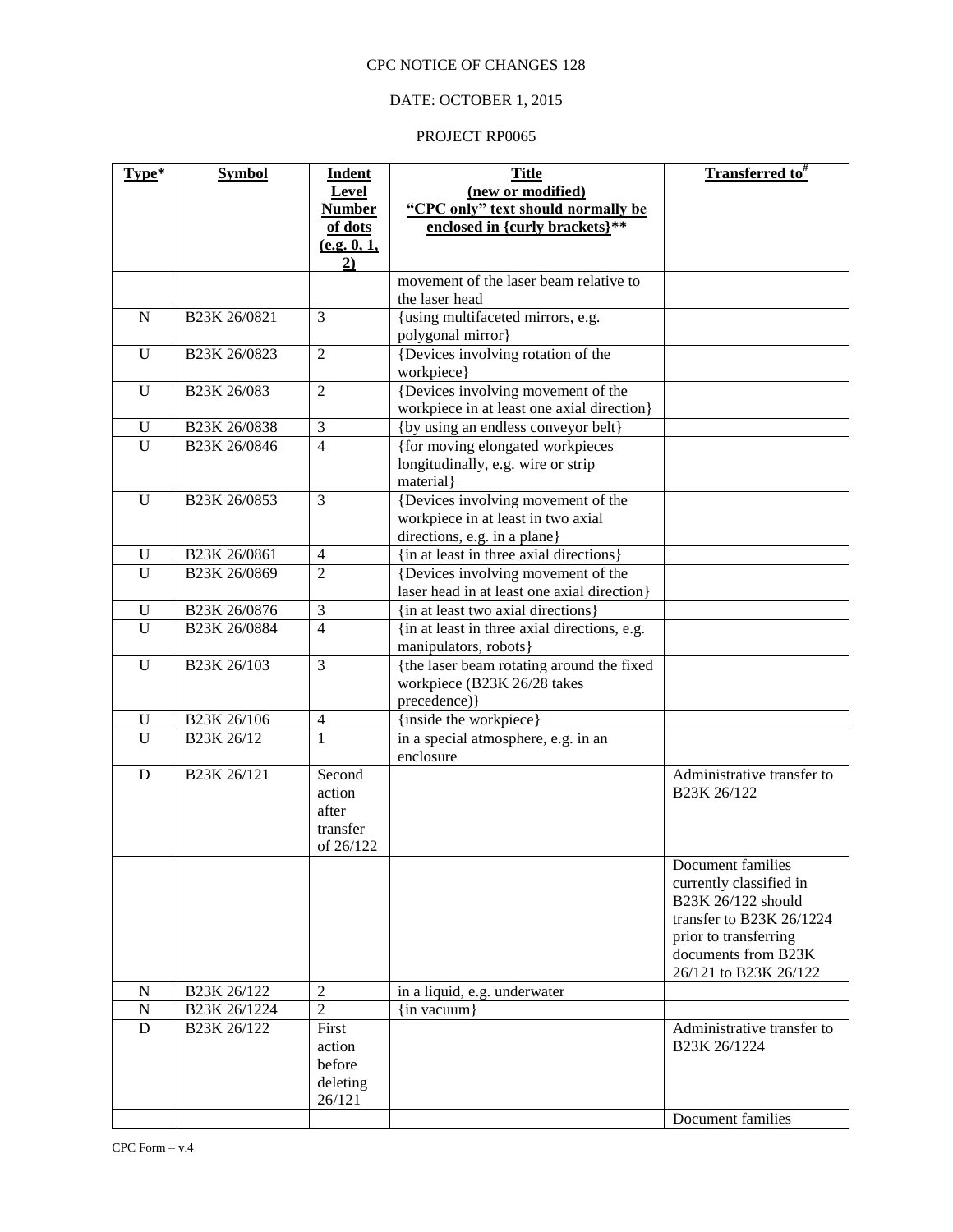### DATE: OCTOBER 1, 2015

| Type*          | <b>Symbol</b>             | <b>Indent</b>  | <b>Title</b>                                          | Transferred to <sup>#</sup>                  |
|----------------|---------------------------|----------------|-------------------------------------------------------|----------------------------------------------|
|                |                           | <b>Level</b>   | (new or modified)                                     |                                              |
|                |                           | <b>Number</b>  | "CPC only" text should normally be                    |                                              |
|                |                           | of dots        | enclosed in {curly brackets}**                        |                                              |
|                |                           | (e.g. 0, 1,    |                                                       |                                              |
|                |                           | 2)             |                                                       |                                              |
|                |                           |                |                                                       | currently classified in                      |
|                |                           |                |                                                       | B23K 26/122 should                           |
|                |                           |                |                                                       | transfer to B23K 26/1224                     |
|                |                           |                |                                                       | prior to transferring                        |
|                |                           |                |                                                       | documents from B23K<br>26/121 to B23K 26/122 |
| U              | B23K 26/123               | $\overline{2}$ | {in an atmosphere of particular gases}                |                                              |
| $\mathbf U$    | B23K 26/125               | 3              | {of mixed gases}                                      |                                              |
| M              | B23K 26/126               | $\overline{2}$ | {in an atmosphere of gases chemically                 |                                              |
|                |                           |                | reacting with the workpiece}                          |                                              |
| U              | B23K 26/127               | $\overline{2}$ | {in an enclosure}                                     |                                              |
| $\mathbf U$    | B23K 26/128               | 3              | {Laser beam path enclosures}                          |                                              |
| M              | B23K 26/14                | 1              | using a fluid stream, e.g. a jet of gas, in           |                                              |
|                |                           |                | conjunction with the laser beam; Nozzles              |                                              |
|                |                           |                | therefor (B23K 26/12 takes precedence)                |                                              |
| D              | B <sub>23</sub> K 26/1405 |                |                                                       | Administrative transfer to                   |
|                |                           |                |                                                       | B23K 26/142                                  |
| D              | B23K 26/1411              |                |                                                       | Administrative transfer to                   |
|                |                           |                |                                                       | B23K 26/144                                  |
| D              | B <sub>23</sub> K 26/1417 |                |                                                       | Administrative transfer to                   |
|                |                           |                |                                                       | B23K 26/146                                  |
| $\mathbf N$    | B23K 26/142               | $\overline{2}$ | for the removal of by-products                        |                                              |
| $\mathbf U$    | B23K 26/1423              | $\overline{2}$ | {the flow carrying an electric current}               |                                              |
| $\overline{U}$ | B23K 26/1429              | $\overline{3}$ | {the flow carrying an electric arc, e.g.              |                                              |
|                |                           |                | laser arc hybrid welding}                             |                                              |
| U              | B23K 26/1435              | $\overline{2}$ | {involving specially adapted flow                     |                                              |
|                |                           |                | control means}                                        |                                              |
| $\mathbf N$    | B <sub>23</sub> K 26/1436 | $\overline{3}$ | {for pressure control}                                |                                              |
| $\mathbf N$    | B <sub>23</sub> K 26/1437 | $\overline{3}$ | {for flow rate control}                               |                                              |
| $\mathbf N$    | B23K 26/1438              | $\overline{3}$ | {for directional control}                             |                                              |
| $\mathbf N$    | B23K 26/144               | $\overline{2}$ | the fluid stream containing particles, e.g.<br>powder |                                              |
| D              | B23K 26/1441              |                |                                                       | Administrative transfer to                   |
|                |                           |                |                                                       | B23K 26/1436                                 |
| D              | B23K 26/1447              |                |                                                       | Administrative transfer to                   |
|                |                           |                |                                                       | B23K 26/1437                                 |
| D              | B <sub>23</sub> K 26/1452 |                |                                                       | Administrative transfer to                   |
|                |                           |                |                                                       | B23K 26/1438                                 |
| $\mathbf D$    | B23K 26/1458              |                |                                                       | Administrative transfer to                   |
|                |                           |                |                                                       | B23K 26/1462                                 |
| N              | B23K 26/146               | $\overline{c}$ | the fluid stream containing a liquid                  |                                              |
| ${\bf N}$      | B23K 26/1462              | $\overline{c}$ | {Nozzles; Features related to nozzles}                |                                              |
| $\mathbf U$    | B23K 26/1464              | $\mathfrak{Z}$ | {Supply to, or discharge from, nozzles of             |                                              |
|                |                           |                | media, e.g. gas, powder, wire}                        |                                              |
| M              | B23K 26/147               | $\overline{4}$ | {Features outside the nozzle for feeding              |                                              |
|                |                           |                | the fluid stream towards the workpiece}               |                                              |
| M              | B23K 26/1476              | $\overline{4}$ | {Features inside the nozzle for feeding               |                                              |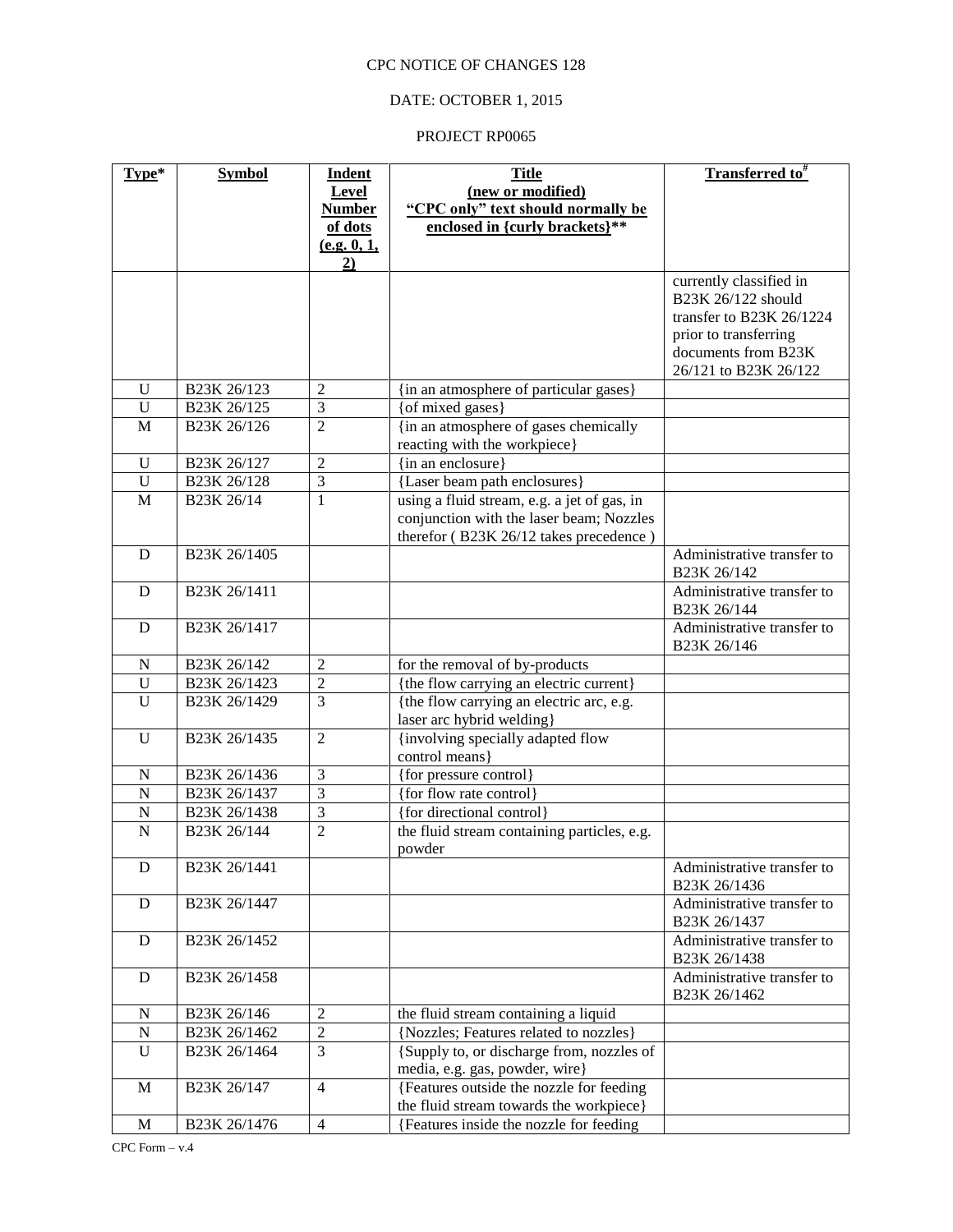## DATE: OCTOBER 1, 2015

| Type*          | <b>Symbol</b>                       | <b>Indent</b>  | <b>Title</b>                                                                        | Transferred to <sup>#</sup>               |
|----------------|-------------------------------------|----------------|-------------------------------------------------------------------------------------|-------------------------------------------|
|                |                                     | Level          | (new or modified)                                                                   |                                           |
|                |                                     | <b>Number</b>  | "CPC only" text should normally be                                                  |                                           |
|                |                                     | of dots        | enclosed in {curly brackets}**                                                      |                                           |
|                |                                     | (e.g. 0, 1,    |                                                                                     |                                           |
|                |                                     | 2)             |                                                                                     |                                           |
|                |                                     |                | the fluid stream through the nozzle}                                                |                                           |
| M              | B23K 26/1482                        | 3              | {Detachable nozzles, e.g. exchangeable<br>or provided with breakaway lines}         |                                           |
| $\mathbf U$    | B23K 26/1488                        | $\overline{3}$ | {Means for protecting nozzles, e.g. the                                             |                                           |
|                |                                     |                | tip surface (by breakaway lines B23K                                                |                                           |
|                |                                     |                | 26/1482)                                                                            |                                           |
| U              | B23K 26/1494                        | 3              | {Maintenance of nozzles}                                                            |                                           |
| M              | B23K 26/16                          | 1              | Removal of by-products, e.g. particles or                                           |                                           |
|                |                                     |                | vapours produced during treatment of a                                              |                                           |
|                |                                     |                | workpiece (by a fluid stream B23K                                                   |                                           |
|                |                                     |                | 26/142                                                                              |                                           |
| M              | B <sub>23</sub> K <sub>26</sub> /18 | $\mathbf{1}$   | using absorbing layers on the workpiece,<br>e.g. for marking or protecting purposes |                                           |
| $\mathsf{C}$   | B23K 26/20                          | 1              | Bonding (soldering by means of radiant                                              | B23K 26/20                                |
|                |                                     |                | energy B23K 1/005; joining of                                                       | B23K 26/21                                |
|                |                                     |                | preformed plastics parts by heating using                                           |                                           |
|                |                                     |                | laser beam B29C 65/16)                                                              |                                           |
| D              | B23K 26/203                         |                |                                                                                     | Administrative transfer to                |
|                |                                     |                |                                                                                     | B23K 26/211                               |
| U              | B23K 26/206                         | $\overline{2}$ | {Laser sealing}                                                                     |                                           |
| $\overline{N}$ | B23K 26/21                          | $\overline{2}$ | by welding                                                                          |                                           |
| N              | B23K 26/211                         | 3              | with interposition of special material to                                           |                                           |
| M              | B23K 26/22                          | 3              | facilitate connection of the parts                                                  |                                           |
| $\mathbf M$    | B23K 26/24                          | $\overline{3}$ | Spot welding<br>Seam welding                                                        |                                           |
| $\overline{N}$ | B23K 26/242                         | $\overline{4}$ | Fillet welding, i.e. involving a weld of                                            |                                           |
|                |                                     |                | substantially triangular cross section                                              |                                           |
|                |                                     |                | joining two parts                                                                   |                                           |
| D              | B <sub>23</sub> K 26/243            |                |                                                                                     | Administrative transfer to                |
|                |                                     |                |                                                                                     | B23K 26/242                               |
| N              | B23K 26/244                         | $\overline{4}$ | Overlap seam welding                                                                |                                           |
| D              | B23K 26/246                         |                |                                                                                     | Administrative transfer to<br>B23K 26/244 |
| $\mathbf M$    | B23K 26/26                          | $\overline{4}$ | of rectilinear seams                                                                |                                           |
| ${\bf N}$      | B23K 26/262                         | $\overline{5}$ | of longitudinal seams of tubes                                                      |                                           |
| D              | B23K 26/265                         |                |                                                                                     | Administrative transfer to                |
|                |                                     |                |                                                                                     | B23K 26/262                               |
| M              | B23K 26/28                          | $\overline{4}$ | of curved planar seams                                                              |                                           |
| ${\bf N}$      | B23K 26/282                         | $\overline{5}$ | of tube sections                                                                    |                                           |
| ${\bf D}$      | B23K 26/285                         |                |                                                                                     | Administratively                          |
|                |                                     |                |                                                                                     | transferred to B23K                       |
| M              | B23K 26/30                          | $\overline{4}$ | of three-dimensional seams                                                          | 26/282                                    |
| ${\bf N}$      | B23K 26/302                         | 5              | of helicoidal seams                                                                 |                                           |
| ${\bf D}$      | B23K 26/305                         |                |                                                                                     | Administratively                          |
|                |                                     |                |                                                                                     | transferred to B23K                       |
|                |                                     |                |                                                                                     | 26/302                                    |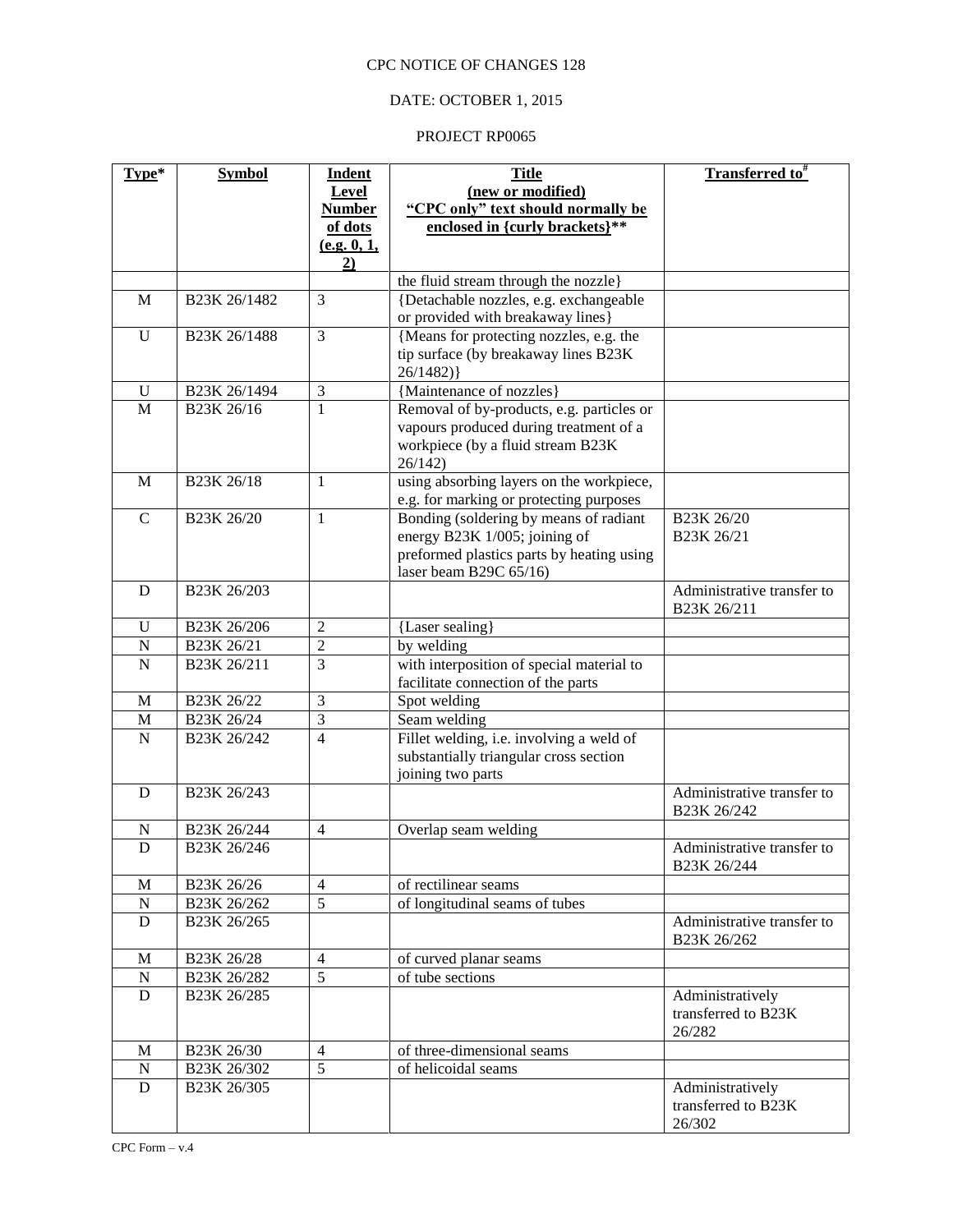### DATE: OCTOBER 1, 2015

| Type*       | <b>Symbol</b>             | <b>Indent</b>                  | <b>Title</b>                            | <b>Transferred to</b> <sup>#</sup>           |
|-------------|---------------------------|--------------------------------|-----------------------------------------|----------------------------------------------|
|             |                           | Level                          | (new or modified)                       |                                              |
|             |                           | <b>Number</b>                  | "CPC only" text should normally be      |                                              |
|             |                           | of dots                        | enclosed in {curly brackets}**          |                                              |
|             |                           | (e.g. 0, 1,<br>$\overline{2)}$ |                                         |                                              |
| E           | B23K 26/32                | $\overline{2}$                 | taking account of the properties of the |                                              |
|             |                           |                                | material involved                       |                                              |
| D           | B <sub>23</sub> K 26/3206 |                                |                                         | Administrative transfer to                   |
|             |                           |                                |                                         | B23K26/32 and                                |
|             |                           |                                |                                         | B23K2203/50 ADD INFO                         |
|             |                           |                                |                                         | simultaneously                               |
| D           | B23K 26/3213              |                                |                                         | Administrative transfer to                   |
|             |                           |                                |                                         | B23K26/32 and                                |
|             |                           |                                |                                         | B23K2203/08 ADD INFO                         |
| D           | B <sub>23</sub> K 26/322  | First                          |                                         | simultaneously<br>Administrative transfer to |
|             |                           | action                         |                                         | B23K26/32 and                                |
|             |                           | before                         |                                         | B23K2203/08 ADD INFO                         |
|             |                           | deleting                       |                                         | simultaneously                               |
|             |                           | 26/3293                        |                                         |                                              |
|             |                           |                                |                                         | Document families                            |
|             |                           |                                |                                         | currently classified in                      |
|             |                           |                                |                                         | B23K26/322 should                            |
|             |                           |                                |                                         | transfer to B23K26/32 and                    |
|             |                           |                                |                                         | B23K2203/08 ADD INFO                         |
|             |                           |                                |                                         | prior to transferring                        |
|             |                           |                                |                                         | documents from group                         |
|             |                           |                                |                                         | B23K26/3293 to                               |
| D           | B23K 26/3226              |                                |                                         | B23K26/322<br>Administrative transfer to     |
|             |                           |                                |                                         | B23K26/32 and                                |
|             |                           |                                |                                         | B23K2203/08 ADD INFO                         |
|             |                           |                                |                                         | simultaneously                               |
| $\mathbf N$ | B23K 26/322               | 3                              | involving coated metal parts (using     |                                              |
|             |                           |                                | absorbing layers on the workpiece B23K  |                                              |
|             |                           |                                | 26/18                                   |                                              |
| $\mathbf N$ | B23K 26/323               | 3                              | involving parts made of dissimilar      |                                              |
|             |                           |                                | metallic material                       |                                              |
| D           | B23K 26/3233              |                                |                                         | Administratively<br>transferred to B23K      |
|             |                           |                                |                                         | 26/323                                       |
| ${\bf E}$   | B23K 26/324               | 3                              | involving non-metallic parts            |                                              |
| D           | B23K 26/3246              |                                |                                         | Administrative transfer to                   |
|             |                           |                                |                                         | B23K26/324 and                               |
|             |                           |                                |                                         | B23K2203/30 ADD INFO                         |
|             |                           |                                |                                         | simultaneously                               |
| D           | B23K 26/3253              |                                |                                         | Administrative transfer to                   |
|             |                           |                                |                                         | B23K26/324 and                               |
|             |                           |                                |                                         | B23K2203/38 ADD INFO                         |
|             |                           |                                |                                         | simultaneously                               |
| $\mathbf D$ | B23K 26/326               |                                |                                         | Administrative transfer to                   |
|             |                           |                                |                                         | B23K26/324 and                               |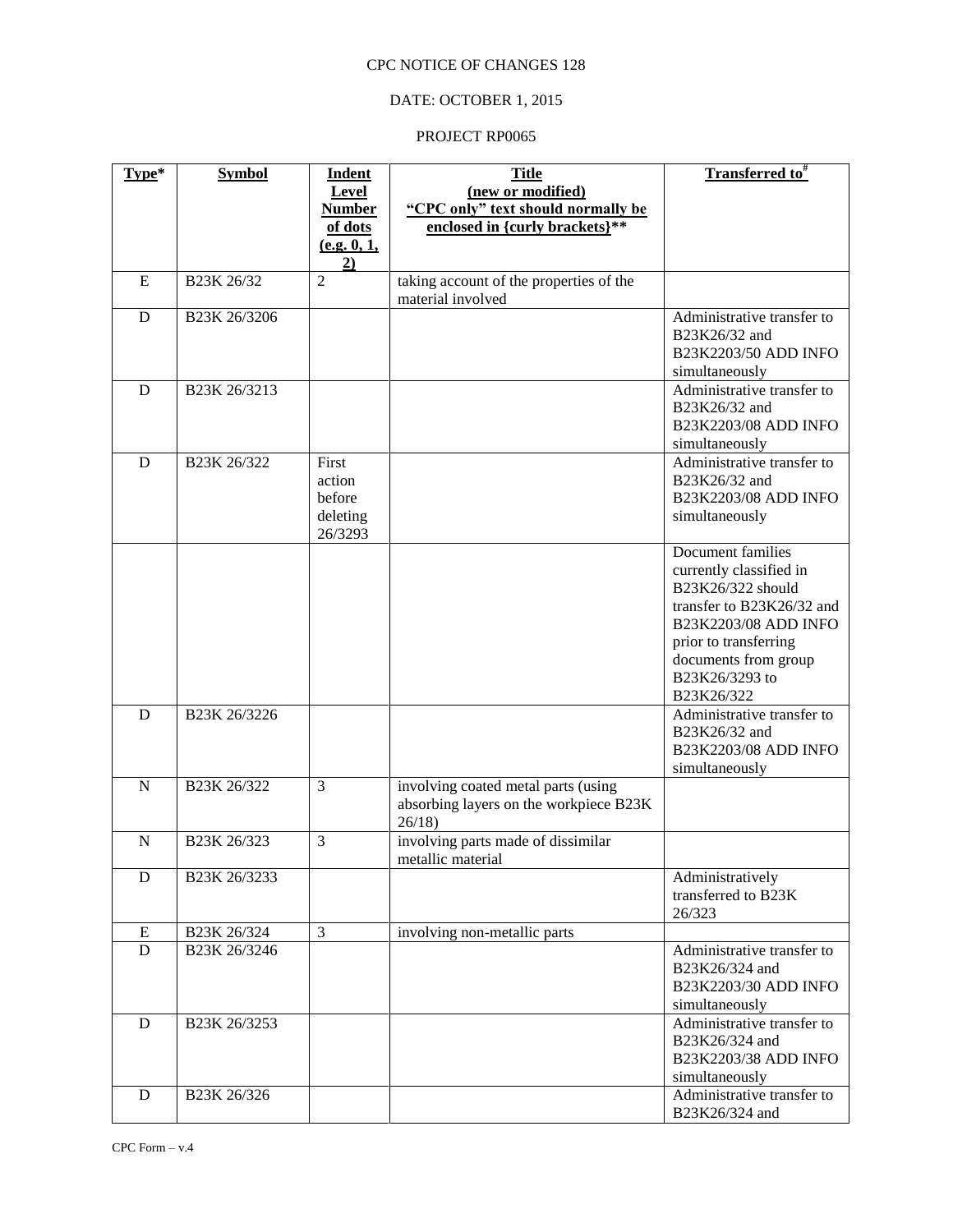## DATE: OCTOBER 1, 2015

| Type*       | <b>Symbol</b>             | <b>Indent</b>     | <b>Title</b>                                          | <b>Transferred to</b> #                      |
|-------------|---------------------------|-------------------|-------------------------------------------------------|----------------------------------------------|
|             |                           | Level             | (new or modified)                                     |                                              |
|             |                           | <b>Number</b>     | "CPC only" text should normally be                    |                                              |
|             |                           | of dots           | enclosed in {curly brackets}**                        |                                              |
|             |                           | (e.g. 0, 1,<br>2) |                                                       |                                              |
|             |                           |                   |                                                       | B23K2203/40 ADD INFO                         |
|             |                           |                   |                                                       | simultaneously                               |
| D           | B <sub>23</sub> K 26/3266 |                   |                                                       | Administrative transfer to                   |
|             |                           |                   |                                                       | B23K26/32 and                                |
|             |                           |                   |                                                       | B23K2203/50 ADD INFO                         |
|             |                           |                   |                                                       | simultaneously                               |
| D           | B <sub>23</sub> K 26/3273 |                   |                                                       | Administrative transfer to                   |
|             |                           |                   |                                                       | B23K26/32 and                                |
|             |                           |                   |                                                       | B23K2203/52 ADD INFO                         |
| D           | B23K 26/328               |                   |                                                       | simultaneously<br>Administrative transfer to |
|             |                           |                   |                                                       | B23K26/32 and                                |
|             |                           |                   |                                                       | B23K2203/16 ADD INFO                         |
|             |                           |                   |                                                       | simultaneously                               |
| D           | B23K 26/3286              |                   |                                                       | Administrative transfer to                   |
|             |                           |                   |                                                       | B23K26/32 and                                |
|             |                           |                   |                                                       | B23K2201/35 ADD INFO                         |
|             |                           |                   |                                                       | simultaneously                               |
| D           | B <sub>23</sub> K 26/3293 | Second            |                                                       | Administrative transfer to                   |
|             |                           | action            |                                                       | B23K26/322 and                               |
|             |                           | after<br>transfer |                                                       | B23K2201/34 ADD INFO                         |
|             |                           | from              |                                                       | simultaneously                               |
|             |                           | 26/322            |                                                       |                                              |
|             |                           |                   |                                                       | Document families                            |
|             |                           |                   |                                                       | currently classified in                      |
|             |                           |                   |                                                       | B23K26/322 should                            |
|             |                           |                   |                                                       | transfer to B23K26/32 and                    |
|             |                           |                   |                                                       | B23K2203/08 ADD INFO                         |
|             |                           |                   |                                                       | prior to transferring                        |
|             |                           |                   |                                                       | documents from group                         |
|             |                           |                   |                                                       | B23K26/3293 to<br>B23K26/322                 |
| $\mathbf M$ | B23K 26/34                | $\mathbf{1}$      | Laser welding for purposes other than                 |                                              |
|             |                           |                   | joining                                               |                                              |
| $\mathbf N$ | B23K 26/342               | $\overline{2}$    | Build-up welding                                      |                                              |
| D           | B23K 26/345               |                   |                                                       | Administratively                             |
|             |                           |                   |                                                       | transferred to B23K                          |
|             |                           |                   |                                                       | 26/342                                       |
| ${\bf N}$   | B23K 26/346               | 1                 | in combination with welding or cutting                |                                              |
|             |                           |                   | covered by groups B23K 5/00-B23K                      |                                              |
|             |                           |                   | 25/00, e.g. in combination with<br>resistance welding |                                              |
| ${\bf N}$   | B23K 26/348               | $\overline{2}$    | in combination with arc heating, e.g. TIG             |                                              |
|             |                           |                   | [tungsten inert gas], MIG [metal inert                |                                              |
|             |                           |                   | gas] or plasma welding (laser beam for                |                                              |
|             |                           |                   | starting a welding or cutting arc B23K                |                                              |
|             |                           |                   | 9/067                                                 |                                              |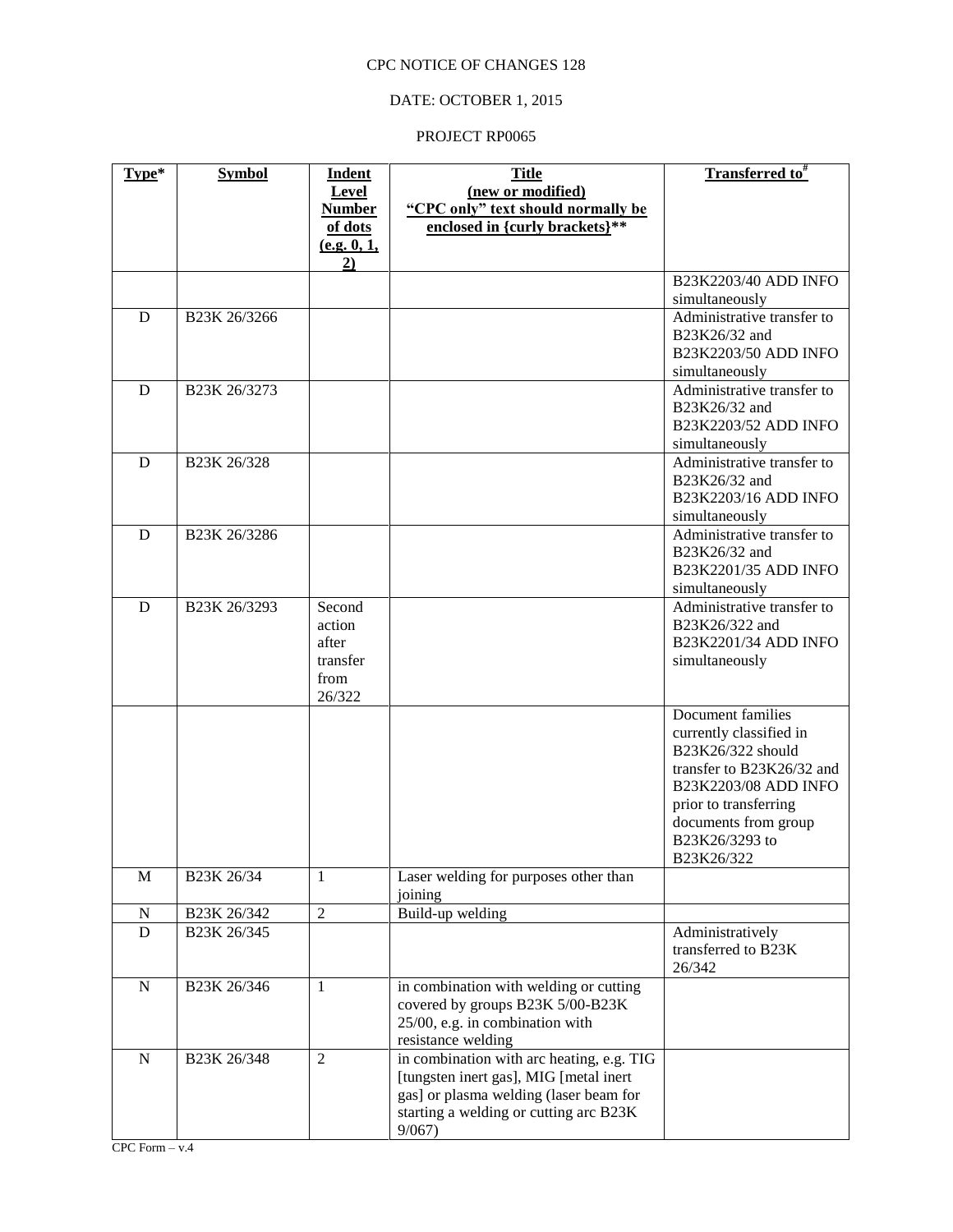## DATE: OCTOBER 1, 2015

| Type*          | <b>Symbol</b>                        | <b>Indent</b>                                           | <b>Title</b>                                                                  | <b>Transferred to</b> #                                                                                                                                                           |
|----------------|--------------------------------------|---------------------------------------------------------|-------------------------------------------------------------------------------|-----------------------------------------------------------------------------------------------------------------------------------------------------------------------------------|
|                |                                      | Level                                                   | (new or modified)                                                             |                                                                                                                                                                                   |
|                |                                      | <b>Number</b>                                           | "CPC only" text should normally be                                            |                                                                                                                                                                                   |
|                |                                      | of dots                                                 | enclosed in {curly brackets}**                                                |                                                                                                                                                                                   |
|                |                                      | (e.g. 0, 1,<br>$\underline{2}$                          |                                                                               |                                                                                                                                                                                   |
| ${\bf N}$      | B23K 26/351                          | $\mathbf{1}$                                            | for trimming or tuning of electrical                                          |                                                                                                                                                                                   |
|                |                                      |                                                         | components                                                                    |                                                                                                                                                                                   |
| $\mathbf N$    | B23K 26/352                          | $\mathbf{1}$                                            | for surface treatment                                                         |                                                                                                                                                                                   |
| $\mathbf N$    | B <sub>23</sub> K <sub>26</sub> /354 | $\overline{c}$                                          | by melting                                                                    |                                                                                                                                                                                   |
| $\mathbf N$    | B23K 26/356                          | $\overline{2}$                                          | by shock processing                                                           |                                                                                                                                                                                   |
| $\overline{N}$ | B23K 26/359                          | $\overline{2}$                                          | by providing a line or line pattern, e.g. a<br>dotted break initiation line   |                                                                                                                                                                                   |
| $\mathbf C$    | B23K 26/36                           | $\mathbf{1}$                                            | Removing material (B23K 26/55, B23K<br>26/57 take precedence)                 | B23K 26/36<br>B23K 26/55<br>B23K 26/57                                                                                                                                            |
| $\mathbf N$    | B23K 26/361                          | $\overline{2}$                                          | for deburring or mechanical trimming<br>(B23K 26/351 takes precedence)        |                                                                                                                                                                                   |
| D              | B <sub>23</sub> K 26/362             | First<br>action<br>before<br>transfer<br>from<br>26/365 |                                                                               | Administratively<br>transferred to B23K<br>26/361                                                                                                                                 |
|                |                                      |                                                         |                                                                               | Document families<br>currently classified in<br>B23K 26/362 should<br>transfer to B23K 26/361<br>prior to transferring<br>document families from<br>B23K 26/365 to B23K<br>26/362 |
| $\mathbf N$    | B23K 26/362                          | $\overline{2}$                                          | Laser etching                                                                 |                                                                                                                                                                                   |
| $\overline{N}$ | B23K 26/364                          | 3                                                       | for making a groove or trench, e.g. for<br>scribing a break initiation groove |                                                                                                                                                                                   |
| D              | B23K 26/365                          | Second<br>action<br>after<br>deletion<br>of 26/362      |                                                                               | Administratively<br>transferred to B23K<br>26/362                                                                                                                                 |
|                |                                      |                                                         |                                                                               | Document families<br>currently classified in<br>B23K 26/362 should<br>transfer to B23K 26/361<br>prior to transferring<br>document families from<br>B23K 26/365 to B23K<br>26/362 |
| D              | B23K 26/367                          |                                                         |                                                                               | Administratively<br>transferred to B23K<br>26/364                                                                                                                                 |
| U              | B23K 26/38                           | $\overline{2}$                                          | by boring or cutting                                                          |                                                                                                                                                                                   |
| $\mathbf D$    | B23K 26/381                          |                                                         |                                                                               | Administratively                                                                                                                                                                  |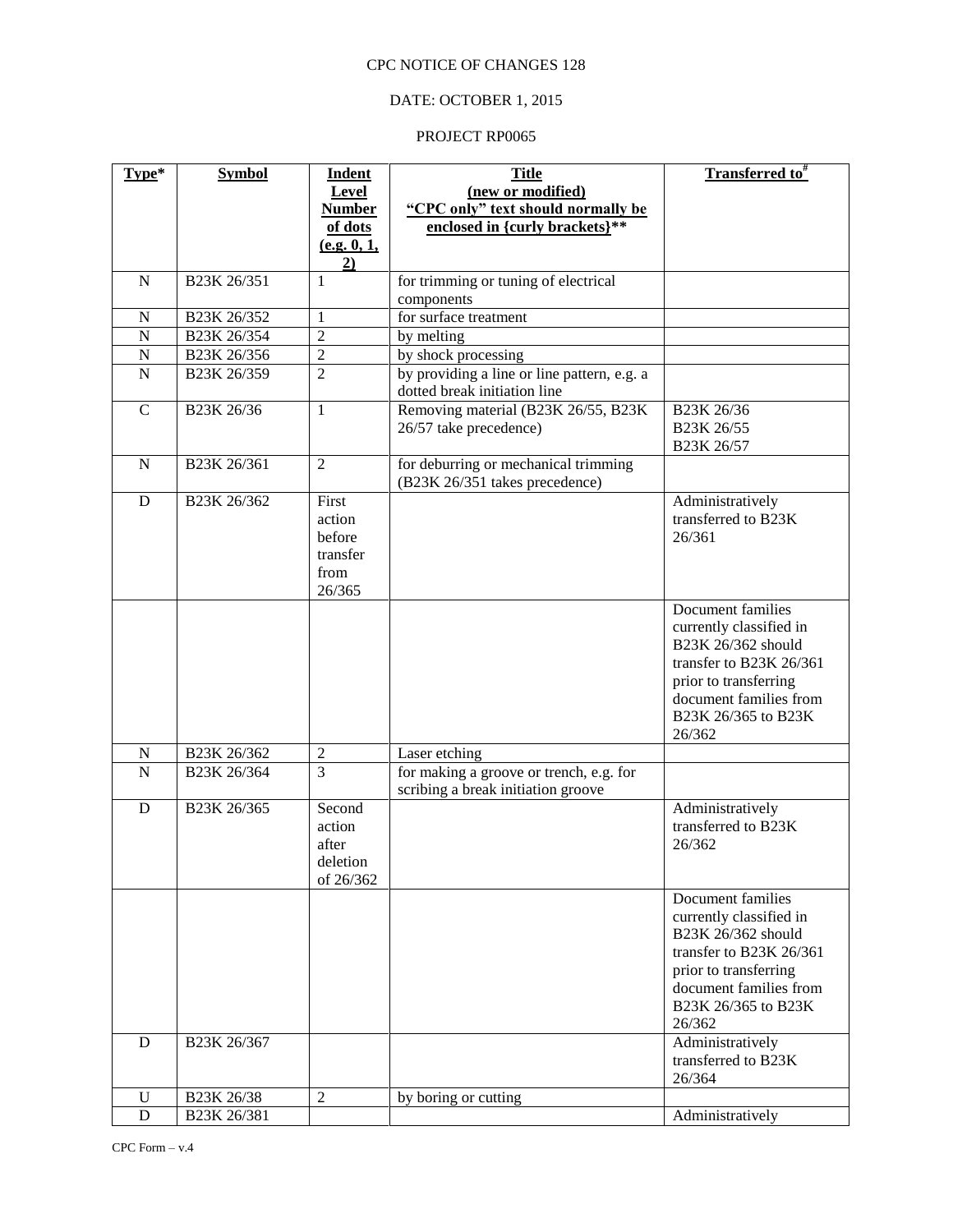## DATE: OCTOBER 1, 2015

| <b>Level</b><br>(new or modified)<br>"CPC only" text should normally be<br><b>Number</b><br>enclosed in {curly brackets}**<br>of dots<br>(e.g. 0, 1,<br>2)<br>transferred to B23K<br>26/382<br>$\overline{3}$<br>${\bf N}$<br>B23K 26/382<br>by boring<br>B <sub>23</sub> K 26/383<br>D<br>Administratively<br>transferred to B23K<br>26/384<br>${\bf N}$<br>B23K 26/384<br>$\overline{4}$<br>of specially shaped holes<br>Third<br>$\mathbf D$<br>B23K 26/385<br>Administratively<br>action<br>transferred to B23K<br>26/386<br>after<br>26/386 is<br>deleted<br>and<br>newly<br>created<br>Document families<br>currently classified in<br>B23K 26/386 should<br>transfer to B23K 26/388<br>prior to transferring<br>document families from<br>B23K 26/385 to B23K<br>26/386<br>Second<br>Administratively<br>$\mathbf D$<br>B23K 26/386<br>transferred to B23K<br>action<br>before<br>26/388<br>deletion<br>of 26/385<br>and after<br>26/388 is<br>deleted<br>and<br>newly<br>created<br>Document families<br>currently classified in<br>B23K 26/386 should<br>transfer to B23K 26/388<br>prior to transferring<br>document families from<br>B23K 26/385 to B23K<br>26/386<br>of blind holes<br>${\bf N}$<br>B23K 26/386<br>$\overline{4}$<br>$\overline{D}$<br>B <sub>23</sub> K <sub>26</sub> /388<br>First<br>Administratively<br>transferred to B23K<br>action<br>before<br>26/389<br>deletion | Type* | <b>Symbol</b> | <b>Indent</b> | <b>Title</b> | <b>Transferred to</b> <sup>#</sup> |
|-------------------------------------------------------------------------------------------------------------------------------------------------------------------------------------------------------------------------------------------------------------------------------------------------------------------------------------------------------------------------------------------------------------------------------------------------------------------------------------------------------------------------------------------------------------------------------------------------------------------------------------------------------------------------------------------------------------------------------------------------------------------------------------------------------------------------------------------------------------------------------------------------------------------------------------------------------------------------------------------------------------------------------------------------------------------------------------------------------------------------------------------------------------------------------------------------------------------------------------------------------------------------------------------------------------------------------------------------------------------------------------------------------|-------|---------------|---------------|--------------|------------------------------------|
|                                                                                                                                                                                                                                                                                                                                                                                                                                                                                                                                                                                                                                                                                                                                                                                                                                                                                                                                                                                                                                                                                                                                                                                                                                                                                                                                                                                                       |       |               |               |              |                                    |
|                                                                                                                                                                                                                                                                                                                                                                                                                                                                                                                                                                                                                                                                                                                                                                                                                                                                                                                                                                                                                                                                                                                                                                                                                                                                                                                                                                                                       |       |               |               |              |                                    |
|                                                                                                                                                                                                                                                                                                                                                                                                                                                                                                                                                                                                                                                                                                                                                                                                                                                                                                                                                                                                                                                                                                                                                                                                                                                                                                                                                                                                       |       |               |               |              |                                    |
|                                                                                                                                                                                                                                                                                                                                                                                                                                                                                                                                                                                                                                                                                                                                                                                                                                                                                                                                                                                                                                                                                                                                                                                                                                                                                                                                                                                                       |       |               |               |              |                                    |
|                                                                                                                                                                                                                                                                                                                                                                                                                                                                                                                                                                                                                                                                                                                                                                                                                                                                                                                                                                                                                                                                                                                                                                                                                                                                                                                                                                                                       |       |               |               |              |                                    |
|                                                                                                                                                                                                                                                                                                                                                                                                                                                                                                                                                                                                                                                                                                                                                                                                                                                                                                                                                                                                                                                                                                                                                                                                                                                                                                                                                                                                       |       |               |               |              |                                    |
|                                                                                                                                                                                                                                                                                                                                                                                                                                                                                                                                                                                                                                                                                                                                                                                                                                                                                                                                                                                                                                                                                                                                                                                                                                                                                                                                                                                                       |       |               |               |              |                                    |
|                                                                                                                                                                                                                                                                                                                                                                                                                                                                                                                                                                                                                                                                                                                                                                                                                                                                                                                                                                                                                                                                                                                                                                                                                                                                                                                                                                                                       |       |               |               |              |                                    |
|                                                                                                                                                                                                                                                                                                                                                                                                                                                                                                                                                                                                                                                                                                                                                                                                                                                                                                                                                                                                                                                                                                                                                                                                                                                                                                                                                                                                       |       |               |               |              |                                    |
|                                                                                                                                                                                                                                                                                                                                                                                                                                                                                                                                                                                                                                                                                                                                                                                                                                                                                                                                                                                                                                                                                                                                                                                                                                                                                                                                                                                                       |       |               |               |              |                                    |
|                                                                                                                                                                                                                                                                                                                                                                                                                                                                                                                                                                                                                                                                                                                                                                                                                                                                                                                                                                                                                                                                                                                                                                                                                                                                                                                                                                                                       |       |               |               |              |                                    |
|                                                                                                                                                                                                                                                                                                                                                                                                                                                                                                                                                                                                                                                                                                                                                                                                                                                                                                                                                                                                                                                                                                                                                                                                                                                                                                                                                                                                       |       |               |               |              |                                    |
|                                                                                                                                                                                                                                                                                                                                                                                                                                                                                                                                                                                                                                                                                                                                                                                                                                                                                                                                                                                                                                                                                                                                                                                                                                                                                                                                                                                                       |       |               |               |              |                                    |
|                                                                                                                                                                                                                                                                                                                                                                                                                                                                                                                                                                                                                                                                                                                                                                                                                                                                                                                                                                                                                                                                                                                                                                                                                                                                                                                                                                                                       |       |               |               |              |                                    |
|                                                                                                                                                                                                                                                                                                                                                                                                                                                                                                                                                                                                                                                                                                                                                                                                                                                                                                                                                                                                                                                                                                                                                                                                                                                                                                                                                                                                       |       |               |               |              |                                    |
|                                                                                                                                                                                                                                                                                                                                                                                                                                                                                                                                                                                                                                                                                                                                                                                                                                                                                                                                                                                                                                                                                                                                                                                                                                                                                                                                                                                                       |       |               |               |              |                                    |
|                                                                                                                                                                                                                                                                                                                                                                                                                                                                                                                                                                                                                                                                                                                                                                                                                                                                                                                                                                                                                                                                                                                                                                                                                                                                                                                                                                                                       |       |               |               |              |                                    |
|                                                                                                                                                                                                                                                                                                                                                                                                                                                                                                                                                                                                                                                                                                                                                                                                                                                                                                                                                                                                                                                                                                                                                                                                                                                                                                                                                                                                       |       |               |               |              |                                    |
|                                                                                                                                                                                                                                                                                                                                                                                                                                                                                                                                                                                                                                                                                                                                                                                                                                                                                                                                                                                                                                                                                                                                                                                                                                                                                                                                                                                                       |       |               |               |              |                                    |
|                                                                                                                                                                                                                                                                                                                                                                                                                                                                                                                                                                                                                                                                                                                                                                                                                                                                                                                                                                                                                                                                                                                                                                                                                                                                                                                                                                                                       |       |               |               |              |                                    |
|                                                                                                                                                                                                                                                                                                                                                                                                                                                                                                                                                                                                                                                                                                                                                                                                                                                                                                                                                                                                                                                                                                                                                                                                                                                                                                                                                                                                       |       |               |               |              |                                    |
|                                                                                                                                                                                                                                                                                                                                                                                                                                                                                                                                                                                                                                                                                                                                                                                                                                                                                                                                                                                                                                                                                                                                                                                                                                                                                                                                                                                                       |       |               |               |              |                                    |
|                                                                                                                                                                                                                                                                                                                                                                                                                                                                                                                                                                                                                                                                                                                                                                                                                                                                                                                                                                                                                                                                                                                                                                                                                                                                                                                                                                                                       |       |               |               |              |                                    |
|                                                                                                                                                                                                                                                                                                                                                                                                                                                                                                                                                                                                                                                                                                                                                                                                                                                                                                                                                                                                                                                                                                                                                                                                                                                                                                                                                                                                       |       |               |               |              |                                    |
|                                                                                                                                                                                                                                                                                                                                                                                                                                                                                                                                                                                                                                                                                                                                                                                                                                                                                                                                                                                                                                                                                                                                                                                                                                                                                                                                                                                                       |       |               |               |              |                                    |
|                                                                                                                                                                                                                                                                                                                                                                                                                                                                                                                                                                                                                                                                                                                                                                                                                                                                                                                                                                                                                                                                                                                                                                                                                                                                                                                                                                                                       |       |               |               |              |                                    |
|                                                                                                                                                                                                                                                                                                                                                                                                                                                                                                                                                                                                                                                                                                                                                                                                                                                                                                                                                                                                                                                                                                                                                                                                                                                                                                                                                                                                       |       |               |               |              |                                    |
|                                                                                                                                                                                                                                                                                                                                                                                                                                                                                                                                                                                                                                                                                                                                                                                                                                                                                                                                                                                                                                                                                                                                                                                                                                                                                                                                                                                                       |       |               |               |              |                                    |
|                                                                                                                                                                                                                                                                                                                                                                                                                                                                                                                                                                                                                                                                                                                                                                                                                                                                                                                                                                                                                                                                                                                                                                                                                                                                                                                                                                                                       |       |               |               |              |                                    |
|                                                                                                                                                                                                                                                                                                                                                                                                                                                                                                                                                                                                                                                                                                                                                                                                                                                                                                                                                                                                                                                                                                                                                                                                                                                                                                                                                                                                       |       |               |               |              |                                    |
|                                                                                                                                                                                                                                                                                                                                                                                                                                                                                                                                                                                                                                                                                                                                                                                                                                                                                                                                                                                                                                                                                                                                                                                                                                                                                                                                                                                                       |       |               |               |              |                                    |
|                                                                                                                                                                                                                                                                                                                                                                                                                                                                                                                                                                                                                                                                                                                                                                                                                                                                                                                                                                                                                                                                                                                                                                                                                                                                                                                                                                                                       |       |               |               |              |                                    |
|                                                                                                                                                                                                                                                                                                                                                                                                                                                                                                                                                                                                                                                                                                                                                                                                                                                                                                                                                                                                                                                                                                                                                                                                                                                                                                                                                                                                       |       |               |               |              |                                    |
|                                                                                                                                                                                                                                                                                                                                                                                                                                                                                                                                                                                                                                                                                                                                                                                                                                                                                                                                                                                                                                                                                                                                                                                                                                                                                                                                                                                                       |       |               |               |              |                                    |
|                                                                                                                                                                                                                                                                                                                                                                                                                                                                                                                                                                                                                                                                                                                                                                                                                                                                                                                                                                                                                                                                                                                                                                                                                                                                                                                                                                                                       |       |               |               |              |                                    |
|                                                                                                                                                                                                                                                                                                                                                                                                                                                                                                                                                                                                                                                                                                                                                                                                                                                                                                                                                                                                                                                                                                                                                                                                                                                                                                                                                                                                       |       |               |               |              |                                    |
|                                                                                                                                                                                                                                                                                                                                                                                                                                                                                                                                                                                                                                                                                                                                                                                                                                                                                                                                                                                                                                                                                                                                                                                                                                                                                                                                                                                                       |       |               |               |              |                                    |
|                                                                                                                                                                                                                                                                                                                                                                                                                                                                                                                                                                                                                                                                                                                                                                                                                                                                                                                                                                                                                                                                                                                                                                                                                                                                                                                                                                                                       |       |               |               |              |                                    |
|                                                                                                                                                                                                                                                                                                                                                                                                                                                                                                                                                                                                                                                                                                                                                                                                                                                                                                                                                                                                                                                                                                                                                                                                                                                                                                                                                                                                       |       |               |               |              |                                    |
|                                                                                                                                                                                                                                                                                                                                                                                                                                                                                                                                                                                                                                                                                                                                                                                                                                                                                                                                                                                                                                                                                                                                                                                                                                                                                                                                                                                                       |       |               |               |              |                                    |
|                                                                                                                                                                                                                                                                                                                                                                                                                                                                                                                                                                                                                                                                                                                                                                                                                                                                                                                                                                                                                                                                                                                                                                                                                                                                                                                                                                                                       |       |               |               |              |                                    |
|                                                                                                                                                                                                                                                                                                                                                                                                                                                                                                                                                                                                                                                                                                                                                                                                                                                                                                                                                                                                                                                                                                                                                                                                                                                                                                                                                                                                       |       |               |               |              |                                    |
|                                                                                                                                                                                                                                                                                                                                                                                                                                                                                                                                                                                                                                                                                                                                                                                                                                                                                                                                                                                                                                                                                                                                                                                                                                                                                                                                                                                                       |       |               |               |              |                                    |
|                                                                                                                                                                                                                                                                                                                                                                                                                                                                                                                                                                                                                                                                                                                                                                                                                                                                                                                                                                                                                                                                                                                                                                                                                                                                                                                                                                                                       |       |               |               |              |                                    |
|                                                                                                                                                                                                                                                                                                                                                                                                                                                                                                                                                                                                                                                                                                                                                                                                                                                                                                                                                                                                                                                                                                                                                                                                                                                                                                                                                                                                       |       |               |               |              |                                    |
|                                                                                                                                                                                                                                                                                                                                                                                                                                                                                                                                                                                                                                                                                                                                                                                                                                                                                                                                                                                                                                                                                                                                                                                                                                                                                                                                                                                                       |       |               | of 26/386     |              |                                    |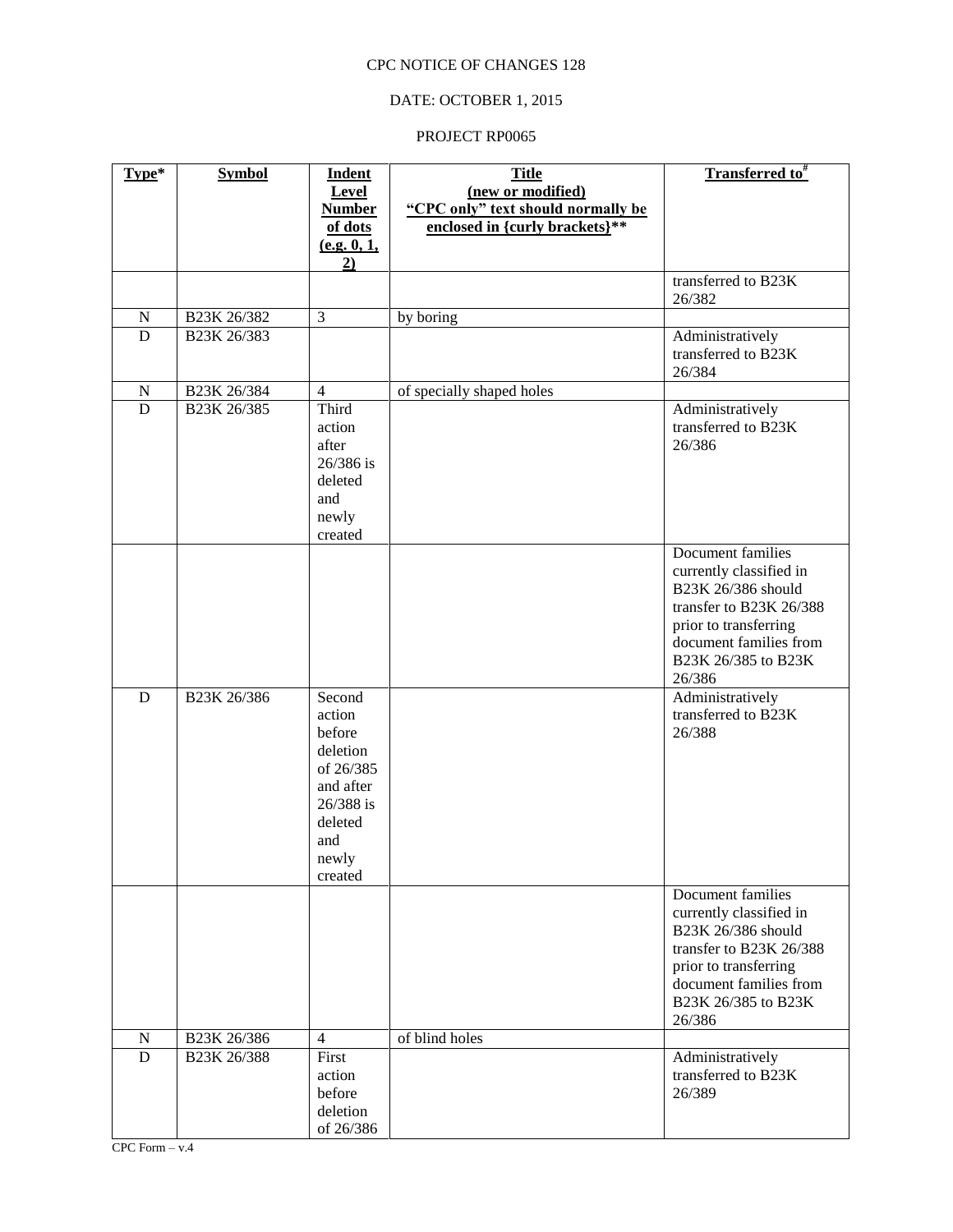## DATE: OCTOBER 1, 2015

| Type*       | <b>Symbol</b>             | <b>Indent</b>    | <b>Title</b>                                          | <b>Transferred to</b> #                      |
|-------------|---------------------------|------------------|-------------------------------------------------------|----------------------------------------------|
|             |                           | Level            | (new or modified)                                     |                                              |
|             |                           | <b>Number</b>    | "CPC only" text should normally be                    |                                              |
|             |                           | of dots          | enclosed in {curly brackets}**                        |                                              |
|             |                           | (e.g. 0, 1,      |                                                       |                                              |
|             |                           | 2)               |                                                       | Document families                            |
|             |                           |                  |                                                       | currently classified in                      |
|             |                           |                  |                                                       | B23K 26/388 should                           |
|             |                           |                  |                                                       | transfer to B23K 26/389                      |
|             |                           |                  |                                                       | prior to transferring                        |
|             |                           |                  |                                                       | document families from                       |
|             |                           |                  |                                                       | B23K 26/386 to B23K                          |
|             |                           |                  |                                                       | 26/388                                       |
| N           | B23K 26/388               | $\overline{4}$   | Trepanning, i.e. boring by moving the                 |                                              |
|             |                           |                  | beam spot about an axis                               |                                              |
| N           | B23K 26/389               | $\overline{4}$   | {of fluid openings, e.g. nozzles, jets                |                                              |
|             |                           |                  | (laser machining of inkjet nozzles B41J<br>$2/1634$ } |                                              |
| E           | B <sub>23</sub> K 26/40   | $\overline{2}$   | taking account of the properties of the               |                                              |
|             |                           |                  | material involved                                     |                                              |
| D           | B23K 26/4005              |                  |                                                       | Administrative transfer to                   |
|             |                           |                  |                                                       | B23K26/40 and                                |
|             |                           |                  |                                                       | B23K2203/50 ADD INFO                         |
|             |                           |                  |                                                       | simultaneously                               |
| D           | B23K 26/401               |                  |                                                       | Administrative transfer to                   |
|             |                           |                  |                                                       | B23K26/40 and                                |
|             |                           |                  |                                                       | B23K2203/08 ADD INFO                         |
| D           | B <sub>23</sub> K 26/4015 |                  |                                                       | simultaneously<br>Administrative transfer to |
|             |                           |                  |                                                       | B23K26/40 and                                |
|             |                           |                  |                                                       | B23K2203/50 ADD INFO                         |
|             |                           |                  |                                                       | simultaneously                               |
| D           | B23K 26/402               | First            |                                                       | Administrative transfer to                   |
|             |                           | action           |                                                       | B23K26/40 and                                |
|             |                           | before           |                                                       | B23K2203/50 ADD INFO                         |
|             |                           | deletion         |                                                       | simultaneously                               |
|             |                           | of               |                                                       |                                              |
|             |                           | 26/4025          |                                                       |                                              |
|             |                           |                  |                                                       | Document families<br>currently classified in |
|             |                           |                  |                                                       | B23K 26/402 should                           |
|             |                           |                  |                                                       | transfer to B23K 26/40                       |
|             |                           |                  |                                                       | and B23K 2203/50 prior                       |
|             |                           |                  |                                                       | to transferring documents                    |
|             |                           |                  |                                                       | families from B23K                           |
|             |                           |                  |                                                       | 26/4025 to B23K 26/402                       |
| $\mathbf N$ | B23K 26/402               | $\overline{3}$   | involving non-metallic material, e.g.                 |                                              |
|             |                           |                  | isolators                                             |                                              |
| $\mathbf D$ | B23K 26/4025              | Second<br>action |                                                       | Administrative transfer to<br>B23K26/402     |
|             |                           | after            |                                                       |                                              |
|             |                           | transfer         |                                                       |                                              |
|             |                           | from             |                                                       |                                              |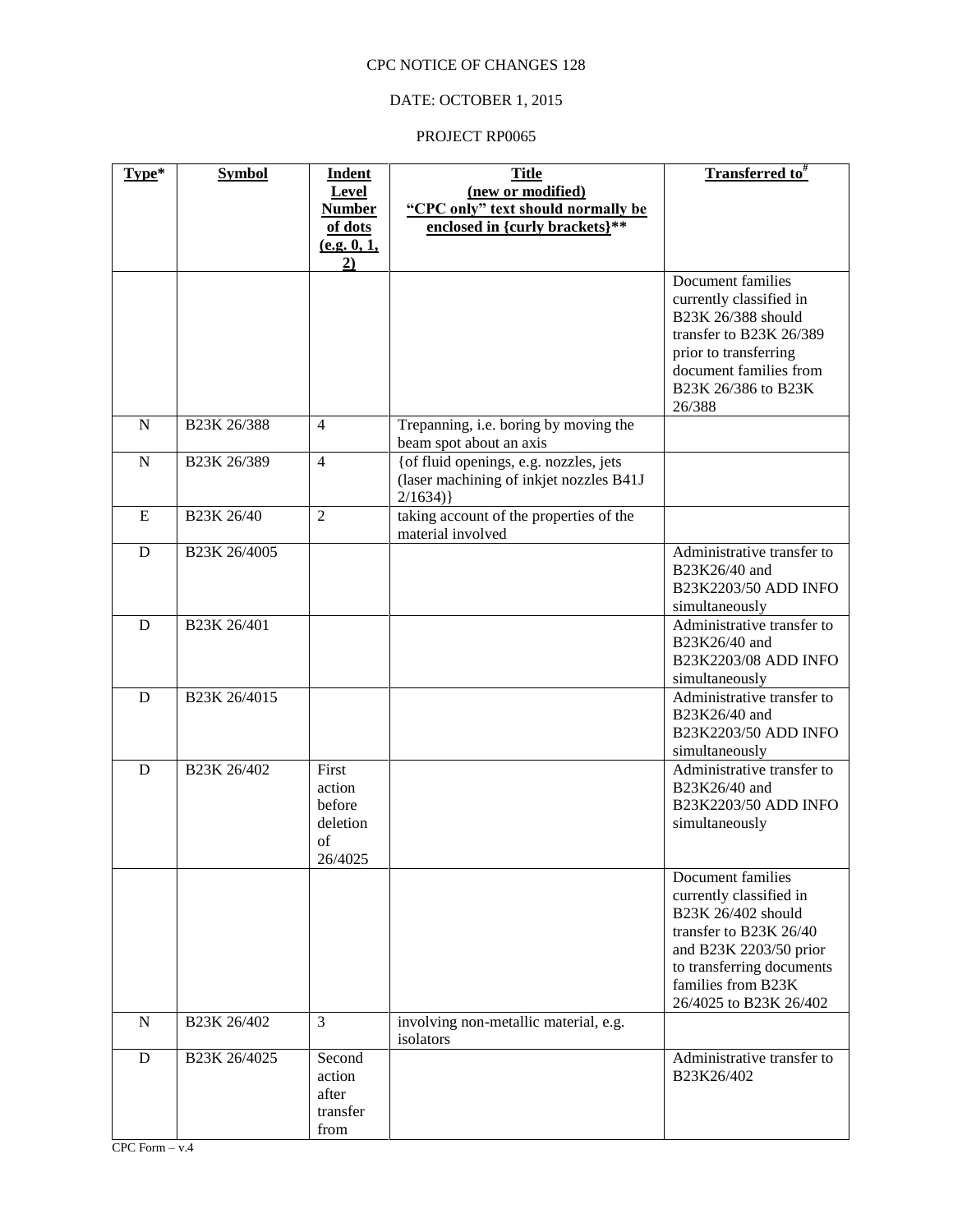## DATE: OCTOBER 1, 2015

| Type* | <b>Symbol</b>            | <b>Indent</b> | <b>Title</b>                       | <b>Transferred to</b> <sup>#</sup>          |
|-------|--------------------------|---------------|------------------------------------|---------------------------------------------|
|       |                          | Level         | (new or modified)                  |                                             |
|       |                          | <b>Number</b> | "CPC only" text should normally be |                                             |
|       |                          | of dots       | enclosed in {curly brackets}**     |                                             |
|       |                          | (e.g. 0, 1,   |                                    |                                             |
|       |                          | 2)            |                                    |                                             |
|       |                          | 26/402        |                                    |                                             |
|       |                          |               |                                    | Document families                           |
|       |                          |               |                                    | currently classified in                     |
|       |                          |               |                                    | B23K 26/402 should                          |
|       |                          |               |                                    | transfer to B23K 26/40                      |
|       |                          |               |                                    | and B23K 2203/50 prior                      |
|       |                          |               |                                    | to transferring documents                   |
|       |                          |               |                                    | families from B23K                          |
|       |                          |               |                                    | 26/4025 to B23K 26/402                      |
| D     | B <sub>23</sub> K 26/403 |               |                                    | Administrative transfer to                  |
|       |                          |               |                                    | B23K26/402 and                              |
|       |                          |               |                                    | B23K2203/30 ADD INFO                        |
|       |                          |               |                                    | simultaneously                              |
| D     | B23K 26/4035             |               |                                    | Administrative transfer to                  |
|       |                          |               |                                    | B23K26/402 and                              |
|       |                          |               |                                    | B23K2203/32 ADD INFO                        |
|       |                          |               |                                    | simultaneously                              |
| D     | B23K 26/404              |               |                                    | Administrative transfer to                  |
|       |                          |               |                                    | B23K26/402 and                              |
|       |                          |               |                                    | B23K2203/34 ADD INFO                        |
|       |                          |               |                                    | simultaneously                              |
| D     | B23K 26/4045             |               |                                    | Administrative transfer to                  |
|       |                          |               |                                    | B23K26/402 and                              |
|       |                          |               |                                    | B23K2203/36 ADD INFO                        |
|       |                          |               |                                    | simultaneously                              |
| D     | B23K 26/405              |               |                                    | Administrative transfer to                  |
|       |                          |               |                                    | B23K26/402 and                              |
|       |                          |               |                                    | B23K2203/38 ADD INFO                        |
|       |                          |               |                                    | simultaneously                              |
| D     | B23K 26/4055             |               |                                    | Administrative transfer to                  |
|       |                          |               |                                    | B23K26/402 and                              |
|       |                          |               |                                    | B23K2203/38 ADD INFO                        |
|       |                          |               |                                    | simultaneously                              |
| D     | B23K 26/406              |               |                                    | Administrative transfer to                  |
|       |                          |               |                                    | B23K26/402 and                              |
|       |                          |               |                                    | B23K2203/40 ADD INFO                        |
|       |                          |               |                                    | simultaneously                              |
| D     | B23K 26/4065             |               |                                    | Administrative transfer to                  |
|       |                          |               |                                    | B23K26/402 and                              |
|       |                          |               |                                    | B23K2203/42 ADD INFO                        |
|       |                          |               |                                    | simultaneously                              |
| D     | B23K 26/407              |               |                                    | Administrative transfer to                  |
|       |                          |               |                                    | B23K26/40 and                               |
|       |                          |               |                                    | B23K2203/50 ADD INFO                        |
| D     | B23K 26/4075             |               |                                    | Administrative transfer to<br>B23K26/40 and |
|       |                          |               |                                    | B23K2203/50 ADD INFO                        |
|       |                          |               |                                    | simultaneously                              |
|       |                          |               |                                    |                                             |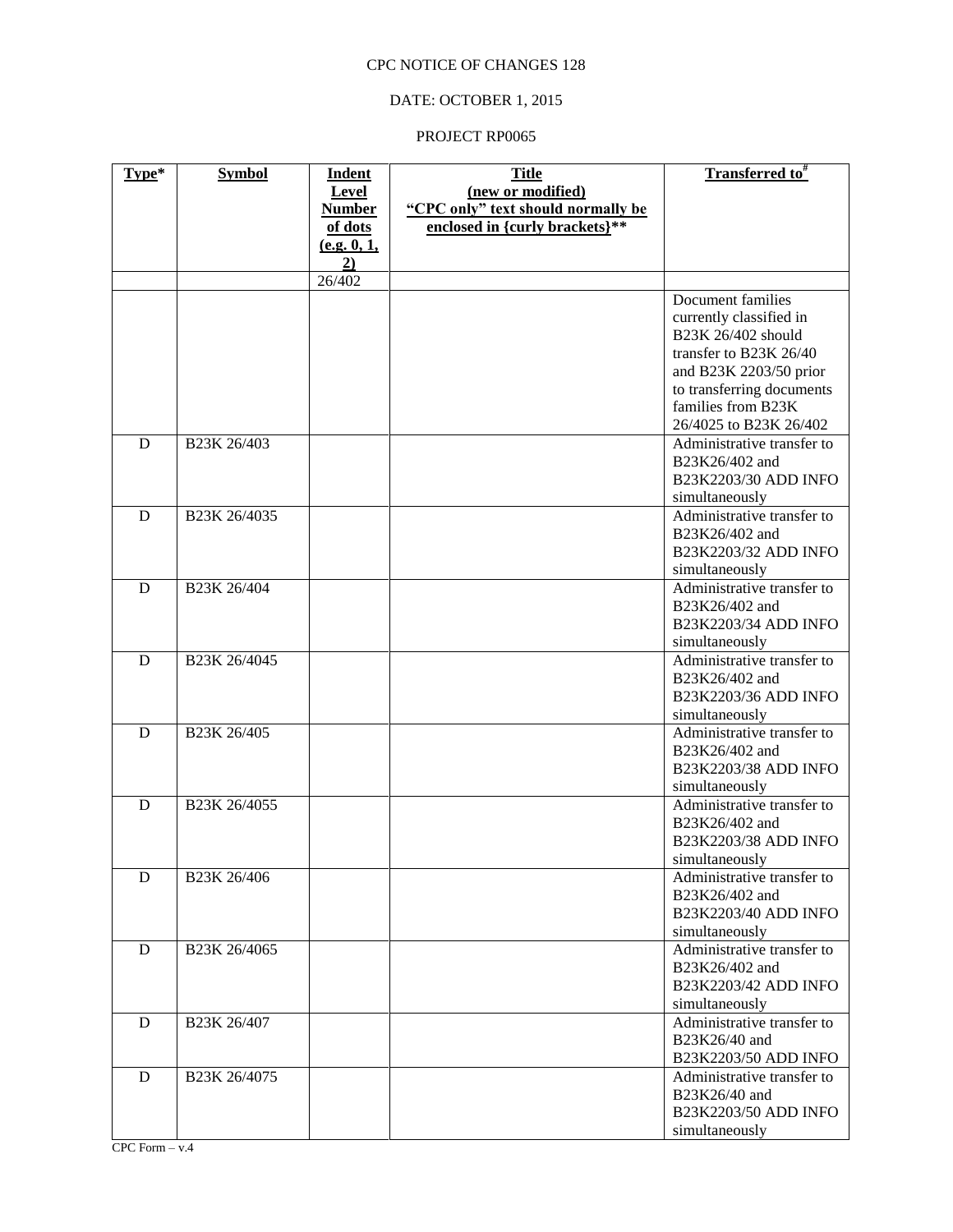### DATE: OCTOBER 1, 2015

| Type*       | <b>Symbol</b>                                    | <b>Indent</b>  | <b>Title</b>                             | <b>Transferred</b> to <sup>#</sup>      |
|-------------|--------------------------------------------------|----------------|------------------------------------------|-----------------------------------------|
|             |                                                  | Level          | (new or modified)                        |                                         |
|             |                                                  | <b>Number</b>  | "CPC only" text should normally be       |                                         |
|             |                                                  | of dots        | enclosed in {curly brackets}**           |                                         |
|             |                                                  | (e.g. 0, 1,    |                                          |                                         |
|             |                                                  | 2)             |                                          |                                         |
| D           | B23K 26/408                                      |                |                                          | Administrative transfer to              |
|             |                                                  |                |                                          | B23K26/40 and                           |
|             |                                                  |                |                                          | B23K2203/52 ADD INFO                    |
|             |                                                  |                |                                          | simultaneously                          |
| D           | B23K 26/4085                                     |                |                                          | Administrative transfer to              |
|             |                                                  |                |                                          | B23K26/40 and                           |
|             |                                                  |                |                                          | B23K2203/16 ADD INFO                    |
|             |                                                  |                |                                          | simultaneously                          |
| D           | B23K 26/409                                      |                |                                          | Administrative transfer to              |
|             |                                                  |                |                                          | B23K26/40 and                           |
|             |                                                  |                |                                          | B23K2203/172 ADD                        |
|             |                                                  |                |                                          | <b>INFO</b> simultaneously              |
| D           | B23K 26/4095                                     |                |                                          | Administrative transfer to              |
|             |                                                  |                |                                          | B23K26/40 and                           |
|             |                                                  |                |                                          | B23K2201/35 ADD INFO                    |
|             |                                                  |                |                                          | simultaneously                          |
| D           | B23K 26/42                                       |                |                                          | Administratively                        |
|             |                                                  |                |                                          | transferred to B23K 26/70               |
| D           | B23K 26/421                                      |                |                                          | Administratively                        |
|             |                                                  |                |                                          | transferred to B23K 26/60               |
| D           | B23K 26/422                                      |                |                                          | Administratively                        |
|             |                                                  |                |                                          | transferred to B23K                     |
|             |                                                  |                |                                          | 26/702                                  |
| D           | B <sub>23</sub> K <sub>26</sub> /4 <sub>23</sub> |                |                                          | Administratively                        |
|             |                                                  |                |                                          | transferred to B23K                     |
|             |                                                  |                |                                          | 26/703                                  |
| D           | B23K 26/425                                      |                |                                          | Administratively                        |
|             |                                                  |                |                                          | transferred to B23K                     |
|             |                                                  |                |                                          | 26/704                                  |
|             | B23K 26/426                                      |                |                                          |                                         |
| D           |                                                  |                |                                          | Administratively<br>transferred to B23K |
|             |                                                  |                |                                          |                                         |
|             |                                                  |                |                                          | 26/705                                  |
| ${\bf D}$   | B <sub>23</sub> K 26/427                         |                |                                          | Administratively                        |
|             |                                                  |                |                                          | transferred to B23K<br>26/706           |
|             |                                                  |                |                                          |                                         |
| D           | B23K 26/428                                      |                |                                          | Administratively                        |
|             |                                                  |                |                                          | transferred to B23K                     |
|             |                                                  |                |                                          | 26/707                                  |
| $\mathbf N$ | B23K 26/50                                       | 1              | Working by transmitting the laser beam   |                                         |
|             |                                                  |                | through or within the workpiece          |                                         |
| $\mathbf N$ | B23K 26/53                                       | 2              | for modifying or reforming the material  |                                         |
|             |                                                  |                | inside the workpiece, e.g. for producing |                                         |
|             |                                                  |                | break initiation cracks                  |                                         |
| ${\bf N}$   | B23K 26/55                                       | $\overline{2}$ | for creating voids inside the workpiece, |                                         |
|             |                                                  |                | e.g. for forming flow passages or flow   |                                         |
|             |                                                  |                | patterns                                 |                                         |
| ${\bf N}$   | B23K 26/57                                       | $\sqrt{2}$     | the laser beam entering a face of the    |                                         |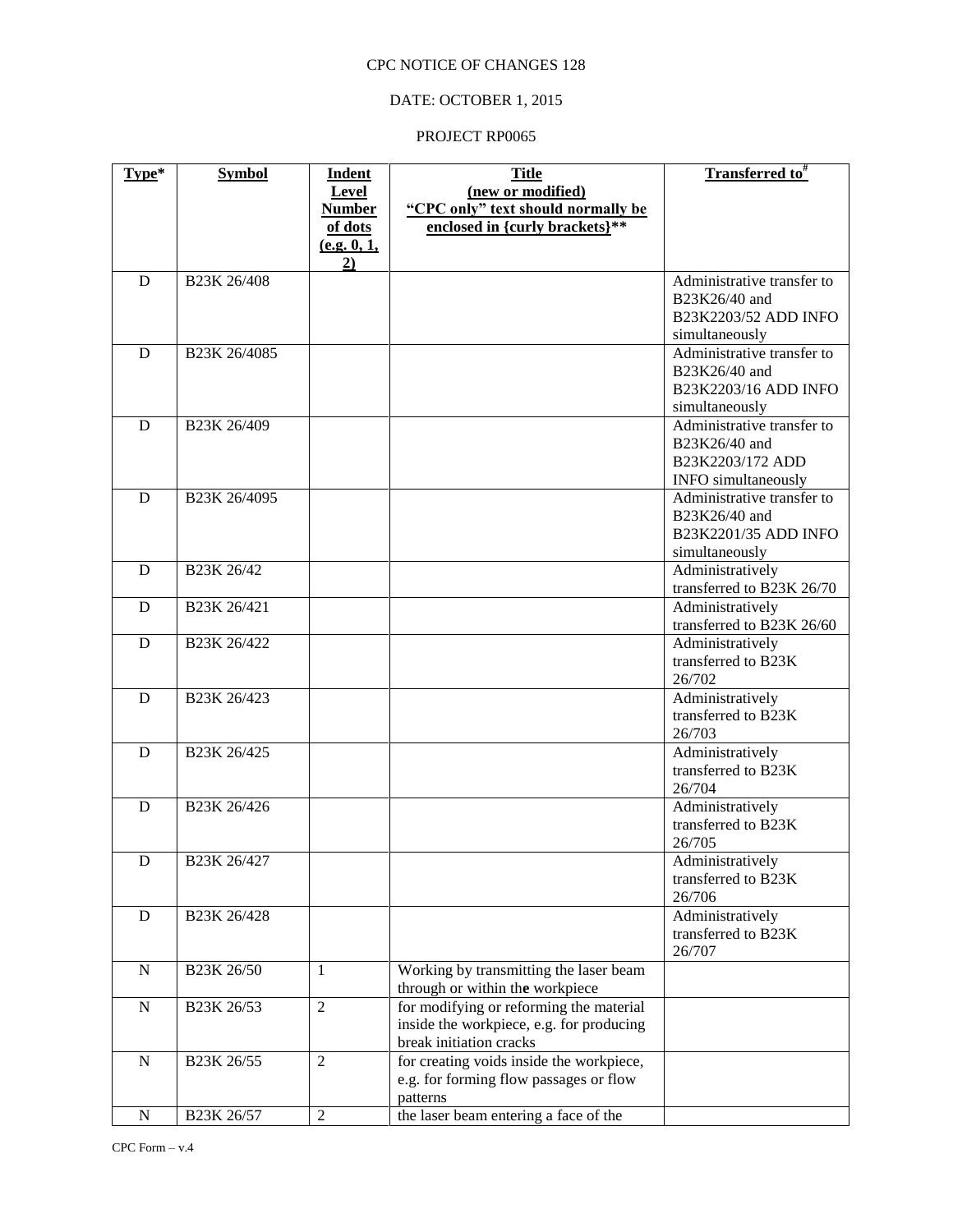### DATE: OCTOBER 1, 2015

| Type*                         | <b>Symbol</b> | Indent                           | <b>Title</b>                                                   | Transferred to <sup>#</sup>    |
|-------------------------------|---------------|----------------------------------|----------------------------------------------------------------|--------------------------------|
|                               |               | Level                            | (new or modified)                                              |                                |
|                               |               | <b>Number</b>                    | "CPC only" text should normally be                             |                                |
|                               |               | of dots                          | enclosed in {curly brackets}**                                 |                                |
|                               |               | (e.g. 0, 1,                      |                                                                |                                |
|                               |               | 2)                               |                                                                |                                |
|                               |               |                                  | workpiece from which it is transmitted                         |                                |
|                               |               |                                  | through the workpiece material to work                         |                                |
|                               |               |                                  | on a different workpiece face, e.g. for                        |                                |
|                               |               |                                  | effecting removal, fusion splicing,                            |                                |
|                               |               |                                  | modifying or reforming                                         |                                |
| $\mathbf N$<br>$\mathbf N$    | B23K 26/60    | $\mathbf{1}$                     | Preliminary treatment                                          |                                |
|                               | B23K 26/70    | 1                                | Auxiliary operations or equipment                              |                                |
| $\mathbf N$<br>${\bf N}$      | B23K 26/702   | $\overline{c}$<br>3              | {Auxiliary equipment}                                          |                                |
|                               | B23K 26/703   |                                  | {Cooling arrangements (by using a fluid<br>stream B23K 26/14)} |                                |
| N                             | B23K 26/704   | 3                                | {Beam dispersers, e.g. beam wells}                             |                                |
| $\overline{N}$                | B23K 26/705   | 3                                | {Beam measuring device}                                        |                                |
| ${\bf N}$                     | B23K 26/706   | 3                                | {Protective screens}                                           |                                |
| $\mathbf N$                   | B23K 26/707   | $\overline{3}$                   | {for monitoring laser beam transmission<br>optics }            |                                |
| $\mathbf C$                   | B23K2201/34   | 1                                | Coated articles, e.g. plated or painted;                       | B23K 2201/34                   |
|                               |               |                                  | Surface treated articles                                       | B23K 2201/35                   |
| $\mathbf N$                   | B23K2201/35   | $\overline{2}$                   | Surface treated articles                                       |                                |
| $\overline{C}$                | B23K2203/00   |                                  | Materials to be soldered, welded or cut                        | B23K 2203/00                   |
|                               |               |                                  |                                                                | B23K 2203/30                   |
|                               |               |                                  |                                                                | B23K 2203/32                   |
|                               |               |                                  |                                                                | B23K 2203/34                   |
|                               |               |                                  |                                                                | B23K 2203/36                   |
|                               |               |                                  |                                                                | B23K 2203/38                   |
|                               |               |                                  |                                                                | B23K 2203/40                   |
|                               |               |                                  |                                                                | B23K 2203/42                   |
|                               |               |                                  |                                                                | B23K 2203/50                   |
|                               |               |                                  |                                                                | B <sub>23</sub> K 2203/52      |
|                               |               |                                  |                                                                | B23K 2203/54                   |
|                               |               |                                  |                                                                | B23K 2203/56                   |
| U                             | B23K2203/02   | 1                                | Iron or ferrous alloys                                         |                                |
| $\mathcal{C}$                 | B23K2203/04   | $\overline{2}$                   | Steel or steel alloys                                          | B23K 2203/04                   |
|                               |               |                                  |                                                                | B <sub>23</sub> K 2203/05      |
| ${\bf N}$                     | B23K2203/05   | $\mathfrak{Z}$<br>$\overline{2}$ | Stainless steel                                                |                                |
| $\mathbf U$<br>$\overline{C}$ | B23K2203/06   |                                  | Cast-iron alloys                                               |                                |
|                               | B23K2203/08   | $\mathbf{1}$                     | Non-ferrous metals or alloys                                   | B23K 2203/08<br>B23K 2203/15   |
| $\mathbf U$                   | B23K2203/10   | $\sqrt{2}$                       | Aluminium or alloys thereof                                    |                                |
| $\mathbf U$                   | B23K2203/12   | $\overline{2}$                   | Copper or alloys thereof                                       |                                |
| $\mathbf U$                   | B23K2203/14   | $\sqrt{2}$                       | Titanium or alloys thereof                                     |                                |
| ${\bf N}$                     | B23K2203/15   | $\sqrt{2}$                       | Magnesium or alloys thereof                                    |                                |
| $\overline{C}$                | B23K2203/16   | $\mathbf{1}$                     | Composite materials, e.g. fibre                                | B23K 2203/16                   |
|                               |               |                                  | reinforced                                                     | B23K 2203/166<br>B23K 2203/172 |
| ${\bf N}$                     | B23K2203/166  | $\overline{2}$                   | Multilayered materials                                         |                                |
| $\overline{N}$                | B23K2203/172  | $\overline{3}$                   | wherein at least one of the layers is non-                     |                                |
|                               |               |                                  | metallic                                                       |                                |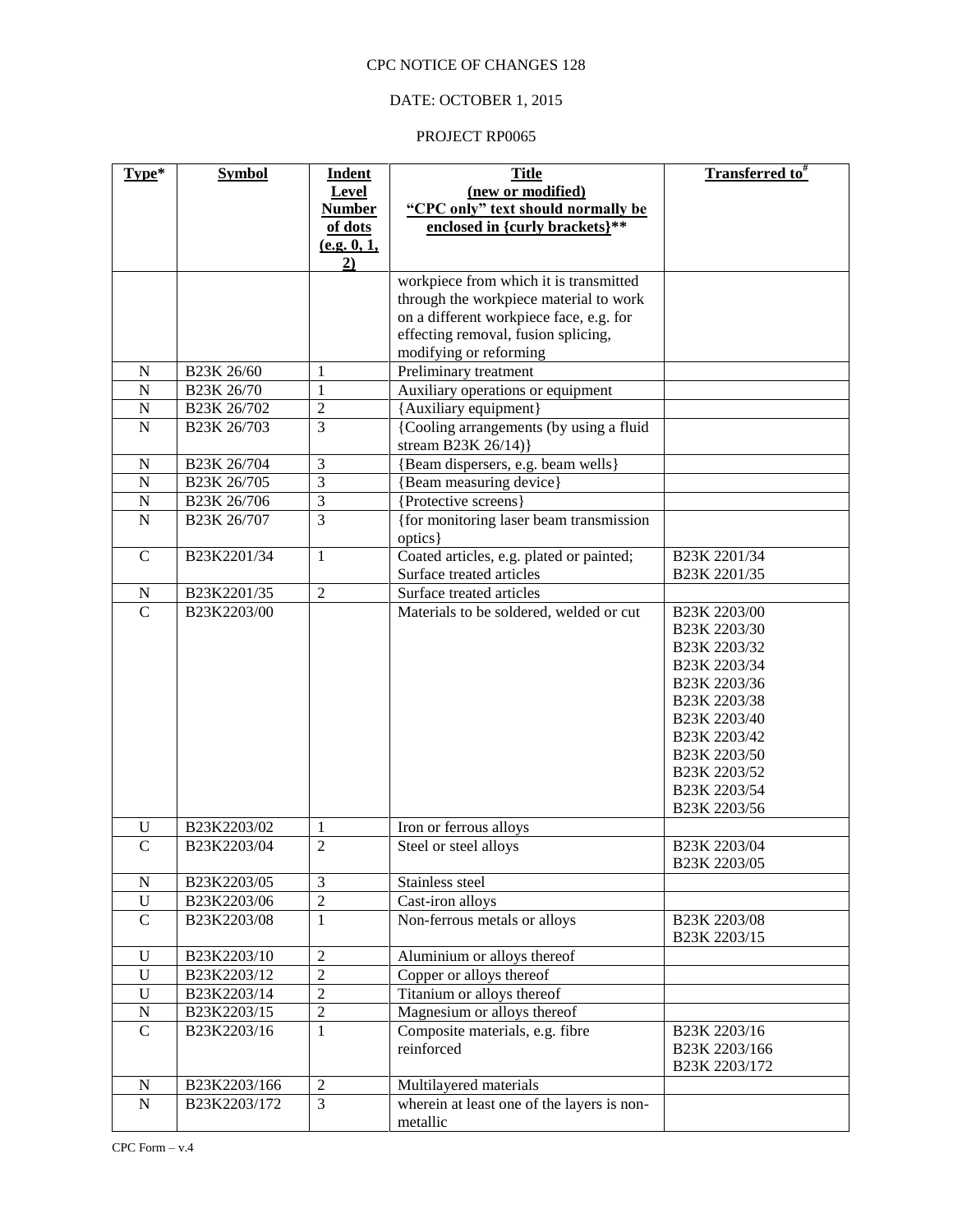### DATE: OCTOBER 1, 2015

#### PROJECT RP0065

| Type*          | <b>Symbol</b> | <b>Indent</b><br>Level<br><b>Number</b><br>of dots<br>(e.g. 0, 1,<br>2) | <b>Title</b><br>(new or modified)<br>"CPC only" text should normally be<br>enclosed in {curly brackets}** | Transferred to <sup>#</sup>  |
|----------------|---------------|-------------------------------------------------------------------------|-----------------------------------------------------------------------------------------------------------|------------------------------|
| $\mathcal{C}$  | B23K2203/18   | 1                                                                       | Dissimilar materials                                                                                      | B23K 2203/18<br>B23K 2203/26 |
| $\mathbf{U}$   | B23K2203/20   | $\overline{2}$                                                          | Ferrous alloys and aluminium or alloys<br>thereof                                                         |                              |
| U              | B23K2203/22   | $\overline{2}$                                                          | Ferrous alloys and copper or alloys<br>thereof                                                            |                              |
| $\mathbf{U}$   | B23K2203/24   | $\overline{c}$                                                          | Ferrous alloys and titanium or alloys<br>thereof                                                          |                              |
| N              | B23K2203/26   | $\overline{2}$                                                          | Alloys of Nickel and Cobalt and<br>Chromium                                                               |                              |
| N              | B23K2203/30   | $\mathbf{1}$                                                            | Organic material                                                                                          |                              |
| N              | B23K2203/32   | $\overline{2}$                                                          | Material from living organisms, e.g.<br>skins                                                             |                              |
| N              | B23K2203/34   | 3                                                                       | Leather                                                                                                   |                              |
| N              | B23K2203/36   | $\overline{c}$                                                          | Wood or similar materials                                                                                 |                              |
| N              | B23K2203/38   | $\overline{2}$                                                          | Fabrics, fibrous materials                                                                                |                              |
| N              | B23K2203/40   | $\overline{2}$                                                          | Paper                                                                                                     |                              |
| $\overline{N}$ | B23K2203/42   | $\overline{2}$                                                          | Plastics (B23K2203/16 takes<br>precedence)                                                                |                              |
| N              | B23K2203/50   | $\mathbf{1}$                                                            | Inorganic material, e.g. metals, not<br>provided for in B23K2203/02 -<br>B23K2203/26                      |                              |
| N              | B23K2203/52   | $\overline{c}$                                                          | Ceramics                                                                                                  |                              |
| N              | B23K2203/54   | $\overline{2}$                                                          | Glass                                                                                                     |                              |
| N              | B23K2203/56   | $\overline{2}$                                                          | semiconducting (semiconducting devices<br>B23K2201/40)                                                    |                              |

 $N =$  new entries where reclassification into entries is involved;  $C =$  entries with modified file scope where reclassification of documents from the entries is involved;  $Q = new$  entries which are firstly populated with documents via administrative transfers from deleted (D) entries. Afterwards, the transferred documents into the Q entry will either stay or be moved to more appropriate entries, as determined by intellectual reclassification; E= existing entries with enlarged file scope, which receive documents from C or D entries, e.g. when a limiting reference is removed from the entry title;  $M =$  entries with no change to the file scope (no reclassification);  $D =$ deleted entries;  $F =$  frozen entries will be deleted once reclassification of documents from the entries is completed;  $U =$  entries that are unchanged.

NOTES:

- \*\*No {curly brackets} are used for titles in CPC only subclasses, e.g. C12Y, A23Y; 2000 series symbol titles of groups found at the end of schemes (orthogonal codes); or the Y section titles. The {curly brackets} are used for 2000 series symbol titles found interspersed throughout the main trunk schemes (breakdown codes).
- For U groups, the minimum requirement is to include the U group located immediately prior to the N group or N group array, in order to show the N group hierarchy and improve the readability and understanding of the scheme. Always include the symbol, indent level and title of the U group in the table above.
- All entry types should be included in the scheme changes table above for better understanding of the overall scheme change picture. Symbol, indent level, and title are required for all types except "D" which requires only a symbol.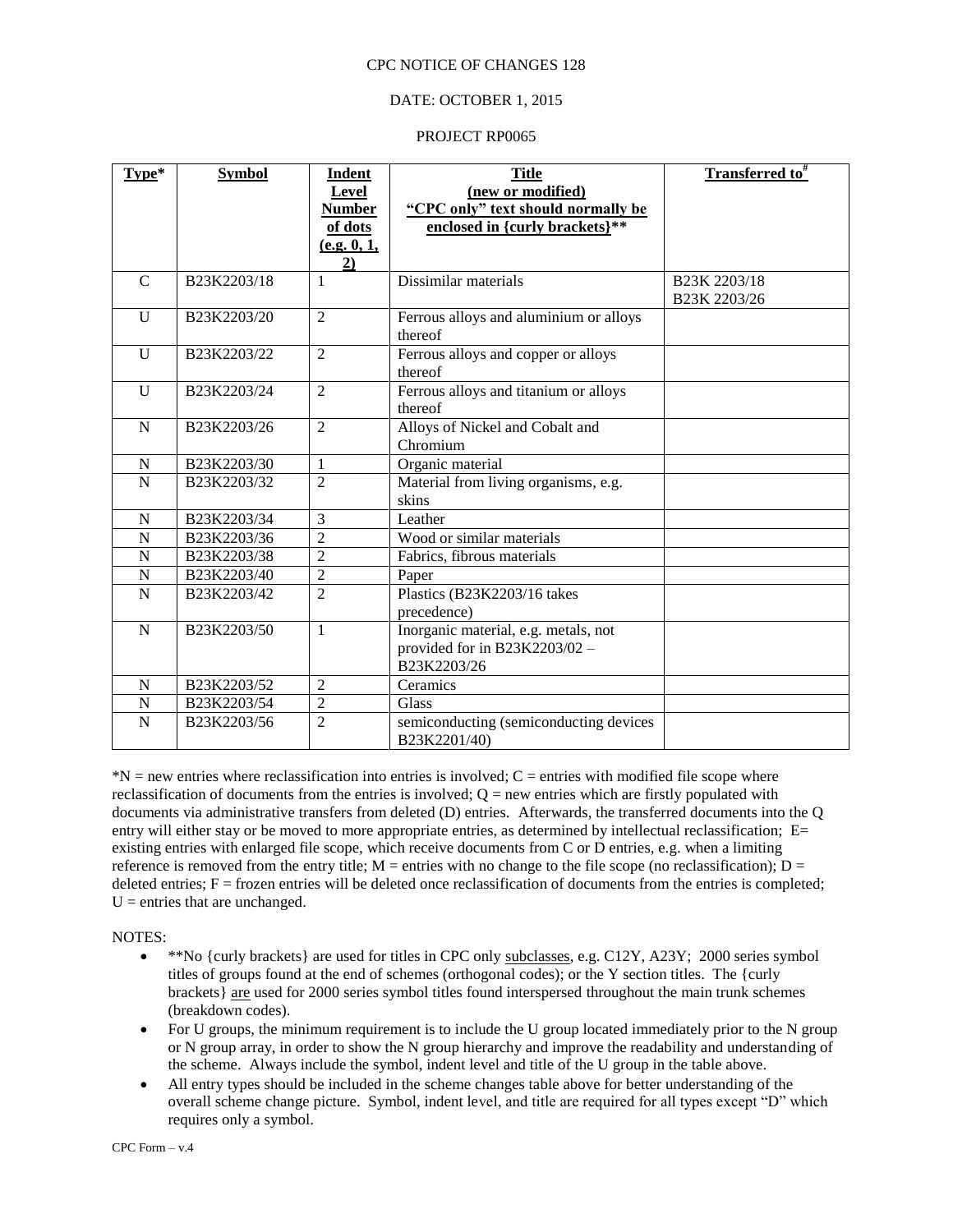### DATE: OCTOBER 1, 2015

- #"Transferred to" column must be completed for all C, D, F, and Q type entries. F groups will be deleted once reclassification is completed.
- When multiple symbols are included in the "Transferred to" column, avoid using ranges of symbols in order to be as precise as possible.
- For administrative transfer of documents, the following text should be used: "< administrative transfer to XX>" or "<administrative transfer to XX and YY simultaneously>" when administrative transfer of the same documents is to more than one place.
- Administrative transfer to main trunk groups is assumed to be "invention information", unless otherwise indicated, and to 2000 series groups is assumed to be "additional information".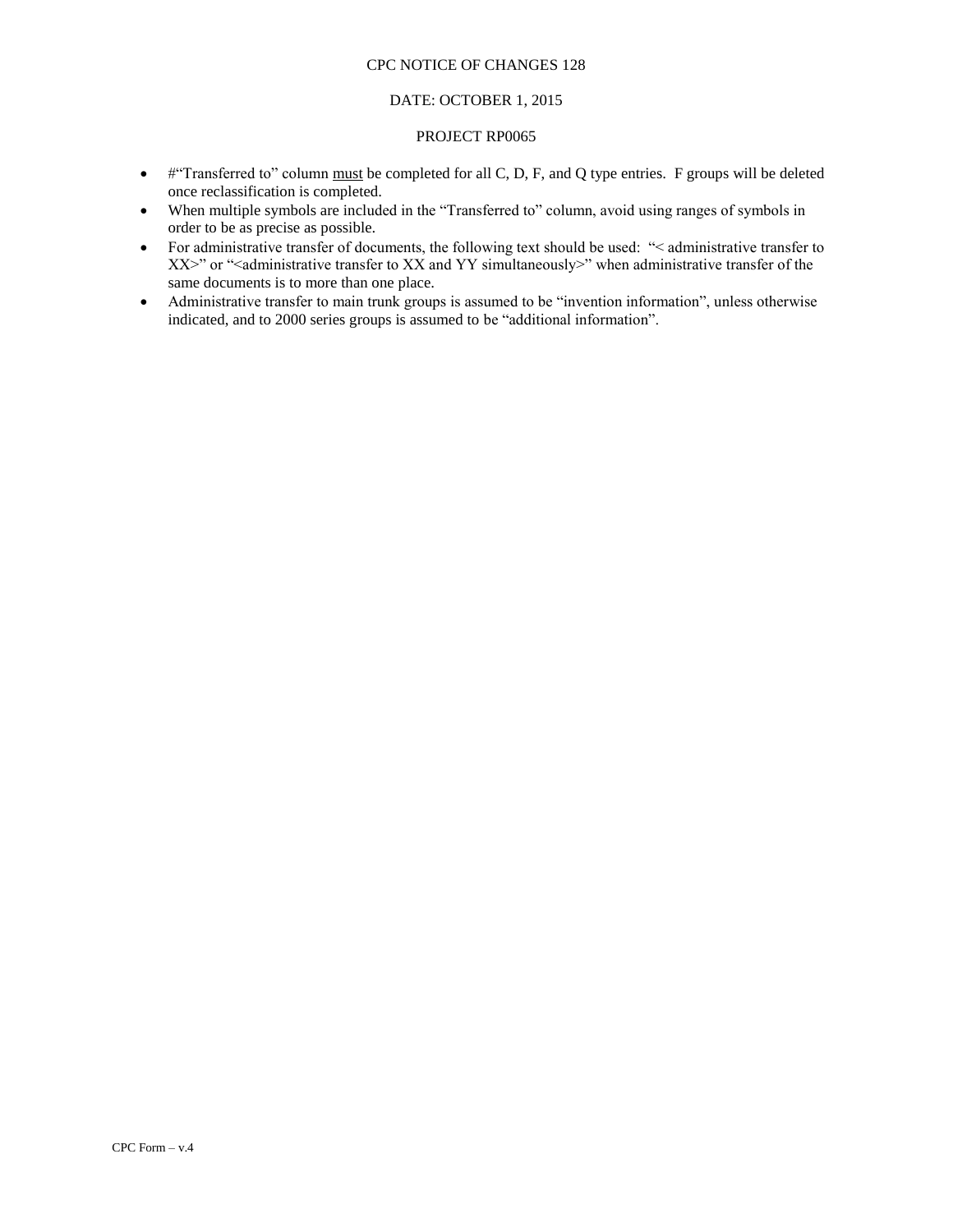### DATE: OCTOBER 1, 2015

### PROJECT RP0065

### B. New, Deleted, and Modified Warning notice(s)

**SUBCLASS B23K - SOLDERING OR UNSOLDERING; WELDING; CLADDING OR PLATING BY SOLDERING OR WELDING; CUTTING BY APPLYING HEAT LOCALLY, e.g. FLAME CUTTING; WORKING BY LASER BEAM (making metal-coated products by extruding metal B21C23/22; building up linings or coverings by casting B22D19/08 ; casting by dipping B22D23/04 ; manufacture of composite layers by sintering metal powder B22F7/00 ; arrangements on machine tools for copying or controlling B23Q ; covering metals or covering materials with metals, not otherwise provided for C23C ; burners F23D )**

| Type*          | <b>Location</b> | <b>Old Warning notice</b> | <b>New/Modified Warning notice</b>      |
|----------------|-----------------|---------------------------|-----------------------------------------|
| N              | B23K26/00       |                           | Group B23K26/00 is impacted by          |
|                |                 |                           | reclassification into groups            |
|                |                 |                           | B23K26/346 - B23K26/348,                |
|                |                 |                           | B23K26/352 - B23K26/359 and             |
|                |                 |                           | B23K26/50 - B23K26/57. All groups       |
|                |                 |                           | listed in this Warning should be        |
|                |                 |                           | considered in order to perform a        |
|                |                 |                           | complete search.                        |
| N              | B23K26/02       |                           | Group B23K26/02 is incomplete           |
|                |                 |                           | pending reclassification of documents   |
|                |                 |                           | from group B23K26/037. Groups           |
|                |                 |                           | B23K26/02 and B23K26/037 should         |
|                |                 |                           | be considered in order to perform a     |
|                |                 |                           | complete search.                        |
| N              | B23K26/037      |                           | Group B23K26/037 is impacted by         |
|                |                 |                           | reclassification into group B23K26/02.  |
|                |                 |                           | Groups B23K26/037 and B23K26/02         |
|                |                 |                           | should be considered in order to        |
|                |                 |                           | perform a complete search.              |
| $\mathbf N$    | B23K26/06       |                           | Group B23K26/06 is impacted by          |
|                |                 |                           | reclassification into group             |
|                |                 |                           | B23K26/062. Groups B23K26/06 and        |
|                |                 |                           | B23K26/062 should be considered in      |
|                |                 |                           | order to perform a complete search.     |
| $\overline{N}$ | B23K26/062      |                           | Group B23K26/062 is incomplete          |
|                |                 |                           | pending reclassification of documents   |
|                |                 |                           | from group B23K26/06. Groups            |
|                |                 |                           | B23K26/06 and B23K26/062 should be      |
|                |                 |                           | considered in order to perform a        |
|                |                 |                           | complete search.                        |
| $\overline{N}$ | B23K26/20       |                           | Group B23K26/20 is impacted by          |
|                |                 |                           | reclassification into groups B23K26/21. |
|                |                 |                           | Groups B23K26/20 and B23K26/21          |
|                |                 |                           | should be considered in order to        |
|                |                 |                           | perform a complete search.              |
| $\overline{N}$ | B23K26/21       |                           | Group B23K26/21 is incomplete           |
|                |                 |                           | pending reclassification of documents   |
|                |                 |                           | from group B23K26/20. Groups            |
|                |                 |                           | B23K26/20 and B23K26/21 should be       |
|                |                 |                           | considered in order to perform a        |
|                |                 |                           | complete search.                        |
| N              | B23K26/32       |                           | Group B23K26/32 is incomplete           |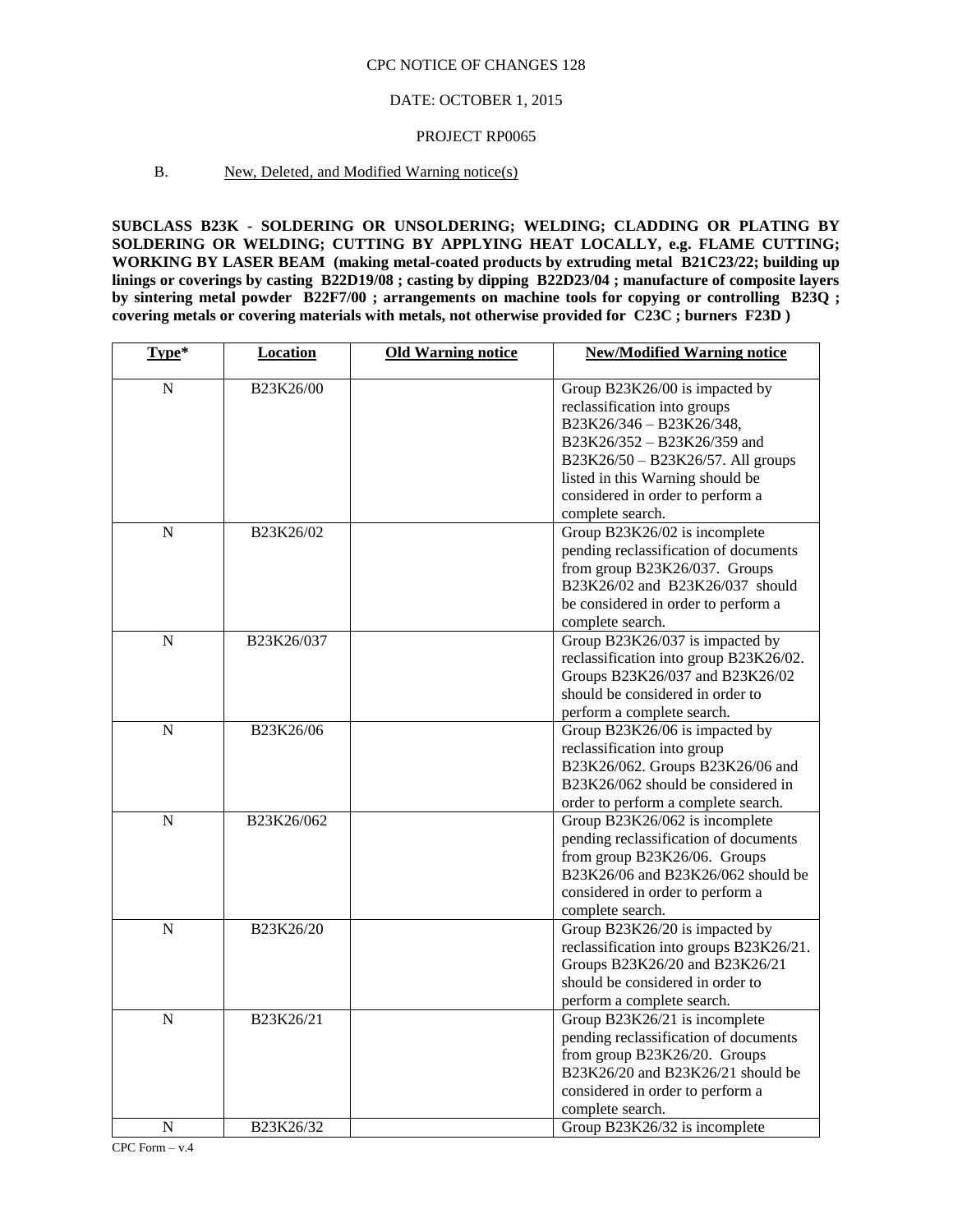## DATE: OCTOBER 1, 2015

|             |              | pending reclassification of documents                                   |
|-------------|--------------|-------------------------------------------------------------------------|
|             |              | from group B23K26/322. Groups                                           |
|             |              | B23K26/32 and B23K26/322should be                                       |
|             |              | considered in order to perform a                                        |
|             |              | complete search.                                                        |
| $\mathbf N$ | B23K26/322   | Group B23K26/322 is impacted by                                         |
|             |              | reclassification into group B23K26/32.                                  |
|             |              | Groups B23K26/322 and B23K26/32                                         |
|             |              | should be considered in order to                                        |
|             |              | perform a complete search.                                              |
| $\mathbf N$ | B23K26/346   | Groups B23K26/346 - B23K26/348 are                                      |
|             |              | incomplete pending reclassification of                                  |
|             |              | documents from group B23K26/00.                                         |
|             |              | Until reclassification is complete,                                     |
|             |              | group B23K26/00 should be                                               |
|             |              | considered in order to perform a                                        |
|             |              | complete search.                                                        |
| $\mathbf N$ | B23K26/352   | Groups B23K26/352 - B23K26/359 are                                      |
|             |              | incomplete pending reclassification of                                  |
|             |              |                                                                         |
|             |              | documents from group B23K26/00.                                         |
|             |              | Groups B23K26/00 and B23K26/352 -<br>B23K26/359 should be considered in |
|             |              |                                                                         |
|             |              | order to perform a complete search.                                     |
| $\mathbf N$ | B23K26/36    | Group B23K26/36 is impacted by                                          |
|             |              | reclassification into groups B23K26/36                                  |
|             |              | and B23K26/55 - B23K26/57. Groups                                       |
|             |              | B23K26/36 and B23K26/55 -                                               |
|             |              | B23K26/57 should be considered in                                       |
|             |              | order to perform a complete search.                                     |
| N           | B23K26/50    | Groups B23K26/50 - B23K26/57 are                                        |
|             |              | incomplete pending reclassification of                                  |
|             |              | documents from groups B23K26/00                                         |
|             |              | and B23K26/36. Groups B23K26/00,                                        |
|             |              | B23K26/36 and B23K26/50 -                                               |
|             |              | B23K26/57 should be considered in                                       |
|             |              | order to perform a complete search.                                     |
| $\mathbf N$ | B23K 2201/34 | Group B23K 2201/34 is impacted by                                       |
|             |              | reclassification into group B23K                                        |
|             |              | 2201/35. Groups B23K 2201/34 and                                        |
|             |              | B23K 2201/35 should be considered in                                    |
|             |              | order to perform a complete search.                                     |
| ${\bf N}$   | B23K 2201/35 | Group B23K 2201/35 is incomplete                                        |
|             |              | pending reclassification from B23K                                      |
|             |              | 2201/34. Groups B23K 2201/34 and                                        |
|             |              | B23K 2201/35 should be considered in                                    |
|             |              | order to perform a complete search                                      |
| ${\bf N}$   | B23K 2203/00 | Group B23K 2203/00 is impacted by                                       |
|             |              | reclassification into groups B23K                                       |
|             |              | 2203/50 - B23K 2203/56. Groups                                          |
|             |              | B23K 2203/00 and B23K 2203/50 -                                         |
|             |              | B23K 2203/56 should be considered in                                    |
|             |              |                                                                         |
|             |              | order to perform a complete search.                                     |
| ${\bf N}$   | B23K 2203/04 | Group B23K 2203/04 is impacted by                                       |
|             |              | reclassification into group B23K                                        |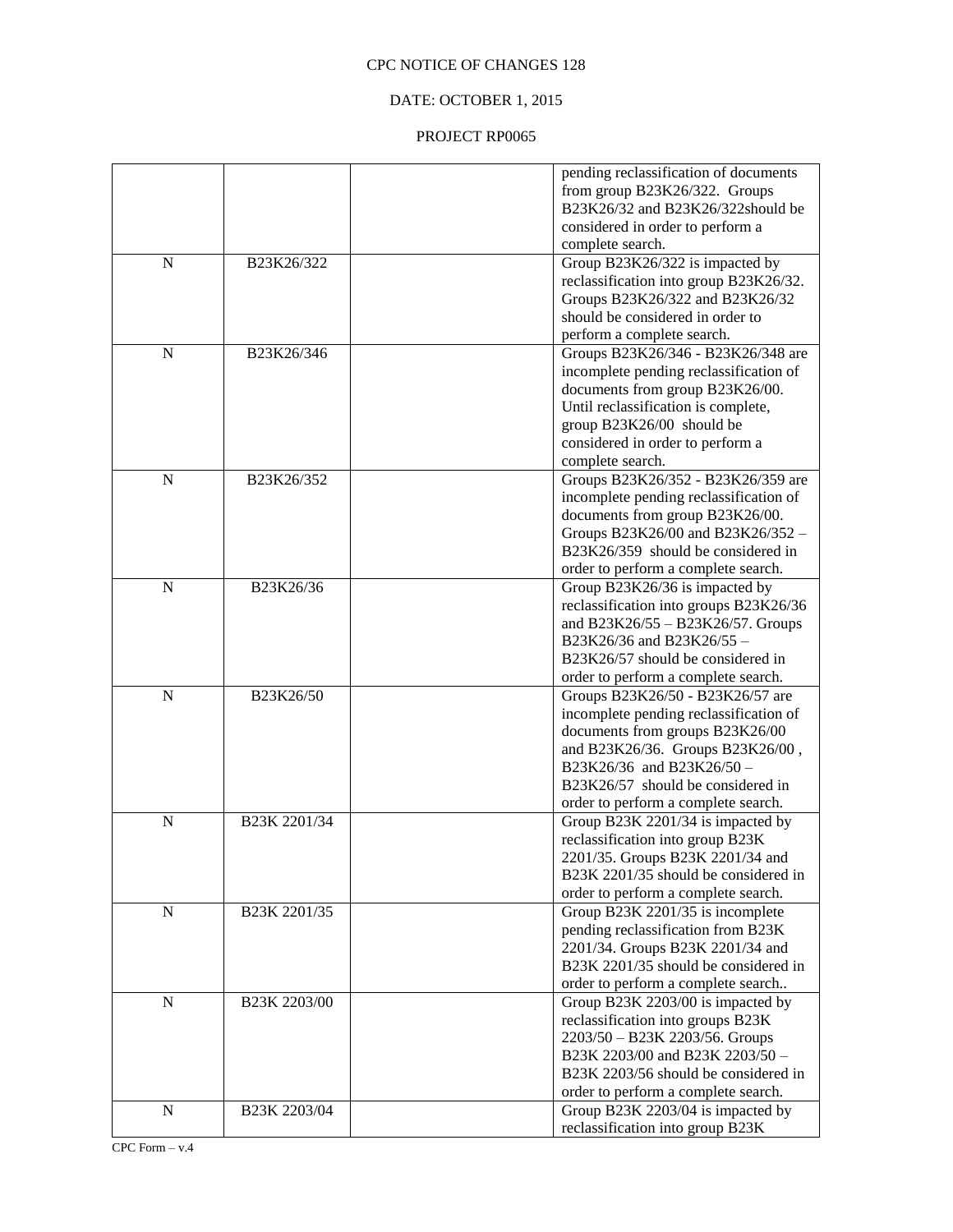## DATE: OCTOBER 1, 2015

|                |               | 2203/05. Groups B23K 2203/04 and        |
|----------------|---------------|-----------------------------------------|
|                |               | B23K 2203/05 should be considered in    |
|                |               | order to perform a complete search.     |
| $\mathbf N$    | B23K 2203/05  | Group B23K 2203/05 is incomplete        |
|                |               | pending reclassification from B23K      |
|                |               | 2203/04. Groups B23K26/2203/04 and      |
|                |               | B23K26/05 should be considered in       |
|                |               | order to perform a complete search.     |
| $\mathbf N$    | B23K 2203/08  | Group B23K 2203/08 is impacted by       |
|                |               | reclassification into group B23K        |
|                |               | 2203/15. Groups B23K 2203/08 and        |
|                |               | B23K 2203/15 should be considered in    |
|                |               | order to perform a complete search.     |
| $\mathbf N$    |               |                                         |
|                | B23K 2203/15  | Group B23K 2203/15 is incomplete        |
|                |               | pending reclassification of documents   |
|                |               | from group B23K 2203/08. Groups         |
|                |               | B23K 2203/15 and B23K 2203/15           |
|                |               | should be considered in order to        |
|                |               | perform a complete search.              |
| $\overline{N}$ | B23K 2203/16  | Group B23K 2203/16 is impacted by       |
|                |               | reclassification into groups B23K       |
|                |               | 2203/166 - B23K 2203/172. Groups        |
|                |               | B23K 2203/16 and B23K 2203/166 -        |
|                |               | B23K 2203/172 should be considered      |
|                |               | in order to perform a complete search.  |
| $\mathbf N$    | B23K 2203/166 | Groups B23K 2203/166 - B23K             |
|                |               | 2203/172 are incomplete pending         |
|                |               | reclassification from B23K 2203/16.     |
|                |               | Groups B23K 2203/16 and B23K            |
|                |               | 2203/166 - B23K2203/172 should be       |
|                |               | considered in order to perform a        |
|                |               | complete search                         |
| $\mathbf N$    | B23K 2203/18  | Group B23K 2203/18 is impacted by       |
|                |               | reclassification into group B23K        |
|                |               | 2203/26. Group B23K 2203/18 and         |
|                |               | B23K 2203/26 should be considered in    |
|                |               | order to perform a complete search.     |
| $\mathbf N$    | B23K 2203/26  | Group B23K 2203/26 is incomplete        |
|                |               | pending reclassification of documents   |
|                |               | from group B23K 2203/18. Groups         |
|                |               | B23K 2203/26 and B23K2203/18            |
|                |               | should be considered in order to        |
|                |               | perform a complete search.              |
| $\mathbf N$    | B23K 2203/30  | Groups B23K 2203/30- B23K 2203/42       |
|                |               | are incomplete pending reclassification |
|                |               | from B23K 2203/00. Groups B23K          |
|                |               | 2203/00 and B23K 2203/30 -              |
|                |               | B23K2203/42 should be considered in     |
|                |               |                                         |
| $\mathbf N$    | B23K 2203/50  | order to perform a complete search      |
|                |               | Groups B23K 2203/50 - B23K 2203/56      |
|                |               | are incomplete pending reclassification |
|                |               | from B23K 2203/00 and B23K              |
|                |               | 2203/50. Groups B23K 2203/00 and        |
|                |               | B23K 2203/50 - B23K 2203/56 should      |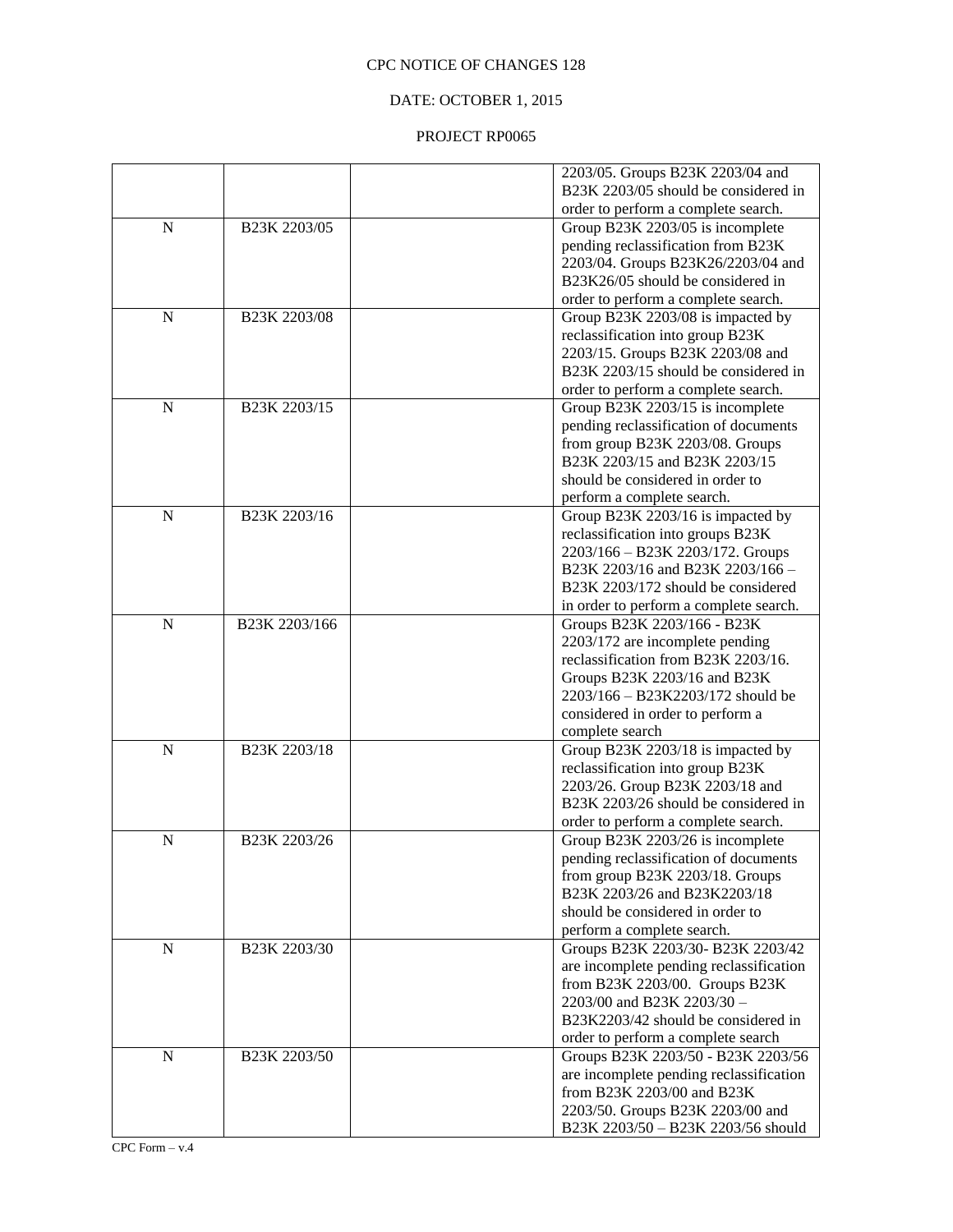### DATE: OCTOBER 1, 2015

#### PROJECT RP0065

|  | be | : considered in order to :<br>form a<br>-ner |
|--|----|----------------------------------------------|
|  |    | search.<br>complete                          |

 $*N$  = new warning, M = modified warning, D = deleted warning

NOTE: The "Location" column only requires the symbol PRIOR to the location of the warning. No further directions such as "before" or "after" are required.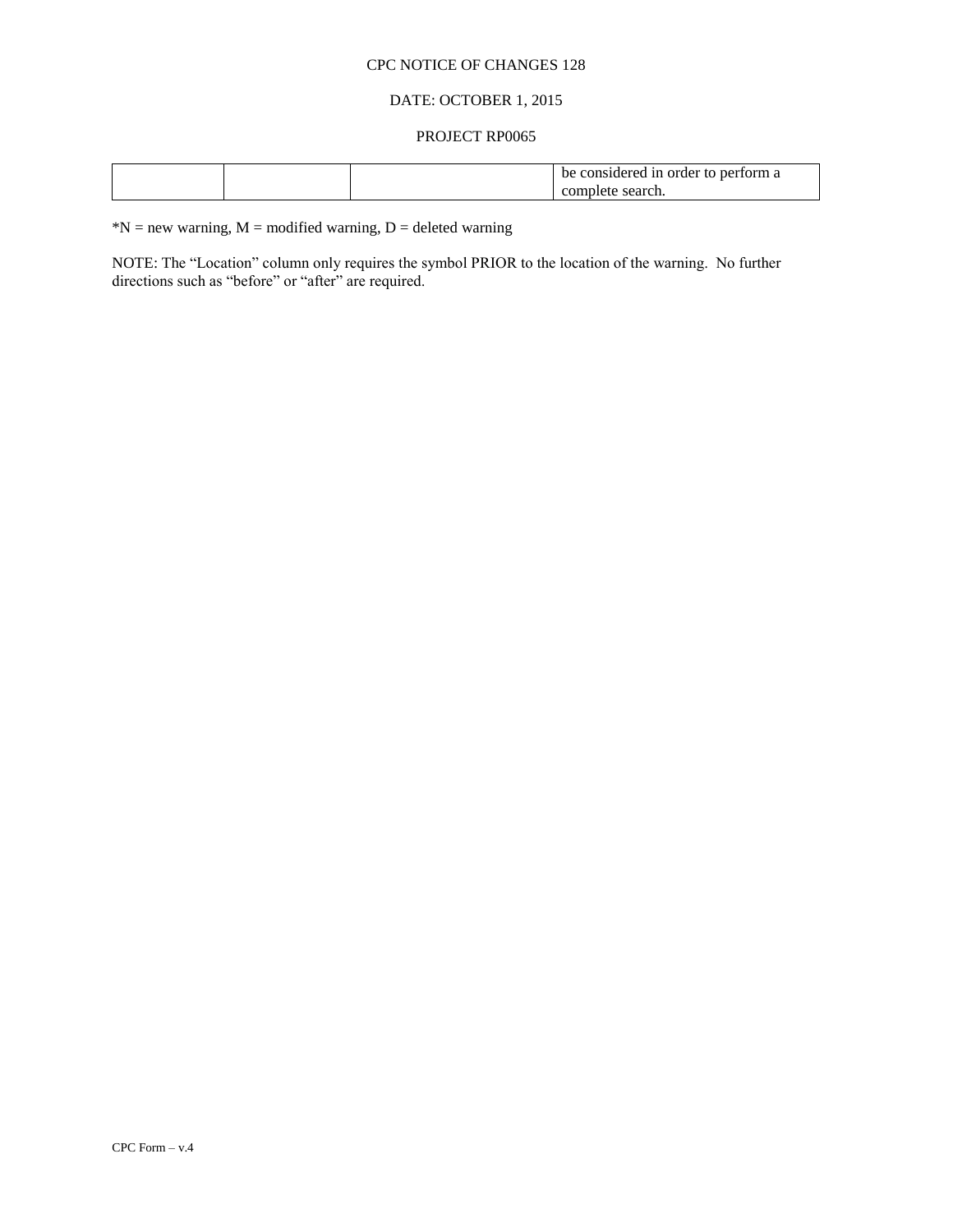### DATE: OCTOBER 1, 2015

#### PROJECT RP0065

### C. New, Deleted, and Modified Note(s)

**SUBCLASS B23K - SOLDERING OR UNSOLDERING; WELDING; CLADDING OR PLATING BY SOLDERING OR WELDING; CUTTING BY APPLYING HEAT LOCALLY, e.g. FLAME CUTTING; WORKING BY LASER BEAM (making metal-coated products by extruding metal B21C23/22; building up linings or coverings by casting B22D19/08 ; casting by dipping B22D23/04 ; manufacture of composite layers by sintering metal powder B22F7/00 ; arrangements on machine tools for copying or controlling B23Q ; covering metals or covering materials with metals, not otherwise provided for C23C ; burners F23D )**

| Type*       | <b>Location</b> | <b>Old Note</b> | <b>New/Modified Note</b>                                                                                                                                                                                                                                                                                                                                                                                                                                                                                                                                                                                                          |
|-------------|-----------------|-----------------|-----------------------------------------------------------------------------------------------------------------------------------------------------------------------------------------------------------------------------------------------------------------------------------------------------------------------------------------------------------------------------------------------------------------------------------------------------------------------------------------------------------------------------------------------------------------------------------------------------------------------------------|
| $\mathbf N$ | B23K26/00       |                 | Note(s)                                                                                                                                                                                                                                                                                                                                                                                                                                                                                                                                                                                                                           |
|             |                 |                 | This main group covers:<br>(1)<br>• laser working for making a<br>weakened layer, with or<br>without removing material;<br>• laser shock processing;<br>• apparatus for laser surface<br>treatment:<br>• laser ablation.<br>This main group does not cover:<br>(2)<br>• laser assisted deposition which is<br>covered by subclass C23C;<br>• laser sintering which is covered<br>by group B22F $3/105$ for<br>metallic powder, by group<br>B29C 67/04 for plastics, by<br>group C03B 19/06 for glass or<br>by group $C04B$ 35/64 for<br>ceramics:<br>• laser assisted chemical etching<br>which is covered by group<br>C23F 1/00. |

 $*N$  = new note, M = modified note, D = deleted note

NOTE: The "Location" column only requires the symbol PRIOR to the location of the note. No further directions such as "before" or "after" are required.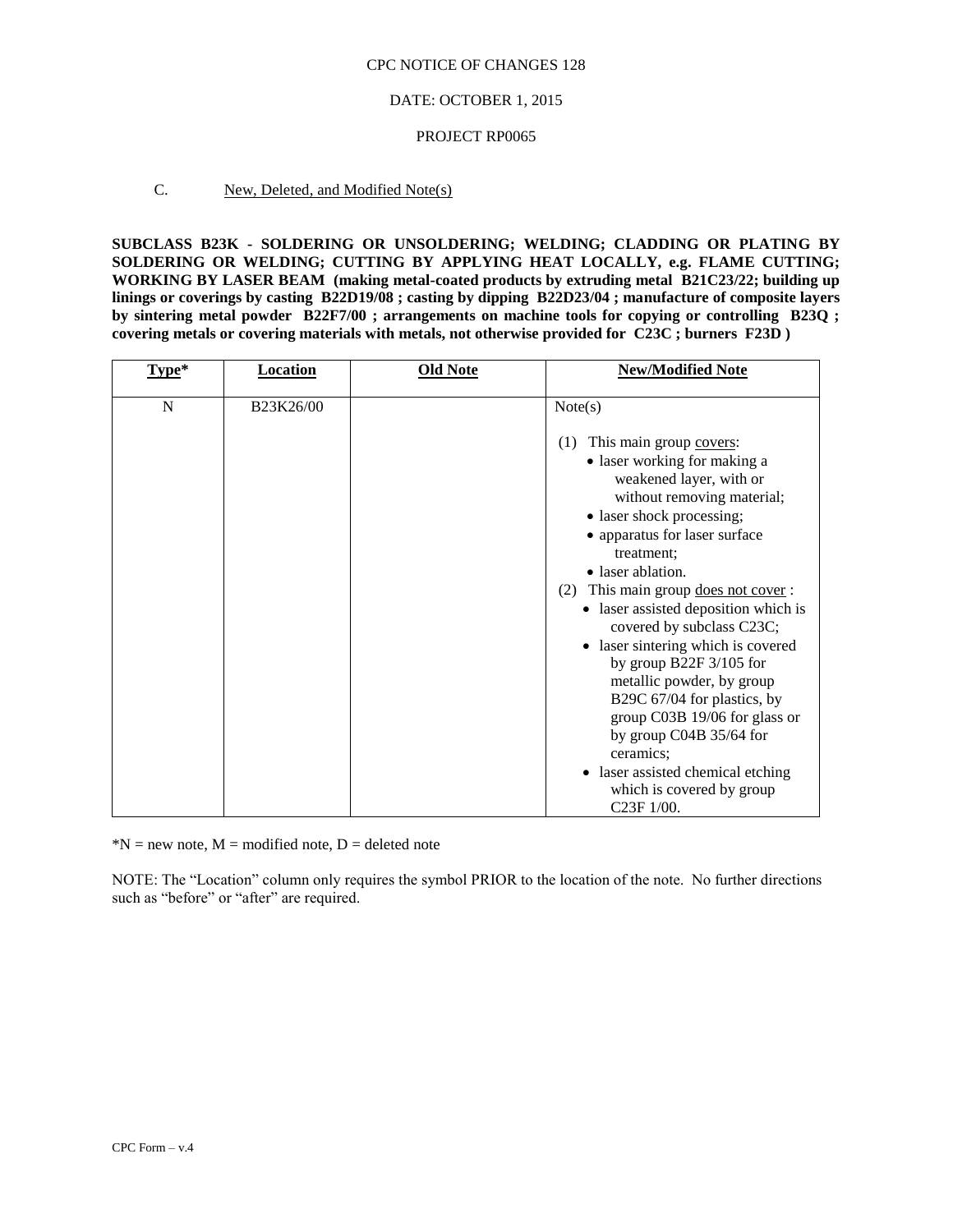DATE: OCTOBER 1, 2015

PROJECT RP0065

# **2. A. DEFINITIONS (i.e. new or modified)**

# **B23K26/00**

# **Definition statement**

This group covers: Laser scribing for making a weakened layer, even without notching. Laser shock processing. Apparatuses for laser surface treatment. Laser ablation

# **References relevant to classification in this group**

*This group does not cover:* 

| Laser sintering of metallic powder                                 | B22F 3/105        |
|--------------------------------------------------------------------|-------------------|
| {Rapid manufacturing and prototyping of 3D objects by additive     | B29C67/0051       |
| depositing, agglomerating or laminating of plastics material, e.g. |                   |
| by selective laser sintering                                       |                   |
| Laser sintering of plastics                                        | <b>B29C 67/04</b> |
| Laser marking for applying identification marks                    | B41M5/24          |
| Laser sintering of glass                                           | C03B19/06         |
| Laser sintering of ceramics                                        | C04B35/64         |
| Re-melting metals                                                  | C22B9/00          |
| Laser assisted deposition                                          | <b>C23C</b>       |
| Laser assisted chemical etching                                    | C23F1/00          |
| Measuring length, thickness, angles, areas, irregularities of      | <b>G01B</b>       |
| surfaces using laser                                               |                   |
| Originals for photomechanical production of textured or patterned  | G03F1/00          |
| surfaces, e.g., masks, photo-masks, reticles; Mask blanks or       |                   |
| pellicles therefor                                                 |                   |

*Examples of places where the subject matter of this class is covered when specially adapted, used for a particular purpose, or incorporated in a larger system:*

Photomechanical production of textured or patterned surfaces | G03F7/00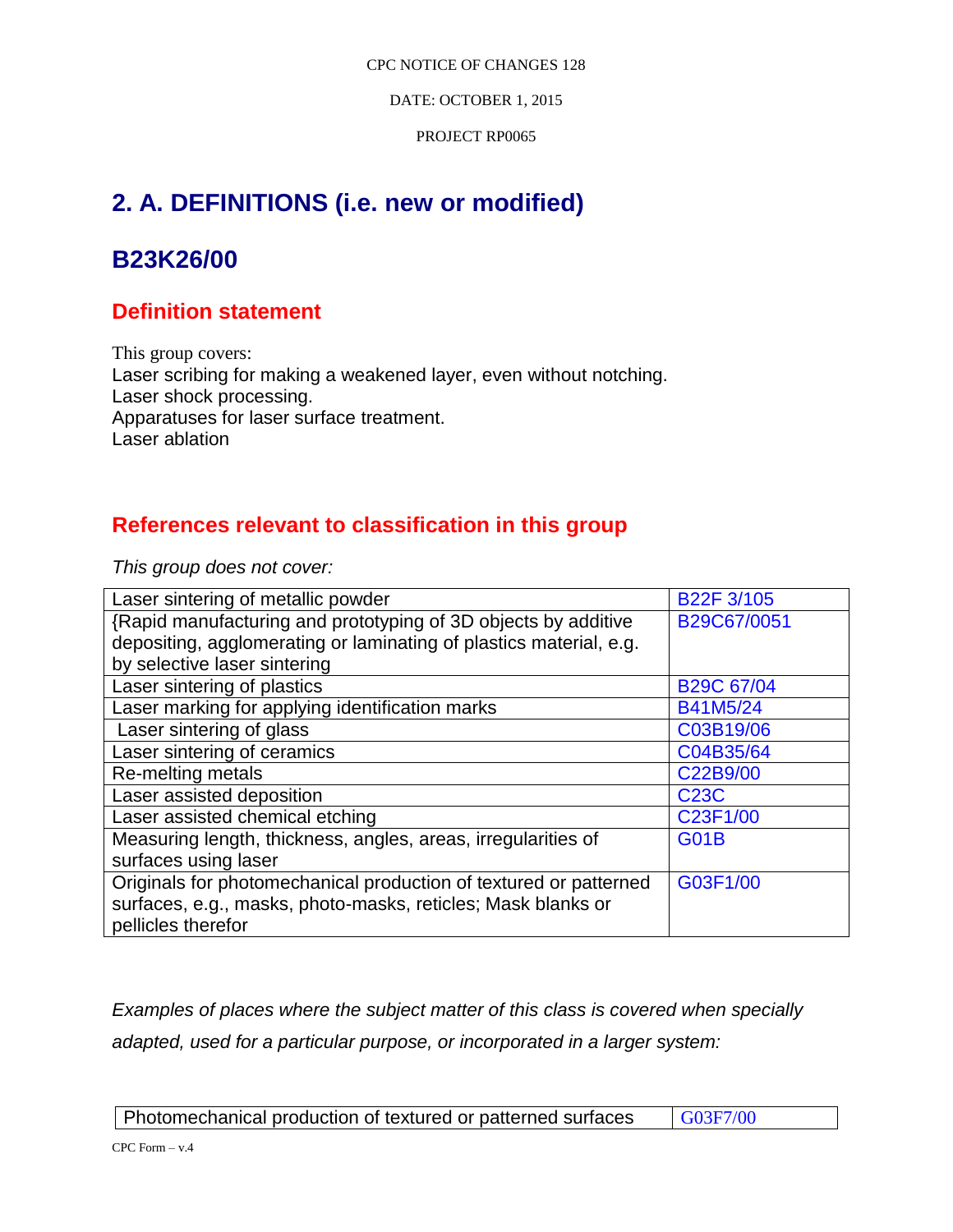### DATE: OCTOBER 1, 2015

### PROJECT RP0065

| Recording or reproducing by laser |  |
|-----------------------------------|--|

# **Informative references**

*Attention is drawn to the following places, which may be of interest for search:*

| Electroplating using locally applied laser | C25D5/024       |
|--------------------------------------------|-----------------|
| Lasers per se                              | H01S 3/00, H01S |
|                                            | 5/00            |

# **Synonyms and Keywords**

*In patent documents, the following expressions "multiphoton lithograph", "direct laser lithography" and "direct laser writing (DLW)" are often used as synonyms.*

*In patent documents, the expressions "Masers, X-ray lasers, gamma lasers, optical amplifiers" are often used instead of "Laser" which is used in the classification scheme of this group.*

# **B23K26/0006**

# **Informative references**

*Attention is drawn to the following places, which may be of interest for search:*

| Surgical instruments, devices or methods for applying laser energy to the | A61B18/20   |
|---------------------------------------------------------------------------|-------------|
| body                                                                      |             |
| Dental laser                                                              | A61C1/0046  |
| Eye surgery using laser                                                   | A61F9/008   |
| Laser surface treatment of glass not in the form of fibres or filaments   | C03C23/0025 |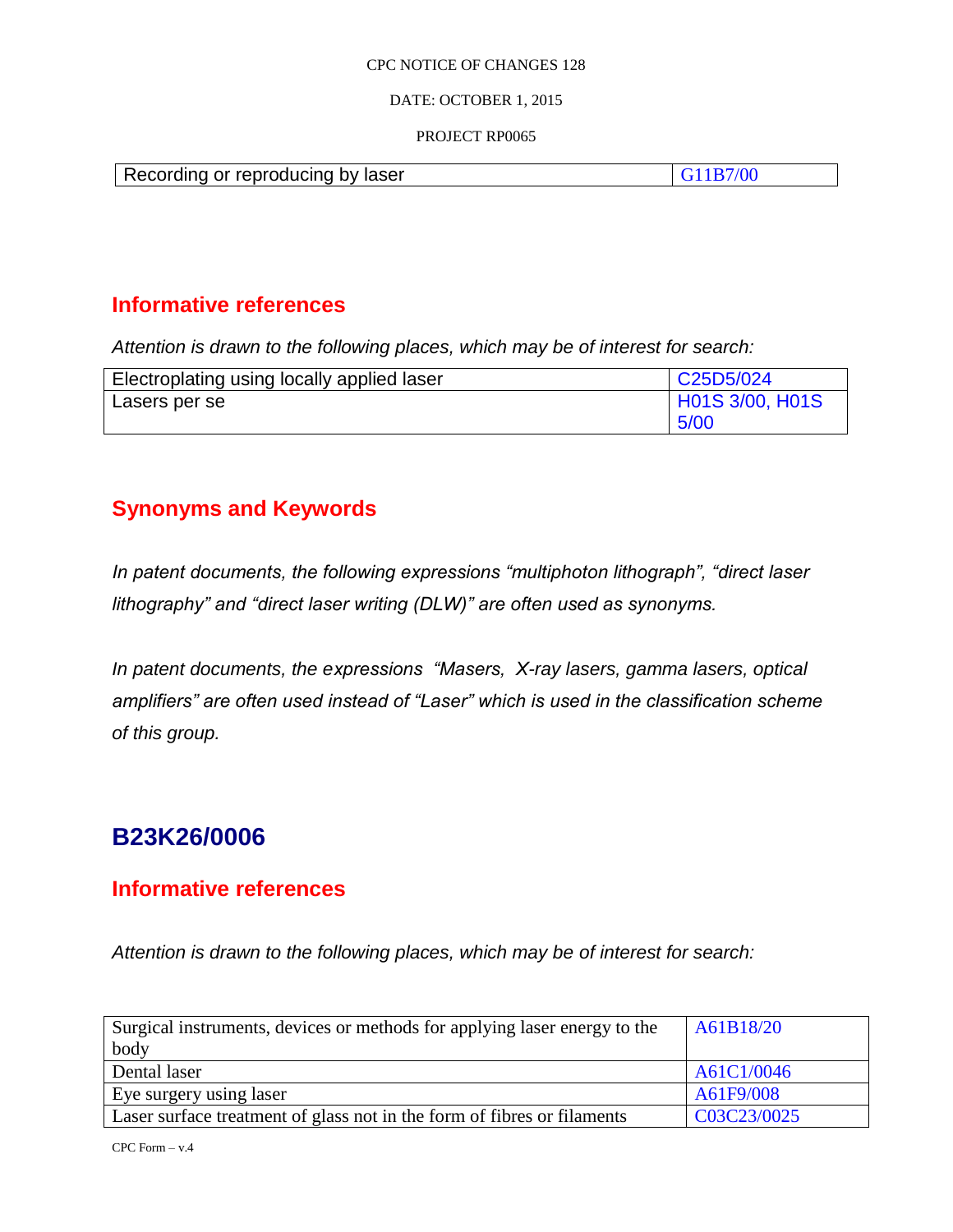## DATE: OCTOBER 1, 2015

## PROJECT RP0065

Laser surface treatment of glass in the form of fibres or filaments C03C25/6233

# **Special rules of classification within this group**

In this group, the involved material should be identified by allocating the appropriate indexing codes as foreseen in B23K2203/00 and subgroups

# **B23K26/0066**

# **Definition statement**

This group covers:

Glazing. Nanostructuring, e.g. colouring metal Melting

# **References relevant to classification in this group**

*This group does not cover:* 

| Laser melting or welding of glass                                   | <b>C03C</b>       |
|---------------------------------------------------------------------|-------------------|
| Surface treatment of glass                                          | <b>C03C</b>       |
| For changing the physical structure of ferrous metals or alloys     | <b>C21D</b>       |
| Annealing metallic materials                                        | <b>C21D, C22F</b> |
| Laser re-melting of metals by wave energy                           | C22B 9/22         |
| For changing the physical structure of non-ferrous metals or alloys | <b>C22F</b>       |
| Chemical coating, alloying or chemical coating of metallic          | <b>C23C</b>       |
| materials                                                           |                   |
| Annealing non-metallic materials                                    | <b>C30B</b>       |
| Annealing crystalline material                                      | C30B 33/02        |
| Laser treatment of semiconductors                                   | H01L 21/20        |

# **Glossary of terms**

*In this group, the following terms or expressions are used with the meaning indicated:*

| Annealing          | Process that produces conditions by heating to above the |
|--------------------|----------------------------------------------------------|
| $CPC$ Form $- v.4$ |                                                          |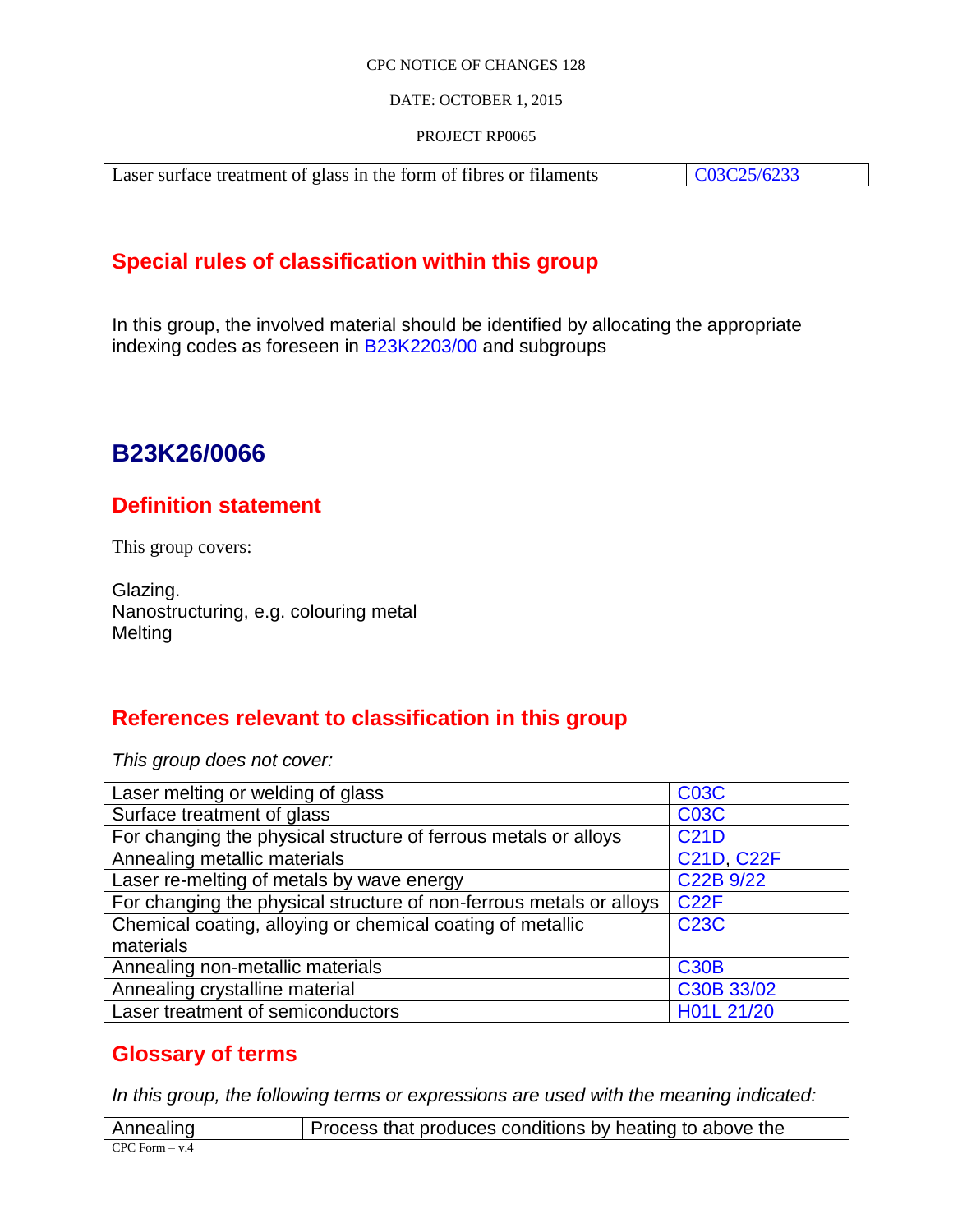## DATE: OCTOBER 1, 2015

### PROJECT RP0065

| recrystallization temperature, maintaining a suitable |
|-------------------------------------------------------|
| temperature, and then cooling.                        |

# **B23K26/02**

# **Definition statement**

*This group covers:*

Method and devices for positioning or observing the workpiece. Aligning, aiming or focussing the laser beam by exchanging the focussing optics

# **Informative references**

*Attention is drawn to the following places, which may be of interest for search:*

| Interchange of lenses in general                              | G02B 7/14 |
|---------------------------------------------------------------|-----------|
| Automatic generation of focusing signals for optical elements | G02B 7/28 |
| Optical focussing aids                                        | G02B 7/40 |

# **B23K26/0626**

# **Informative references**

*Attention is drawn to the following places, which may be of interest for search:*

| $\mathbf{r}$<br>Temporal shaping of laser beams | 3/005' |
|-------------------------------------------------|--------|
|-------------------------------------------------|--------|

# **B23K 26/066**

# **Informative references**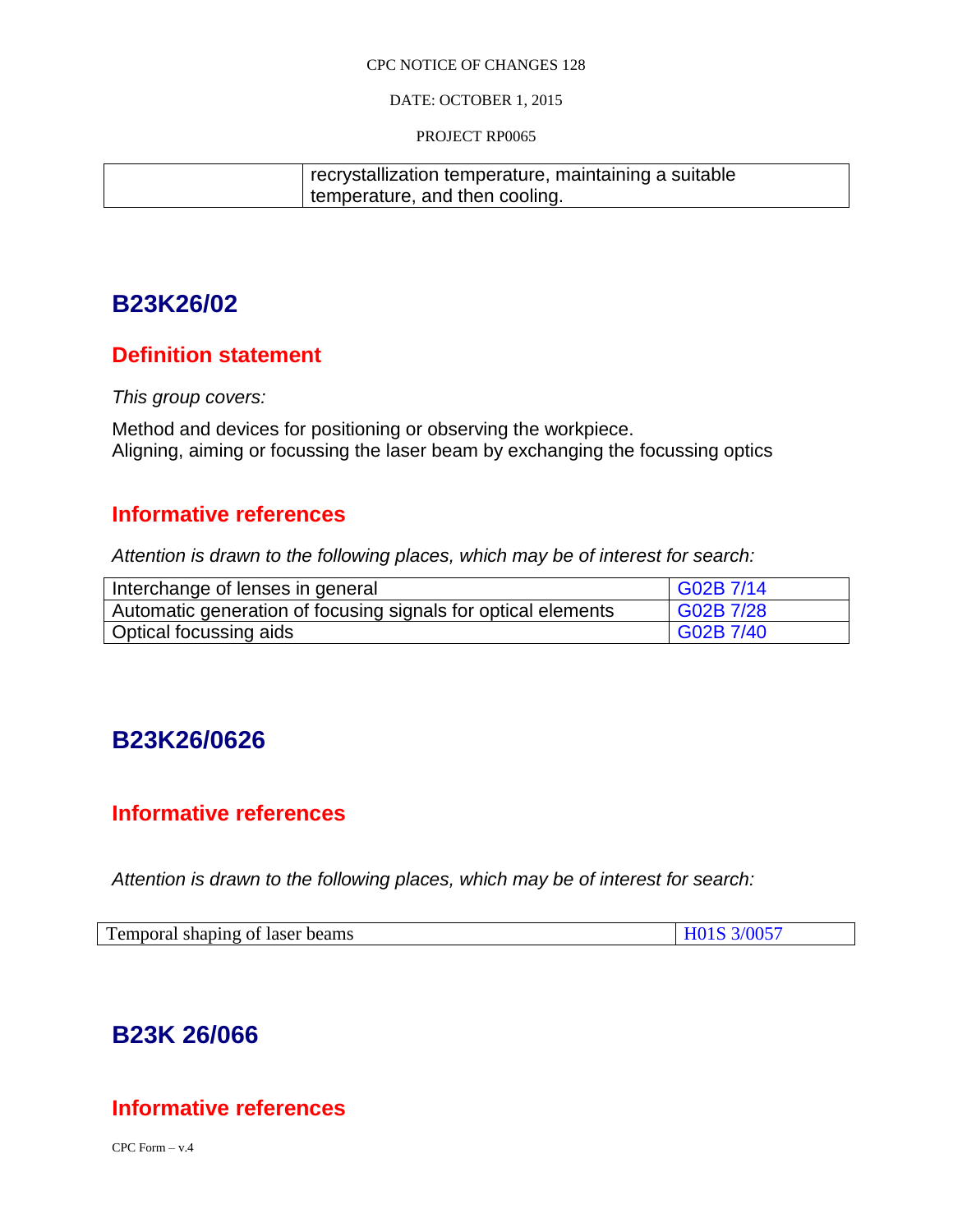## DATE: OCTOBER 1, 2015

## PROJECT RP0065

*Attention is drawn to the following places, which may be of interest for search:*

# **B23K26/0821**

# **Informative references**

*Attention is drawn to the following places, which may be of interest for search:*

| G02B26/12<br>Scanning devices using multifaceted mirrors, in general |  |
|----------------------------------------------------------------------|--|

# **B23K26/12**

# **Informative references**

*Attention is drawn to the following places, which may be of interest for search:*

| Features inside the nozzle for feeding the fluid stream through the $\vert$ B23K 26/1476                                   |             |
|----------------------------------------------------------------------------------------------------------------------------|-------------|
| nozzle                                                                                                                     |             |
| Selection of media, e.g. special atmospheres for surrounding the<br>working area for use in soldering, welding, or cutting | B23K35/38   |
| Reactive-ion etching                                                                                                       | H01L21/3065 |

# **B23K26/126**

# **Informative references**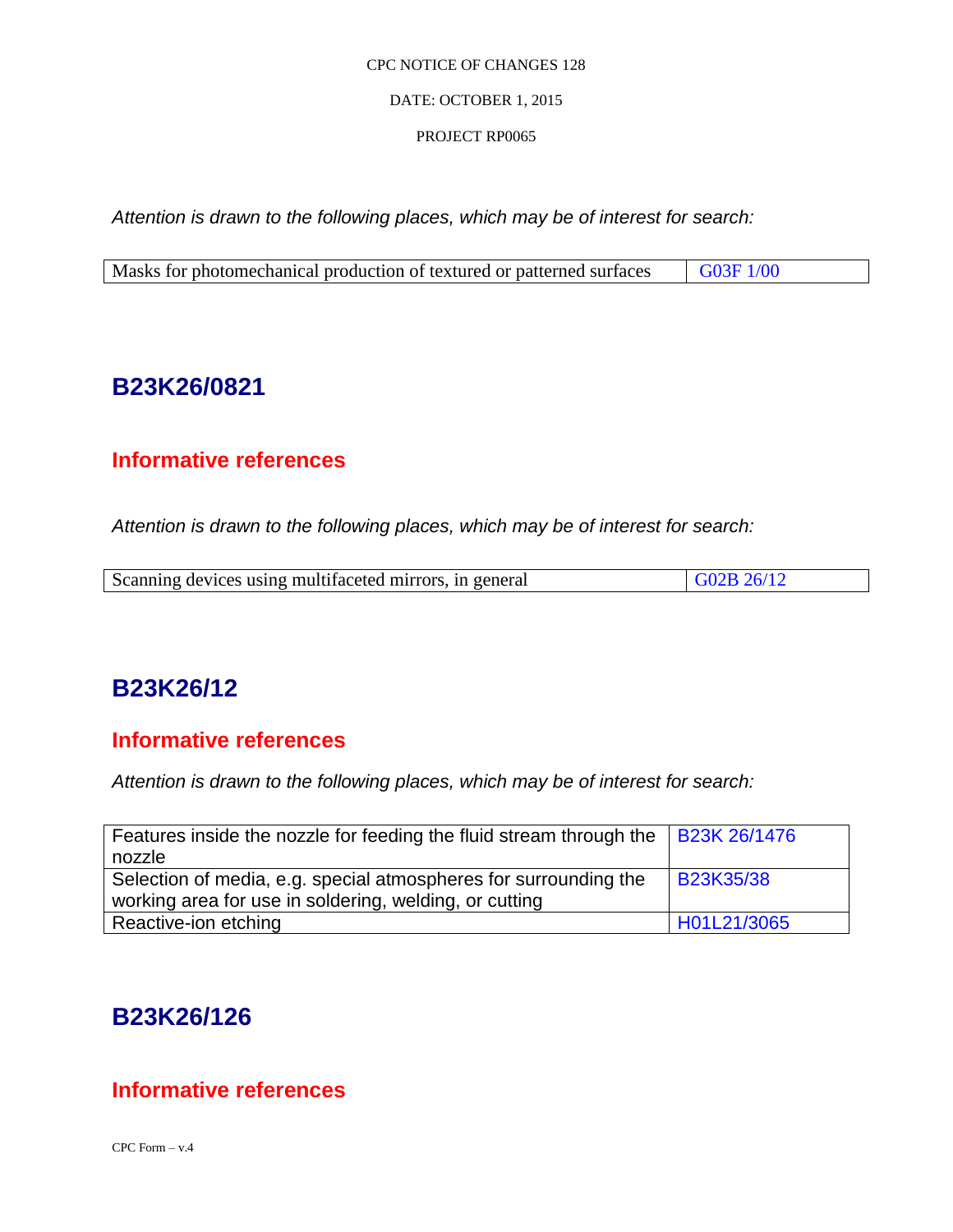## DATE: OCTOBER 1, 2015

## PROJECT RP0065

*Attention is drawn to the following places, which may be of interest for search:*

| Chemical etching of glass                                                   | C03C 15/00, C03C |
|-----------------------------------------------------------------------------|------------------|
|                                                                             | 25/68            |
| Chemical etching of metallic material                                       | C23F1/00         |
| Etching of crystallised non-metallic material with defined structure in gas | C30B 33/12       |
| atmosphere                                                                  |                  |

# **B23K26/14**

# **References relevant to classification in this group**

*This group does not cover:* 

|--|

# **Informative references**

*Attention is drawn to the following places, which may be of interest for search:*

| lonisation of the arc gap by radiation |  |
|----------------------------------------|--|
|                                        |  |

# **B23K26/16**

# **Definition statement**

*This group covers:*

Configurations for evacuating by-products between pieces.

# **References relevant to classification in this group**

*This group does not cover:* 

| Removal of by-products by a fluid stream | <b>B23K 26/142</b> |
|------------------------------------------|--------------------|
|------------------------------------------|--------------------|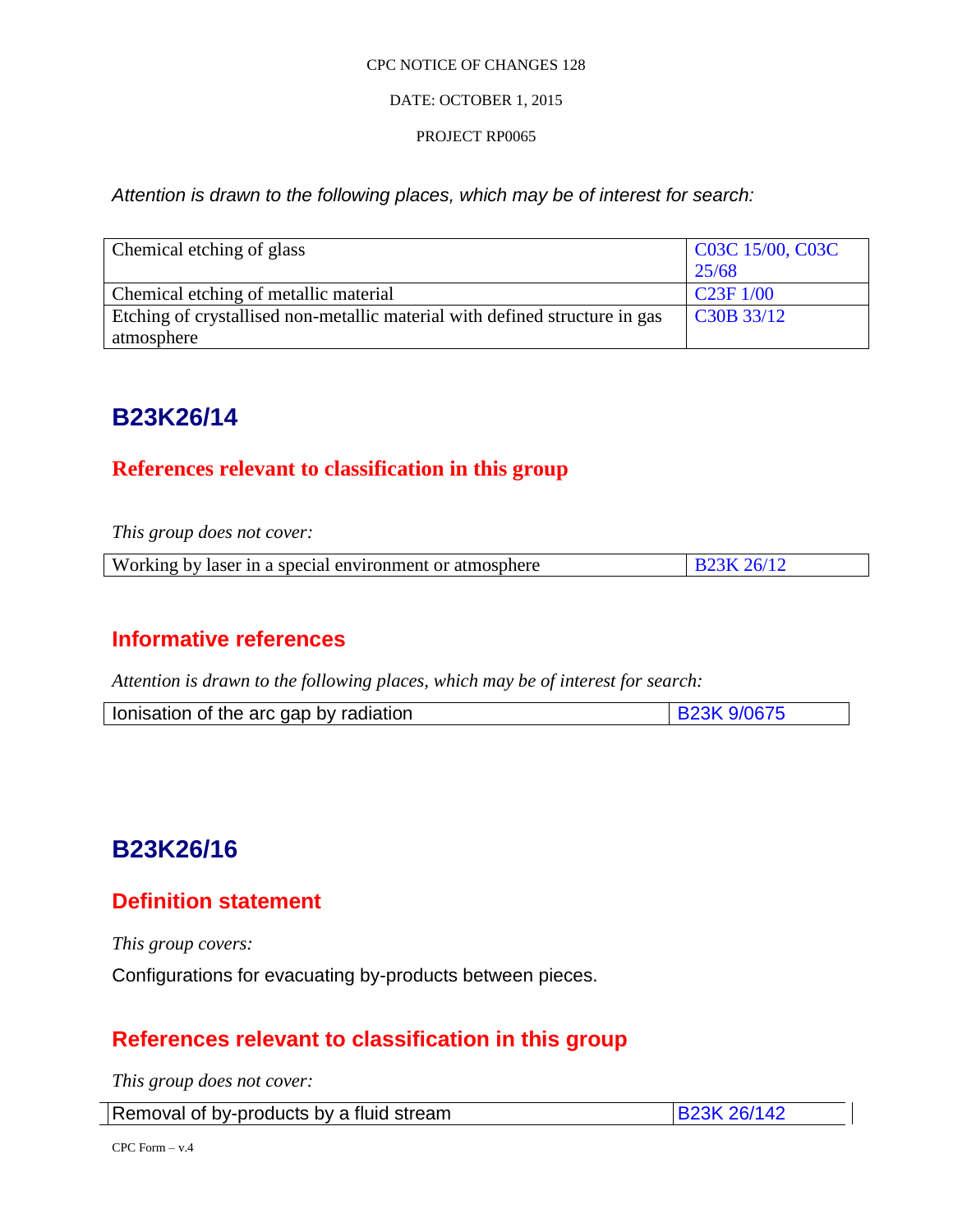DATE: OCTOBER 1, 2015

PROJECT RP0065

# **B23K26/18**

# **Definition statement**

*This group covers:*

Marking by way of material removal. Feeding welding wire Elements for intercepting radiations at the end of boring a hole, even if not applied to the surface.

# **Informative references**

*Attention is drawn to the following places, which may be of interest for search:*

| Observing devices provided with laser radiation protection devices $\vert$ B23K 26/03 |                    |
|---------------------------------------------------------------------------------------|--------------------|
| using masks on the workpiece for shaping the laser beam                               | B23K 26/0661       |
| Interposition of material for facilitating bonding                                    | <b>B23K 26/211</b> |
| Reactive-ion etching                                                                  | H01L 21/3065       |
| Laser anti-reflection devices, e.g. optical isolators                                 | H01S 3/0064        |

# **B23K26/20**

# **Definition statement**

*This group covers:*

Localised welding with special shaped welded area, e.g. button shaped

# **References relevant to classification in this group**

*This group does not cover:* 

| Soldering by means of radiant energy                      | <b>B23K 1/005</b>       |
|-----------------------------------------------------------|-------------------------|
| Joining of preformed plastics by heating using laser beam | B <sub>29</sub> C 65/16 |
| Welding light guides                                      | G02B 6/4237             |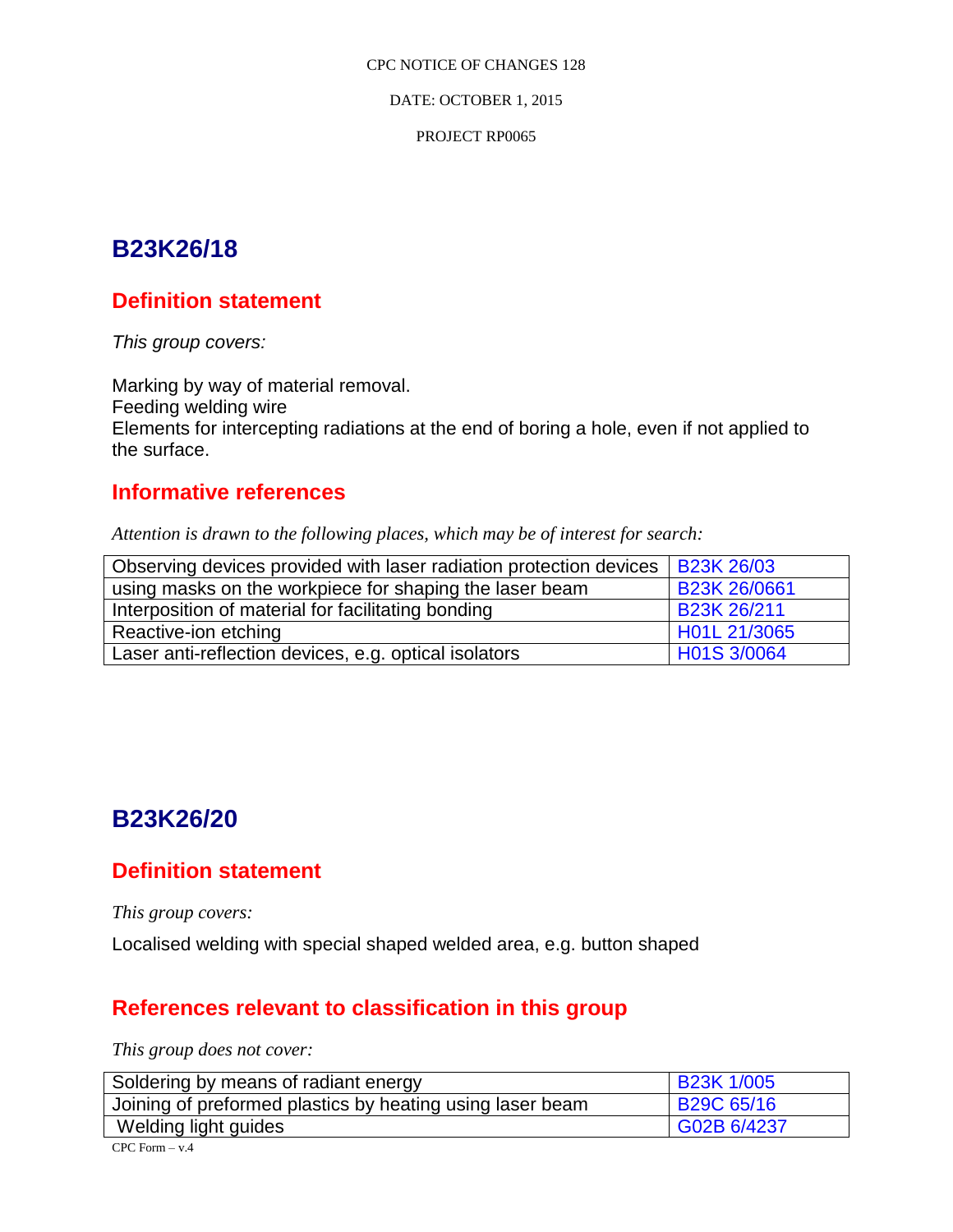## DATE: OCTOBER 1, 2015

## PROJECT RP0065

# **Informative references**

*Attention is drawn to the following places, which may be of interest for search:*

| Joining of semiconductor bodies for junction formation by direct | H01L 21/185 |
|------------------------------------------------------------------|-------------|
| bonding                                                          |             |

# **B23K26/211**

# **Informative references**

*Attention is drawn to the following places, which may be of interest for search:*

| with interposition of solder                         | <b>B23K 1/0056</b> |
|------------------------------------------------------|--------------------|
| with interposition of adhesive being heated by laser | $C09J\,5/06$       |

# **B23K26/32**

# **Special rules of classification within this subclass/group**

In this group, the involved material should be identified by allocating the appropriate indexing codes as foreseen in B23K2203/00 and subgroups

# **B23K26/322**

# **References relevant to classification in this group**

 $CPC Form - v.4$ *This group does not cover:*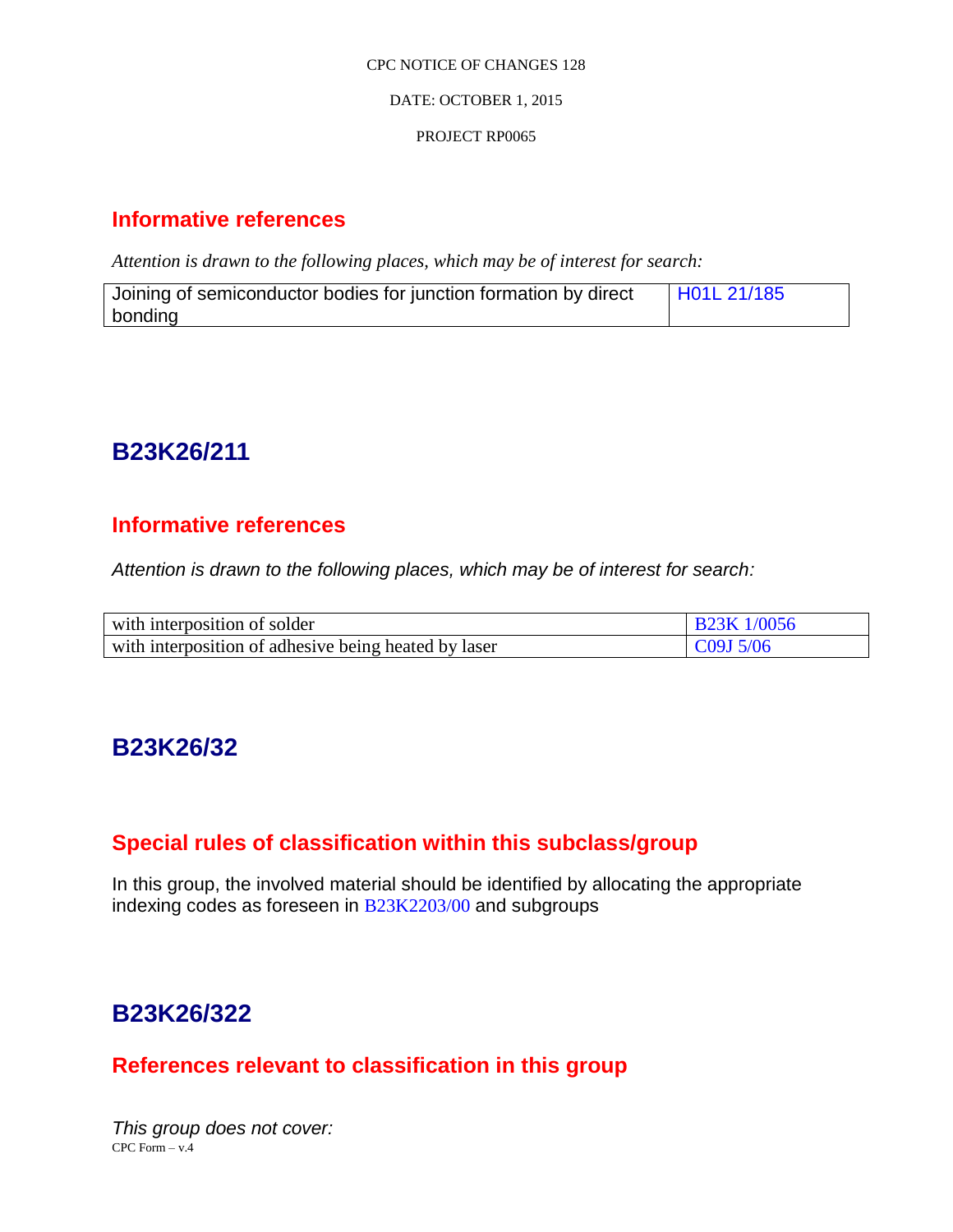### DATE: OCTOBER 1, 2015

### PROJECT RP0065

| Using absorbing layers on the workpiece | <b>B23K 26/18</b> |
|-----------------------------------------|-------------------|

# **Informative references**

*Attention is drawn to the following places, which may be of interest for search:*

| Coated articles, e.g. plated or painted or surface treated articles made by | <b>B23K 2201/34</b> |
|-----------------------------------------------------------------------------|---------------------|
| soldering, welding or cutting                                               |                     |

# **B23K26/324**

# **Informative references**

*Attention is drawn to the following places, which may be of interest for search:*

| Devices or method using laser on the body                            | A61B 18/20                          |
|----------------------------------------------------------------------|-------------------------------------|
| Dental laser                                                         | A61C 1/0046                         |
| Eye laser surgery                                                    | A61F9/008                           |
| Joining glass to glass by fusing with laser                          | C03B 23/20                          |
| Joining glass to glass by processes other than by fusing using laser | C03C 27/06                          |
| Joining ceramics                                                     | C04B 37/00                          |
| Treatment of micro-organisms with electric or wave energy            | C <sub>12</sub> N <sub>13</sub> /00 |

# **B23K26/34**

# **Definition statement**

*This group covers:*

Laser Cladding.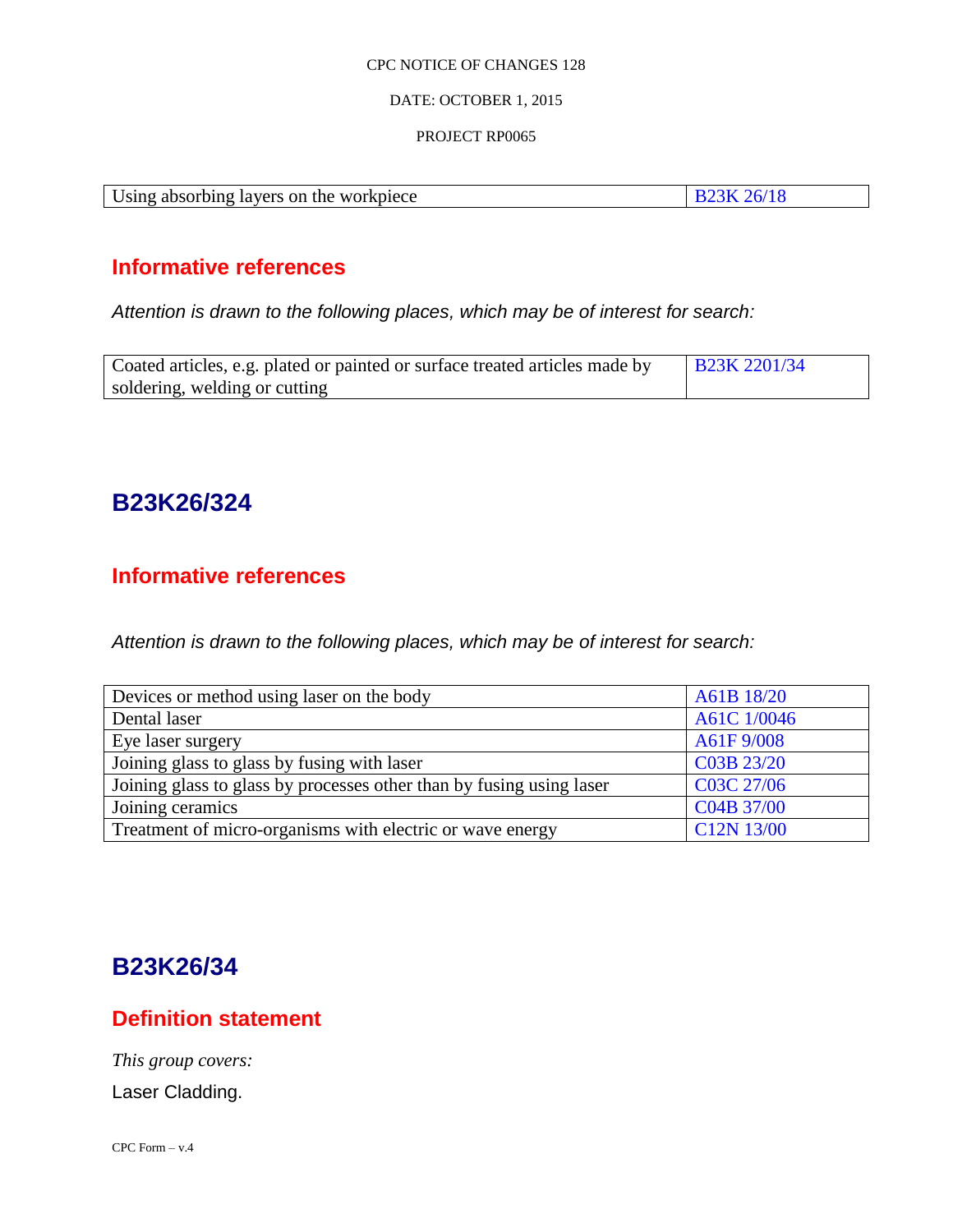## DATE: OCTOBER 1, 2015

### PROJECT RP0065

# **References relevant to classification in this group**

*This group does not cover:* 

| Diffusion treatment of metallic material (e.g. surface alloying); | $\big $ C23C14/00 |
|-------------------------------------------------------------------|-------------------|
| coating of metallic or coating material with metallic material by |                   |
| chemical coating or vacuum evaporation, e.g. sputtering           |                   |

# **Informative references**

*Attention is drawn to the following places, which may be of interest for search:*

| Shaped metal deposition (SMD)                                                   | B22F3/1055 |
|---------------------------------------------------------------------------------|------------|
| <b>Sintering Glass</b>                                                          | C03B19/06  |
| Sintering ceramics                                                              | C04B7/4461 |
| Manufacturing by laser welding of machines or engines other than   F05B2230/234 |            |
| non-positive-displacement machines or engines, wind motors,                     |            |
| non-positive displacement pumps                                                 |            |

# **Glossary of terms**

.

| Laser net shape | Laser net shape manufacturing refers to laser cladding or laser    |
|-----------------|--------------------------------------------------------------------|
| manufacturing   | consolidation. In laser cladding as well as laser consolidation, a |
|                 | laser beam creates a molten pool on a substrate into which         |
|                 | powder is deposited in a beam/powder interaction zone.             |
|                 | Concurrently, the substrate on which the deposition is occurring   |
|                 | is moving with respect to the beam/powder interaction zone to      |
|                 | fabricate the desired cross-sectional geometry. Consecutive        |
|                 | layers may be additively deposited, thereby producing a three-     |
|                 | dimensional part. Laser cladding is applied to enhance the         |
|                 | surface properties of machine parts locally with powder or wires   |
|                 | melted via a laser beam. Laser consolidation involves the          |
|                 | manufacturing of parts through depositing multiple layers of       |
|                 | material                                                           |

# **B23K26/36**

**Definition statement**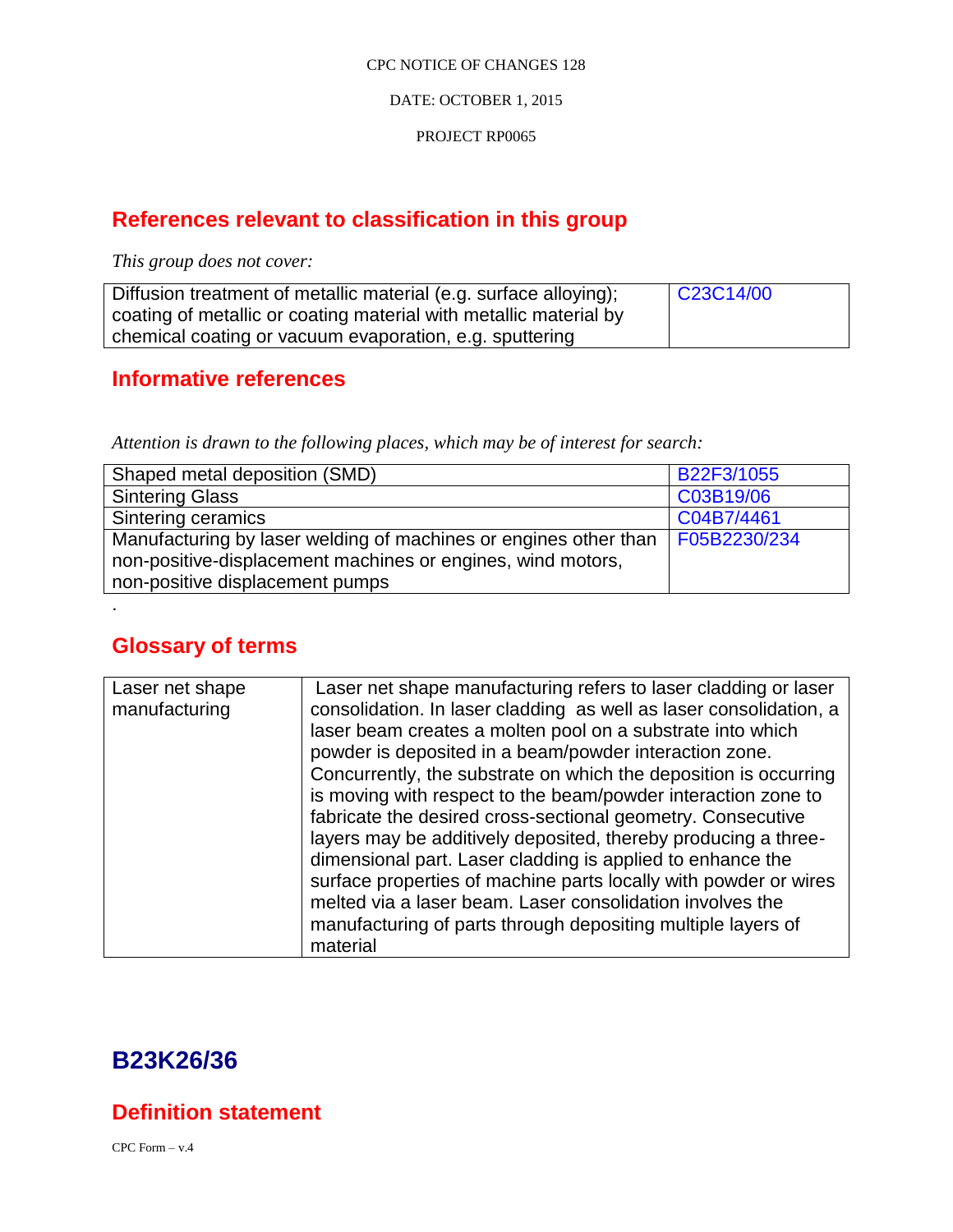DATE: OCTOBER 1, 2015

PROJECT RP0065

Removing material e.g. ablating, without cutting or boring.

# **References relevant to classification in this group**

*This group does not cover:* 

| Cleaning by laser treatment                                       | B08B7/0042             |
|-------------------------------------------------------------------|------------------------|
| for creating voids inside the workpiece, e.g. for forming flow    | <b>B23K 26/55</b>      |
| passages of flow patterns                                         |                        |
| with laser beam entering a face of the workpiece form which it is | <b>B23K 26/57</b>      |
| transmitted through the workpiece material to work on a different |                        |
| workpiece face                                                    |                        |
| Laser assisted chemical etching                                   | C <sub>23</sub> F 1/00 |
| Laser wire stripping                                              | H02G 1/128             |
| Severing conductive links on memory integrated circuits           | H01L 23/5258           |

*Examples of places where the subject matter of this class is covered when specially adapted,* 

*used for a particular purpose, or incorporated in a larger system:*

| Processing photosensitive materials by stripping | $\sqrt{603F}7/42$ |
|--------------------------------------------------|-------------------|
| Ablation for laser recording                     | G11B 7/00         |
| Laser etching of printed circuit substrate       | H05K 3/0026       |

# **Informative references**

*Attention is drawn to the following places, which may be of interest for search:*

| Laser removal of surface material for decorative purpose | <b>B44C 1/228</b> |
|----------------------------------------------------------|-------------------|
|----------------------------------------------------------|-------------------|

# **Glossary of terms**

*In this group, the following terms or expressions are used with the meaning indicated:*

| Engraving          | Incising a design on to a hard, usually flat surface, by cutting<br>grooves into it |
|--------------------|-------------------------------------------------------------------------------------|
| Etching            | Cutting superficially or partially through the workpiece, e.g.                      |
| $CPC$ Form $- v.4$ |                                                                                     |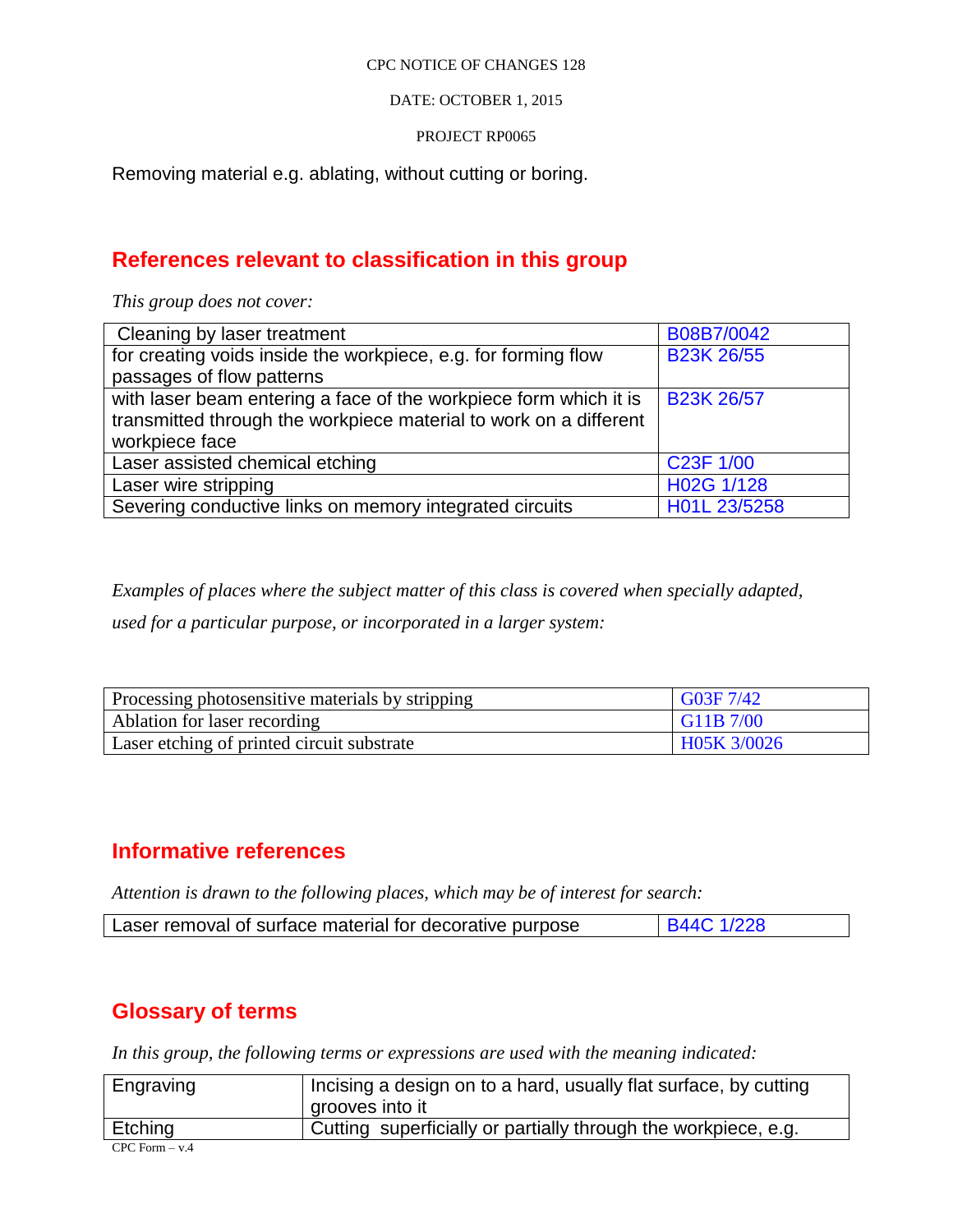DATE: OCTOBER 1, 2015

PROJECT RP0065

|          | engraving                                                                                                                                                                                                                                                                 |
|----------|---------------------------------------------------------------------------------------------------------------------------------------------------------------------------------------------------------------------------------------------------------------------------|
| Scribing | Cutting deep grooves by laser light on workpieces to separate<br>them mechanically; e.g. perforating semiconductor wafers or<br>ceramic substrates by laser processing, and subsequentially<br>dividing them into separate elements to manufacture<br>integrated circuits |

# **B23K26/40**

# **Special rules of classification within this subclass/group**

In this group, the involved material should be identified by allocating the appropriate indexing codes as foreseen in B23K2203/00 and subgroups.

# **B23K26/402**

# **Informative references**

*Attention is drawn to the following places, which may be of interest for search:*

| Devices or method using laser on the body                                     | A61B 18/20                        |
|-------------------------------------------------------------------------------|-----------------------------------|
| Dental laser                                                                  | A61C 1/0046                       |
| Eye laser surgery                                                             | A61F 9/008                        |
| Working or preserving wood or similar material                                | <b>B27B - B27M</b>                |
| Severing glass using laser                                                    | C03B 33/0222,                     |
|                                                                               | C03B 33/091                       |
| Joining ceramics                                                              | C04B 37/00                        |
| Clicking, perforating, or cutting leather                                     | C <sub>14</sub> B <sub>5/00</sub> |
| Treatment of micro-organisms with electric or wave energy                     | C12N 13/00                        |
| Introduction of foreign genetic material into plant cells by physical or non- | C12N 15/8206                      |
| biological means                                                              |                                   |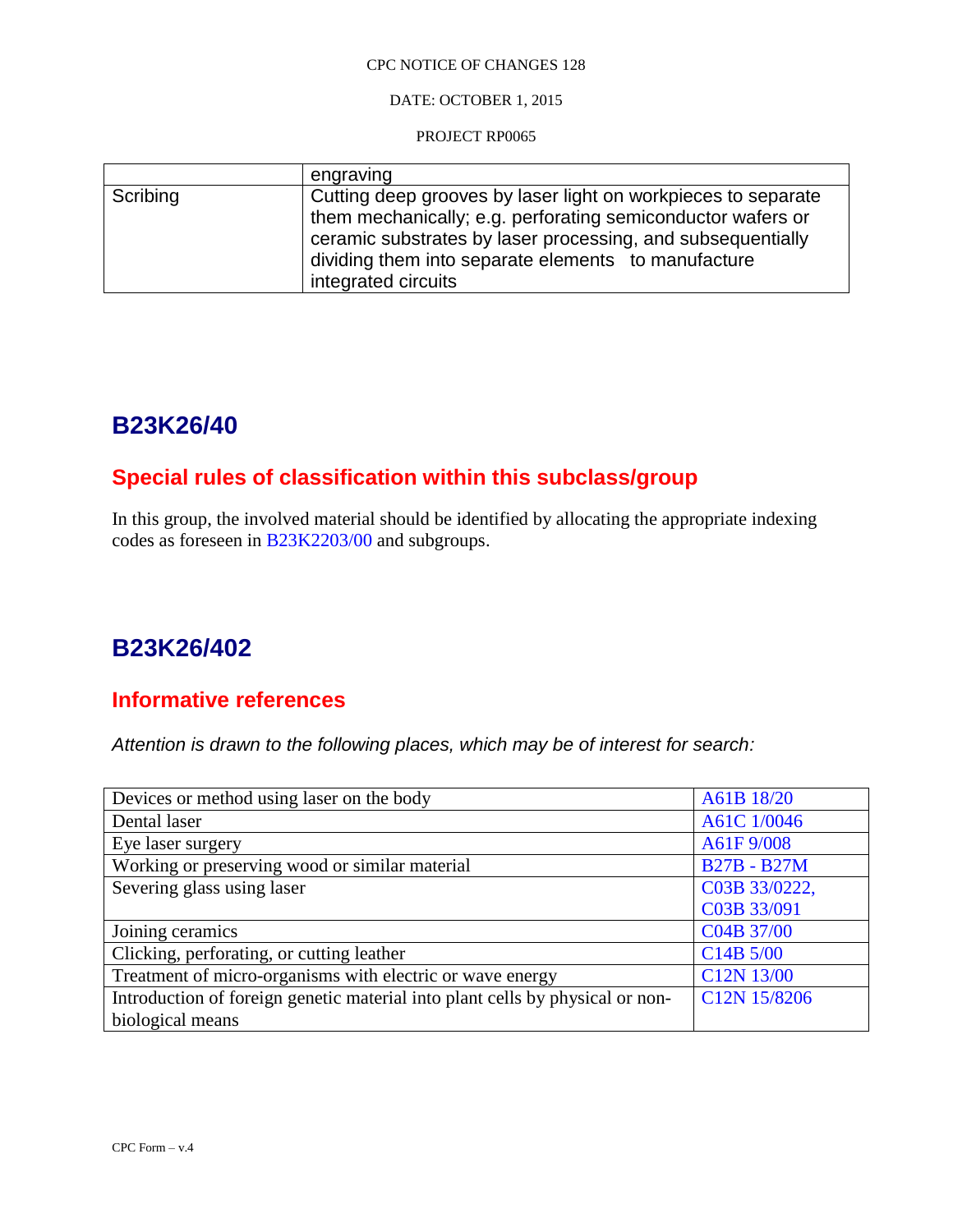DATE: OCTOBER 1, 2015

PROJECT RP0065

# **B23K26/705**

# **Informative references**

*Attention is drawn to the following places, which may be of interest for search:*

| Beam monitoring per se | C <sub>0111</sub> /425 |
|------------------------|------------------------|

# **B23K26/706**

# **Informative references**

*Attention is drawn to the following places, which may be of interest for search:*

| Goggles or eye-masks for welders carried on the body or in the hand | A61F9/02, A61F |
|---------------------------------------------------------------------|----------------|
|                                                                     | 9/06           |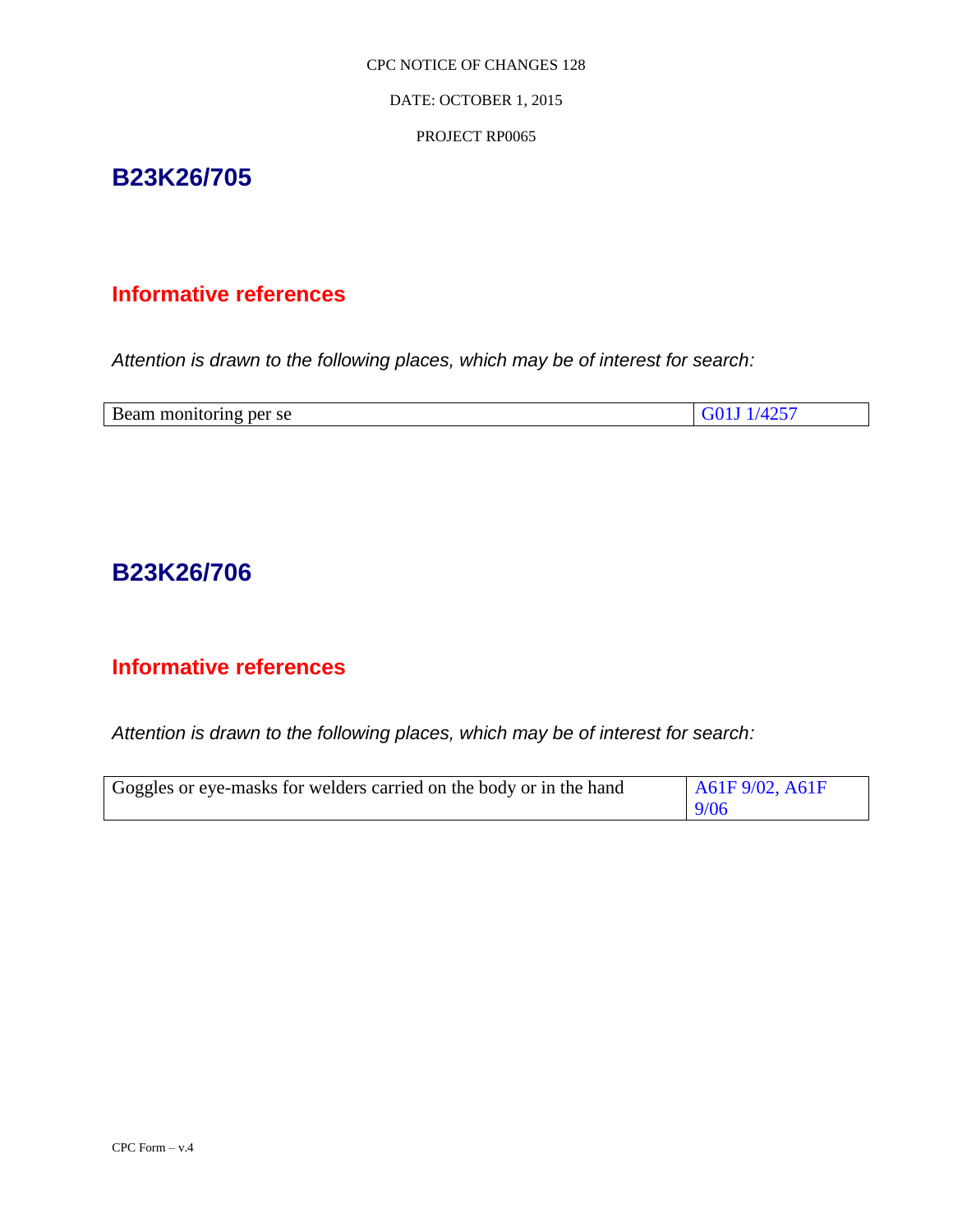## DATE: OCTOBER 1, 2015

### PROJECT RP0065

## 3. REVISION CONCORDANCE LIST (RCL)

| Type*       | <b>From CPC Symbol (existing)</b> | <b>To CPC Symbol(s)</b>     |
|-------------|-----------------------------------|-----------------------------|
|             |                                   |                             |
| $\mathbf C$ | B23K26/00                         | B23K 26/00                  |
|             |                                   | B23K 26/346                 |
|             |                                   | B23K 26/348                 |
|             |                                   | B23K 26/50                  |
|             |                                   | B <sub>23</sub> K 26/53     |
|             |                                   | B23K 26/55                  |
|             |                                   | B23K 26/57                  |
| D           | B <sub>23</sub> K 26/0003         | B <sub>23</sub> K 26/351    |
| D           | B23K 26/0009                      | B23K26/0006 and B23K2203/50 |
|             |                                   | ADD INFO simultaneously     |
| D           | B23K 26/0012                      | B23K26/0006 and B23K2203/08 |
|             |                                   | ADD INFO simultaneously     |
| D           | B23K 26/0015                      | B23K26/0006 and B23K2203/08 |
|             |                                   | ADD INFO simultaneously     |
| D           | B23K 26/0018                      | B23K26/0006 and B23K2203/08 |
|             |                                   | ADD INFO simultaneously     |
| D           | B23K 26/0021                      | B23K26/0006 and B23K2203/00 |
|             |                                   | ADD INFO simultaneously     |
| D           | B23K 26/0024                      | B23K26/0006 and B23K2203/30 |
|             |                                   | ADD INFO simultaneously     |
| D           | B23K 26/0027                      | B23K26/0006 and B23K2203/32 |
|             |                                   | ADD INFO simultaneously     |
| D           | B23K 26/003                       | B23K26/0006 and B23K2203/38 |
|             |                                   | ADD INFO simultaneously     |
| D           | B23K 26/0033                      | B23K26/0006 and B23K2203/40 |
|             |                                   | ADD INFO simultaneously     |
| D           | B23K 26/0036                      | B23K26/0006 and B23K2203/42 |
|             |                                   | ADD INFO simultaneously     |
| D           | B23K 26/0039                      | B23K26/0006 and B23K2203/50 |
|             |                                   | ADD INFO simultaneously     |
| D           | B23K 26/0042                      | B23K26/0006 and B23K2203/56 |
|             |                                   | ADD INFO simultaneously     |
| D           | B23K 26/0045                      | B23K26/0006 and B23K2203/52 |
|             |                                   | ADD INFO simultaneously     |
| D           | B23K 26/0048                      | B23K26/0006 and B23K2203/16 |
|             |                                   | ADD INFO simultaneously     |
| D           | B23K 26/0051                      | B23K26/0006 and B23K2201/34 |
|             |                                   | ADD INFO simultaneously     |
| $\mathbf D$ | B23K 26/023                       | B23K 26/037                 |
| D           | B <sub>23</sub> K 26/026          | B23K 26/035                 |
| D           | B <sub>23</sub> K 26/036          | B23K 26/0342                |
| Q           | B <sub>23</sub> K 26/037          | B23K 26/037                 |
|             |                                   | B23K 26/02                  |
| D           | B23K 26/038                       | B23K 26/0344                |
| D           | B23K 26/041                       | B23K 26/042                 |
| D           | B23K 26/045                       | B23K 26/044                 |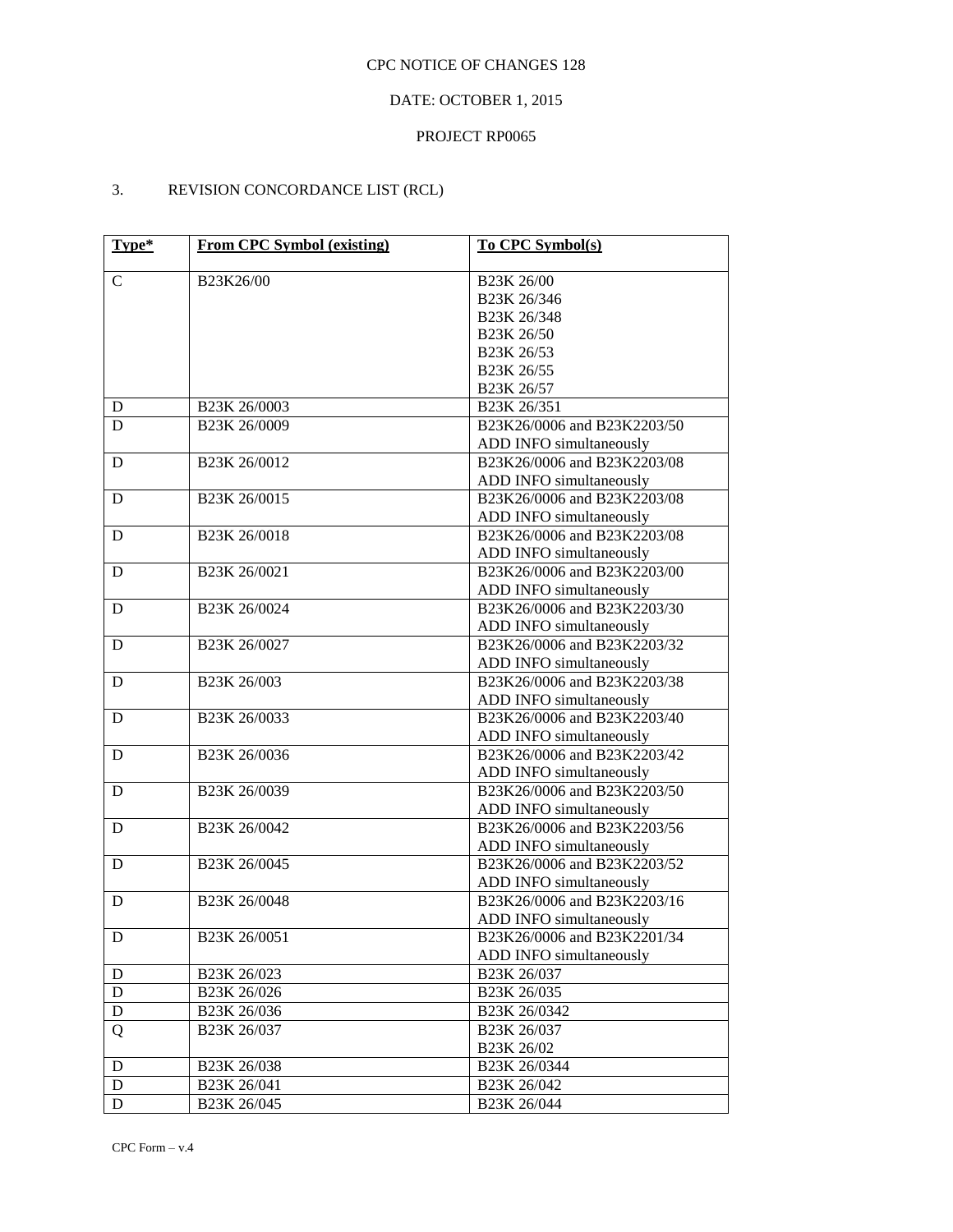## DATE: OCTOBER 1, 2015

| Type*          | <b>From CPC Symbol (existing)</b>      | To CPC Symbol(s)                       |
|----------------|----------------------------------------|----------------------------------------|
| $\mathsf{C}$   | B23K26/06                              | B23K 26/06                             |
|                |                                        | B23K 26/062                            |
| D              | B23K 26/0621                           | B23K 26/0619                           |
| D              | B23K 26/063                            | B23K 26/0622                           |
| D              | B23K 26/0635                           | B23K 26/0624                           |
| D              | B23K 26/0639                           | B23K 26/064                            |
| D              | B23K 26/0656                           | B23K 26/066                            |
| D              | B23K 26/0807                           | B23K 26/082                            |
| D              | B23K 26/0815                           | B23K 26/0821                           |
| D              | B23K 26/121                            | B23K 26/122                            |
|                | Second action after transfer of 26/122 | Document families currently classified |
|                |                                        | in B23K 26/122 should transfer to      |
|                |                                        | B23K 26/1224 prior to transferring     |
|                |                                        | documents from B23K 26/121 to          |
|                |                                        | B23K 26/122                            |
| D              | B23K 26/122                            | B <sub>23</sub> K 26/1224              |
|                | First action before deleting 26/121    | Document families currently classified |
|                |                                        | in B23K 26/122 should transfer to      |
|                |                                        | B23K 26/1224 prior to transferring     |
|                |                                        | documents from B23K 26/121 to          |
|                |                                        | B23K 26/122                            |
| D              | B23K 26/1405                           | B23K 26/142                            |
| D              | B23K 26/1411                           | B23K 26/144                            |
| D              | B23K 26/1417                           | B23K 26/146                            |
| D              | B23K 26/1441                           | B23K 26/1436                           |
| $\mathbf D$    | B23K 26/1447                           | B23K 26/1437                           |
| $\mathbf D$    | B23K 26/1452                           | B23K 26/1438                           |
| ${\bf D}$      | B <sub>23</sub> K 26/1458              | B23K 26/1462                           |
| $\overline{C}$ | B23K 26/20                             | B23K 26/20                             |
|                |                                        | B23K 26/21                             |
| D              | B23K 26/203                            | B <sub>23</sub> K 26/211               |
| D              | B <sub>23</sub> K 26/243               | B23K 26/242                            |
| D              | B23K 26/246                            | B23K 26/244                            |
| D              | B23K 26/265                            | B23K 26/262                            |
| D              | B23K 26/285                            | B23K 26/282                            |
| D              | B <sub>23</sub> K 26/305               | B <sub>23</sub> K 26/302               |
| D              | B23K 26/3206                           | B23K 26/32 and B23K2203/50 ADD         |
|                |                                        | <b>INFO</b> simultaneously             |
| D              | B <sub>23</sub> K 26/3213              | B23K 26/32 and B23K2203/08 ADD         |
|                |                                        | <b>INFO</b> simultaneously             |
| D              | B23K 26/322                            | B23K 26/32 and B23K2203/08 ADD         |
|                |                                        | <b>INFO</b> simultaneously             |
|                | First action before deleting 26/3293   | Document families currently classified |
|                |                                        | in B23K26/322 should transfer to       |
|                |                                        | B23K26/32 and B23K2203/08 ADD          |
|                |                                        | INFO prior to transferring documents   |
|                |                                        | from group B23K26/3293 to              |
|                |                                        | B23K26/322                             |
| D              | B23K 26/3226                           | B23K 26/3217                           |
| D              | B23K 26/3233                           | B23K 26/323                            |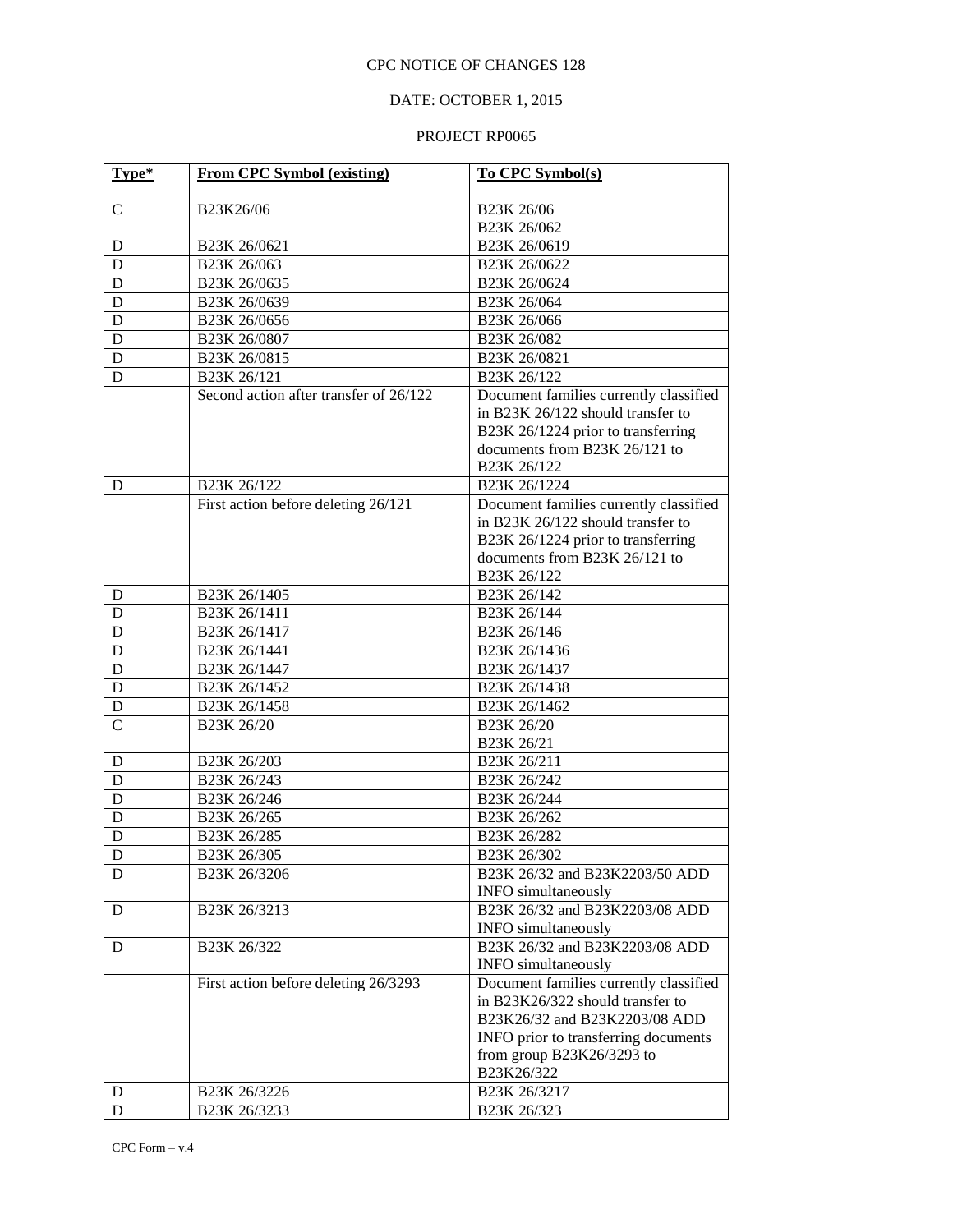## DATE: OCTOBER 1, 2015

| Type*          | <b>From CPC Symbol (existing)</b>        | To CPC Symbol(s)                        |
|----------------|------------------------------------------|-----------------------------------------|
|                | B23K 26/3246                             | B23K26/324 and B23K2203/30 ADD          |
|                |                                          | INFO simultaneously                     |
| D              | B23K 26/3253                             | B23K26/324 and B23K2203/38 ADD          |
|                |                                          | <b>INFO</b> simultaneously              |
| D              | B23K 26/326                              | B23K26/324 and B23K2203/40 ADD          |
|                |                                          | INFO simultaneously                     |
| D              | B23K 26/3266                             | B23K26/32 and B23K2203/50 ADD           |
|                |                                          | <b>INFO</b> simultaneously              |
| D              | B23K 26/3273                             | B23K26/32 and B23K2203/52 ADD           |
|                |                                          | INFO simultaneously                     |
| D              | B23K 26/328                              | B23K26/32 and B23K2203/16 ADD           |
|                |                                          | INFO simultaneously                     |
| D              | B23K 26/3286                             | Administrative transfer to B23K26/32    |
|                |                                          | and B23K2201/35 ADD INFO                |
|                |                                          | simultaneously                          |
| D              | B23K 26/3293                             | Administrative transfer to              |
|                |                                          | B23K26/322 and B23K2201/34 ADD          |
|                |                                          | <b>INFO</b> simultaneously              |
|                | Second action after transfer from 26/322 | Document families currently classified  |
|                |                                          | in B23K26/322 should transfer to        |
|                |                                          | B23K26/32 and B23K2203/08 ADD           |
|                |                                          | INFO prior to transferring documents    |
|                |                                          | from group B23K26/3293 to<br>B23K26/322 |
| D              | B23K 26/3246                             | Administrative transfer to              |
|                |                                          | B23K26/324 and B23K2203/30 ADD          |
|                |                                          | <b>INFO</b> simultaneously              |
| D              | B23K 26/345                              | B23K 26/342                             |
| $\overline{C}$ | B23K 26/36                               | B23K 26/36                              |
|                |                                          | B23K 26/55                              |
|                |                                          | B23K 26/57                              |
| D              | B23K 26/362                              | B23K 26/361                             |
|                | First action before transfer from 26/365 | Document families currently classified  |
|                |                                          | in B23K 26/362 should transfer to       |
|                |                                          | B23K 26/361 prior to transferring       |
|                |                                          | document families from B23K 26/365      |
|                |                                          | to B23K 26/362                          |
| D              | B23K 26/365                              | B23K 26/362                             |
|                | Second action after deletion of 26/362   | Document families currently classified  |
|                |                                          | in B23K 26/362 should transfer to       |
|                |                                          | B23K 26/361 prior to transferring       |
|                |                                          | document families from B23K 26/365      |
|                |                                          | to B23K 26/362                          |
| D              | B23K 26/367                              | B23K 26/364                             |
| $\mathbf D$    | B23K 26/381                              | B23K 26/382                             |
| $\mathbf D$    | B23K 26/383                              | B23K 26/384                             |
| D              | B23K 26/385                              | B23K 26/386                             |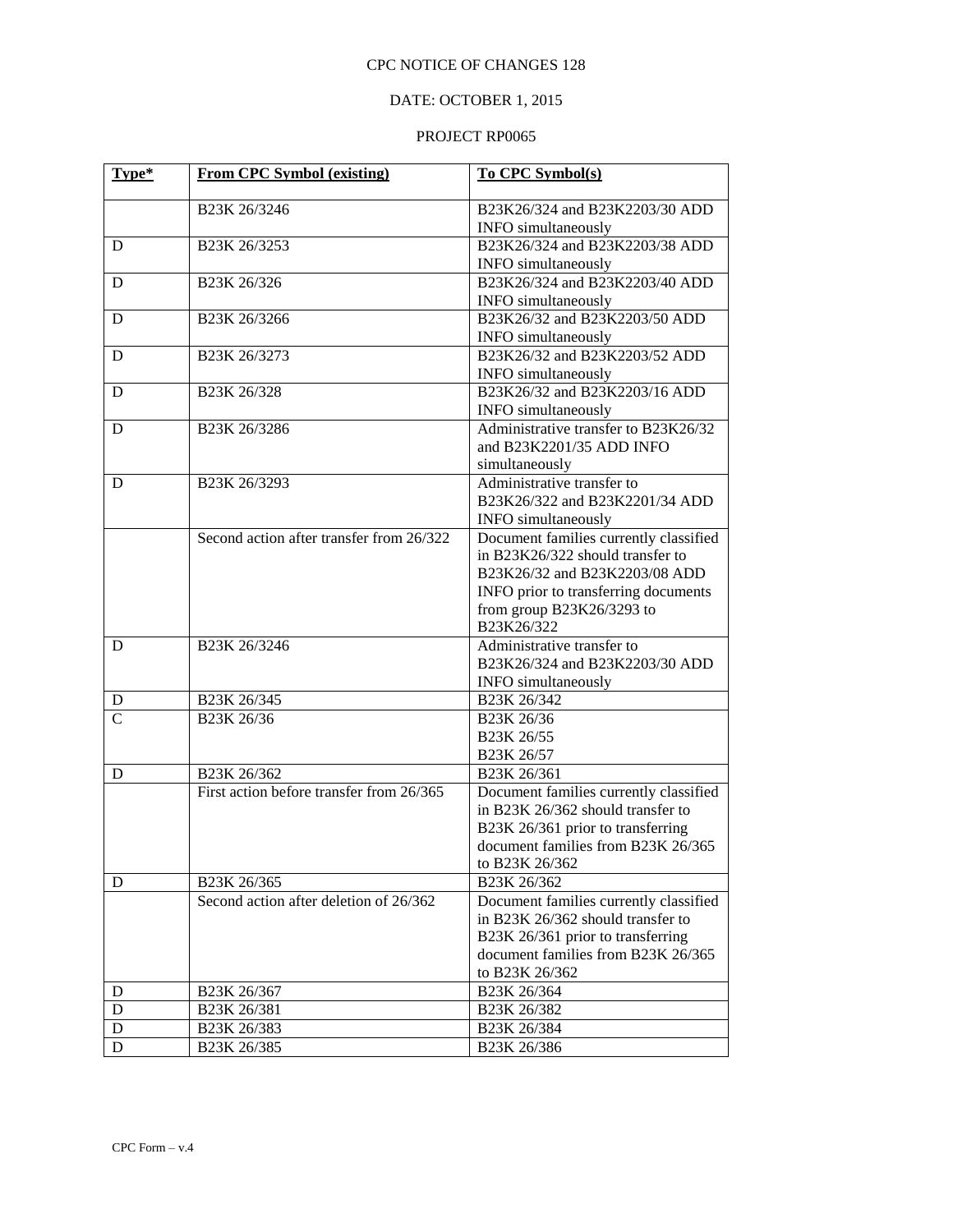## DATE: OCTOBER 1, 2015

| Type* | <b>From CPC Symbol (existing)</b>                                                           | To CPC Symbol(s)                                                                                                                                                                          |
|-------|---------------------------------------------------------------------------------------------|-------------------------------------------------------------------------------------------------------------------------------------------------------------------------------------------|
|       | Third action after 26/386 is deleted and<br>newly created                                   | Document families currently classified<br>in B23K 26/386 should transfer to<br>B23K 26/388 prior to transferring<br>document families from B23K 26/385<br>to B23K 26/386                  |
| D     | B23K 26/386                                                                                 | B23K 26/388                                                                                                                                                                               |
|       | Second action before deletion of 26/385<br>and after 26/388 is deleted and newly<br>created | Document families currently classified<br>in B23K 26/386 should transfer to<br>B23K 26/388 prior to transferring<br>document families from B23K 26/385<br>to B23K 26/386                  |
| D     | B <sub>23</sub> K 26/388                                                                    | B23K 26/389                                                                                                                                                                               |
|       | First action before deletion of 26/386                                                      | Document families currently classified<br>in B23K 26/388 should transfer to<br>B23K 26/389 prior to transferring<br>document families from B23K 26/386<br>to B23K 26/388                  |
| D     | B23K 26/4005                                                                                | B23K26/40 and B23K2203/50 ADD<br><b>INFO</b> simultaneously                                                                                                                               |
| D     | B23K 26/401                                                                                 | B23K26/40 and B23K2203/08 ADD<br><b>INFO</b> simultaneously                                                                                                                               |
| D     | B23K 26/4015                                                                                | B23K26/40 and B23K2203/50 ADD<br><b>INFO</b> simultaneously                                                                                                                               |
| D     | B23K 26/402                                                                                 | B23K26/40 and B23K2203/50 ADD<br><b>INFO</b> simultaneously                                                                                                                               |
|       | First action before deletion of 26/4025                                                     | Document families currently classified<br>in B23K 26/402 should transfer to<br>B23K 26/40 and B23K 2203/50 prior<br>to transferring document families from<br>B23K 26/4025 to B23K 26/402 |
| D     | B23K 26/4025                                                                                | B23K 26/402                                                                                                                                                                               |
|       | Second action after transfer from 26/402                                                    | Document families currently classified<br>in B23K 26/402 should transfer to<br>B23K 26/40 and B23K 2203/50 prior<br>to transferring document families<br>from B23K 26/4025 to B23K 26/402 |
| D     | B23K 26/403                                                                                 | B23K26/402 and B23K2203/30 ADD<br><b>INFO</b> simultaneously                                                                                                                              |
| D     | B <sub>23</sub> K 26/4035                                                                   | B23K26/402 and B23K2203/32 ADD<br><b>INFO</b> simultaneously                                                                                                                              |
| D     | B23K 26/404                                                                                 | B23K26/402 and B23K2203/34 ADD<br><b>INFO</b> simultaneously                                                                                                                              |
| D     | B23K 26/4045                                                                                | B23K26/402 and B23K2203/36 ADD<br><b>INFO</b> simultaneously                                                                                                                              |
| D     | B23K 26/405                                                                                 | B23K26/402 and B23K2203/38 ADD<br><b>INFO</b> simultaneously                                                                                                                              |
| D     | B23K 26/4055                                                                                | B23K26/402 and B23K2203/38 ADD<br><b>INFO</b> simultaneously                                                                                                                              |
| D     | B23K 26/406                                                                                 | B23K26/402 and B23K2203/40 ADD<br>INFO simultaneously                                                                                                                                     |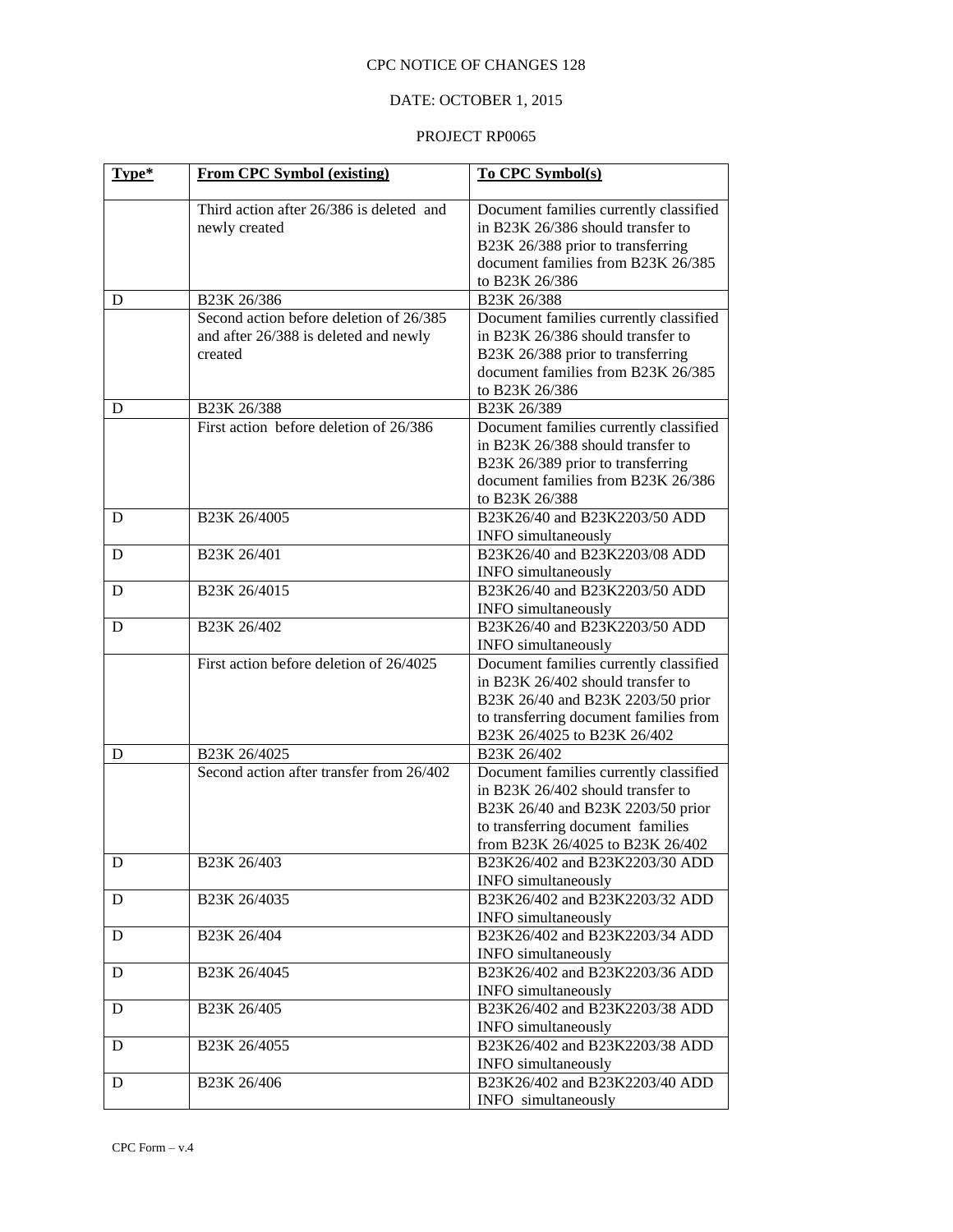## DATE: OCTOBER 1, 2015

#### PROJECT RP0065

| Type*         | <b>From CPC Symbol (existing)</b> | To CPC Symbol(s)               |
|---------------|-----------------------------------|--------------------------------|
| D             | B23K 26/4065                      | B23K26/402 and B23K2203/42 ADD |
|               |                                   | <b>INFO</b> simultaneously     |
| D             | B <sub>23</sub> K 26/407          | B23K26/40 and B23K2203/50 ADD  |
|               |                                   | <b>INFO</b>                    |
| D             | B <sub>23</sub> K 26/4075         | B23K26/40 and B23K2203/50 ADD  |
|               |                                   | <b>INFO</b> simultaneously     |
| D             | B <sub>23</sub> K 26/408          | B23K26/40 and B23K2203/52 ADD  |
|               |                                   | <b>INFO</b> simultaneously     |
| D             | B23K 26/4085                      | B23K26/40 and B23K2203/16 ADD  |
|               |                                   | <b>INFO</b> simultaneously     |
| D             | B23K 26/409                       | B23K26/40 and B23K2203/172 ADD |
|               |                                   | INFO simultaneously            |
| D             | B23K 26/4095                      | B23K26/40 and B23K2201/35 ADD  |
|               |                                   | <b>INFO</b> simultaneously     |
| D             | B23K 26/42                        | B23K 26/70                     |
| $\mathbf D$   | B23K 26/421                       | B23K 26/60                     |
| $\mathbf D$   | B23K 26/422                       | B <sub>23</sub> K 26/702       |
| $\mathbf D$   | B <sub>23</sub> K 26/423          | B23K 26/703                    |
| $\mathbf D$   | B23K 26/425                       | B23K 26/704                    |
| $\mathbf D$   | B23K 26/426                       | B23K 26/705                    |
| ${\bf D}$     | B <sub>23</sub> K 26/427          | B23K 26/706                    |
| D             | B <sub>23</sub> K 26/428          | B23K 26/707                    |
| $\mathbf C$   | B23K 2201/34                      | B23K 2201/34                   |
|               |                                   | B23K 2201/35                   |
| C             | B23K 2203/00                      | B23K 2203/00                   |
|               |                                   | B23K 2203/30                   |
|               |                                   | B23K 2203/32                   |
|               |                                   | B23K 2203/34                   |
|               |                                   | B23K 2203/36<br>B23K 2203/38   |
|               |                                   | B23K 2203/40                   |
|               |                                   | B23K 2203/42                   |
|               |                                   | B23K 2203/50                   |
|               |                                   | B <sub>23</sub> K 2203/52      |
|               |                                   | B23K 2203/54                   |
|               |                                   | B23K 2203/56                   |
| $\mathsf{C}$  | B <sub>23</sub> K 2203/04         | B23K 2203/04                   |
|               |                                   | B23K 2203/05                   |
| $\mathcal{C}$ | B23K 2203/08                      | B23K 2203/08                   |
|               |                                   | B23K 2203/15                   |
| $\mathsf{C}$  | B23K 2203/16                      | B <sub>23</sub> K 2203/16      |
|               |                                   | B23K 2203/166                  |
|               |                                   | B23K 2203/172                  |
| $\mathcal{C}$ | B <sub>23</sub> K 2203/18         | B <sub>23</sub> K 2203/18      |
|               |                                   | B23K 2203/26                   |

 $*$  C = entries with modified file scope where reclassification of documents from the entries is involved; Q = new entries which are firstly populated with documents via administrative transfers from deleted (D) entries. Afterwards, the transferred documents into the Q entry will either stay or be moved to more appropriate entries, as determined by intellectual reclassification;  $D =$  deleted entries.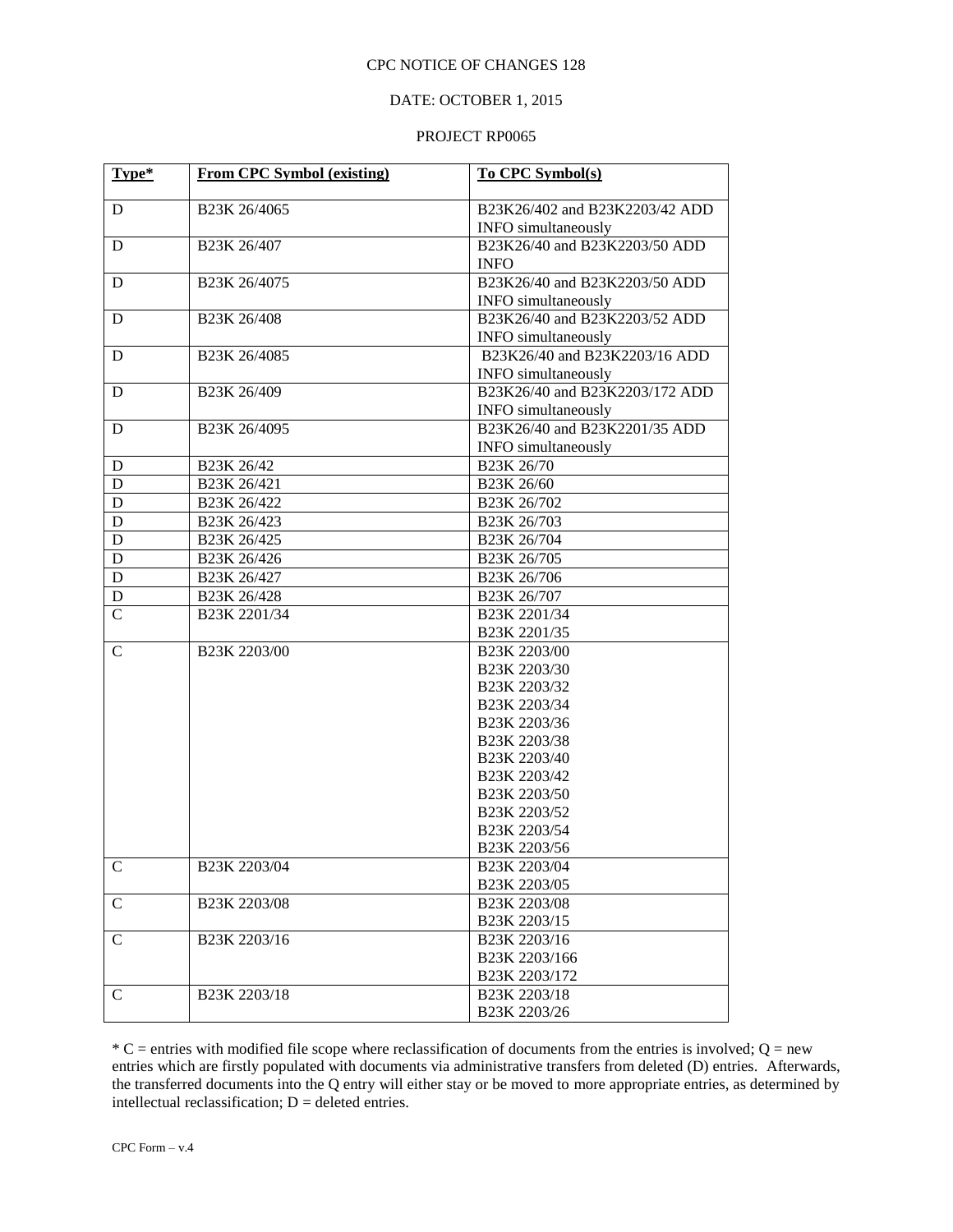### DATE: OCTOBER 1, 2015

#### PROJECT RP0065

### NOTES:

- Only C, D, and Q type entries are included in the table above.
- When multiple symbols are included in the "To" column, avoid using ranges of symbols in order to be as precise as possible.
- For administrative transfer of documents, the following text should be used: "< administrative transfer to XX>" or "<administrative transfer to XX and YY simultaneously>" when administrative transfer of the same documents is to more than one place.
- Administrative transfer to main trunk groups is assumed to be "invention information", unless otherwise indicated, and to 2000 series groups is assumed to be "additional information".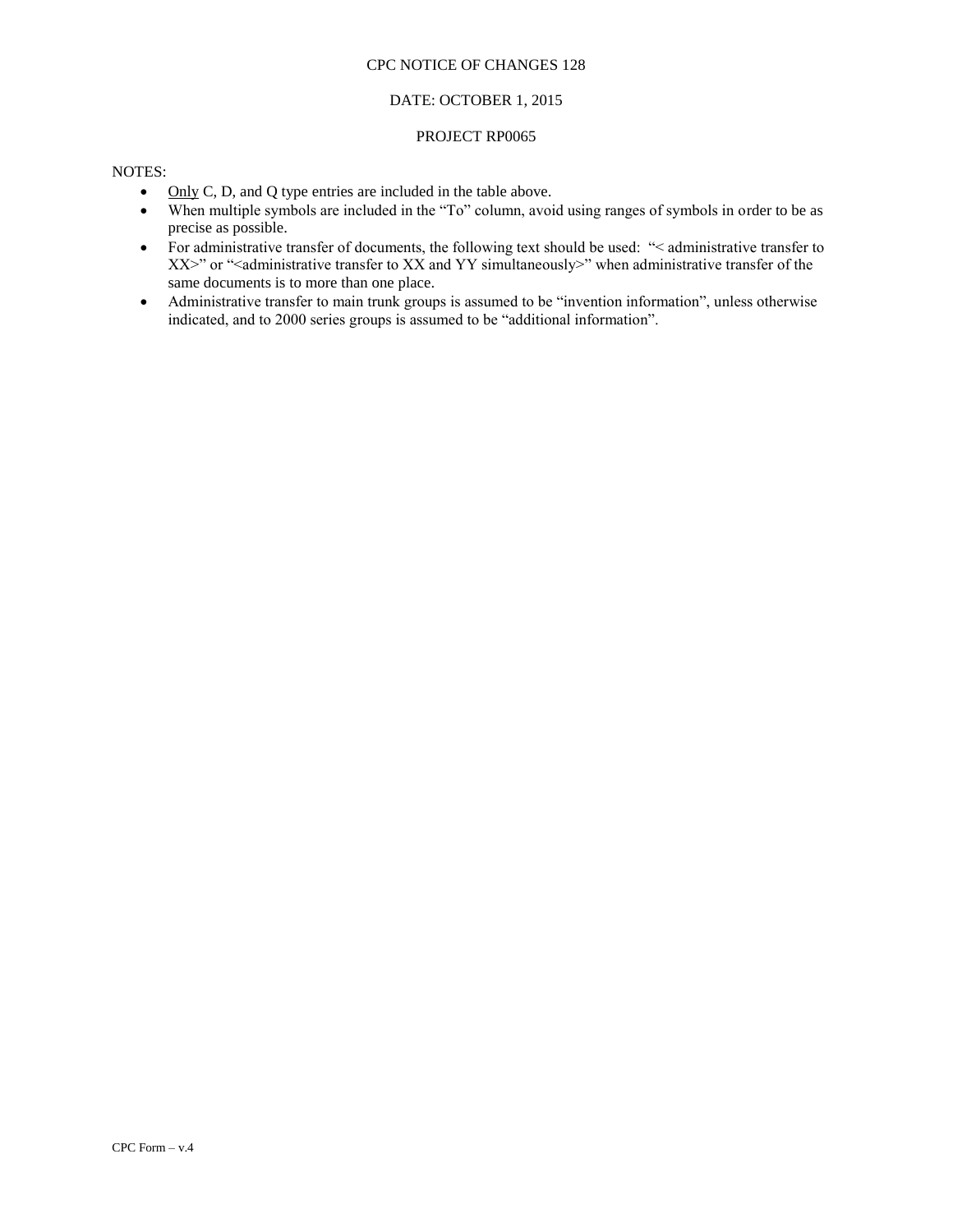## DATE: OCTOBER 1, 2015

#### PROJECT RP0065

## 4. CHANGES TO THE CPC-TO-IPC CONCORDANCE LIST (CICL)

| CPC                      | $IPC$                    | <b>Action</b>  |
|--------------------------|--------------------------|----------------|
| B23K 26/0003             | B23K 26/00               | <b>DELETE</b>  |
| B23K 26/0009             | B23K 26/00               | <b>DELETE</b>  |
| B23K 26/0012             | B23K 26/00               | <b>DELETE</b>  |
| B23K 26/0015             | B23K 26/00               | <b>DELETE</b>  |
| B23K 26/0018             | B23K 26/00               | <b>DELETE</b>  |
| B23K 26/0021             | B23K 26/00               | <b>DELETE</b>  |
| B23K 26/0024             | B23K 26/00               | <b>DELETE</b>  |
| B23K 26/0027             | B23K 26/00               | <b>DELETE</b>  |
| B23K 26/003              | B23K 26/00               | <b>DELETE</b>  |
| B23K 26/0033             | B23K 26/00               | <b>DELETE</b>  |
| B23K 26/0036             | B23K 26/00               | <b>DELETE</b>  |
| B23K 26/0039             | B23K 26/00               | <b>DELETE</b>  |
| B23K 26/0042             | B23K 26/00               | <b>DELETE</b>  |
| B23K 26/0045             | B23K 26/00               | <b>DELETE</b>  |
| B23K 26/0048             | B23K 26/00               | <b>DELETE</b>  |
| B23K 26/0051             | B23K 26/00               | <b>DELETE</b>  |
| B <sub>23</sub> K 26/023 | B23K 26/02               | <b>DELETE</b>  |
| B23K 26/026              | B23K 26/02               | <b>DELETE</b>  |
| B23K 26/0342             | B23K 26/03               | <b>NEW</b>     |
| B23K 26/0344             | B23K 26/03               | <b>NEW</b>     |
| B <sub>23</sub> K 26/035 | B23K 26/035              | <b>NEW</b>     |
| B23K 26/036              | B23K 26/03               | <b>DELETE</b>  |
| B <sub>23</sub> K 26/037 | B23K 26/035              | <b>NEW</b>     |
| B <sub>23</sub> K 26/038 | B23K 26/03               | <b>DELETE</b>  |
| B23K 26/041              | B23K 26/04               | <b>DELETE</b>  |
| B <sub>23</sub> K 26/042 | B23K 26/042              | <b>NEW</b>     |
| B23K 26/044              | B23K 26/044              | <b>NEW</b>     |
| B <sub>23</sub> K 26/045 | B23K 26/04               | <b>DELETE</b>  |
| B23K 26/046              | B23K 26/046              | <b>UPDATED</b> |
| B23K 26/0619             | B23K 26/06               | <b>NEW</b>     |
| B23K 26/062              | B23K 26/062              | <b>NEW</b>     |
| B23K 26/0621             | B23K 26/06               | <b>DELETE</b>  |
| B23K 26/0622             | B23K 26/0622             | <b>NEW</b>     |
| B23K 26/0624             | B23K 26/0622             | <b>NEW</b>     |
| B23K 26/063              | B23K 26/06               | <b>DELETE</b>  |
| B23K 26/0635             | B23K 26/06               | <b>DELETE</b>  |
| B23K 26/0639             | <b>B23K 26/06</b>        | <b>DELETE</b>  |
| B <sub>23</sub> K 26/064 | B <sub>23</sub> K 26/064 | <b>NEW</b>     |
| B23K 26/0656             | B23K 26/06               | <b>DELETE</b>  |
| B23K 26/066              | B23K 26/066              | <b>NEW</b>     |
| B23K 26/0807             | B23K 26/08               | <b>DELETE</b>  |
| B23K 26/0815             | B23K 26/08               | <b>DELETE</b>  |
| B23K 26/082              | B23K 26/082              | <b>NEW</b>     |
| B23K 26/0821             | B23K 26/082              | <b>NEW</b>     |
| B23K 26/121              | B23K 26/12               | <b>DELETE</b>  |
| B23K 26/122              | B23K 26/122              | <b>UPDATED</b> |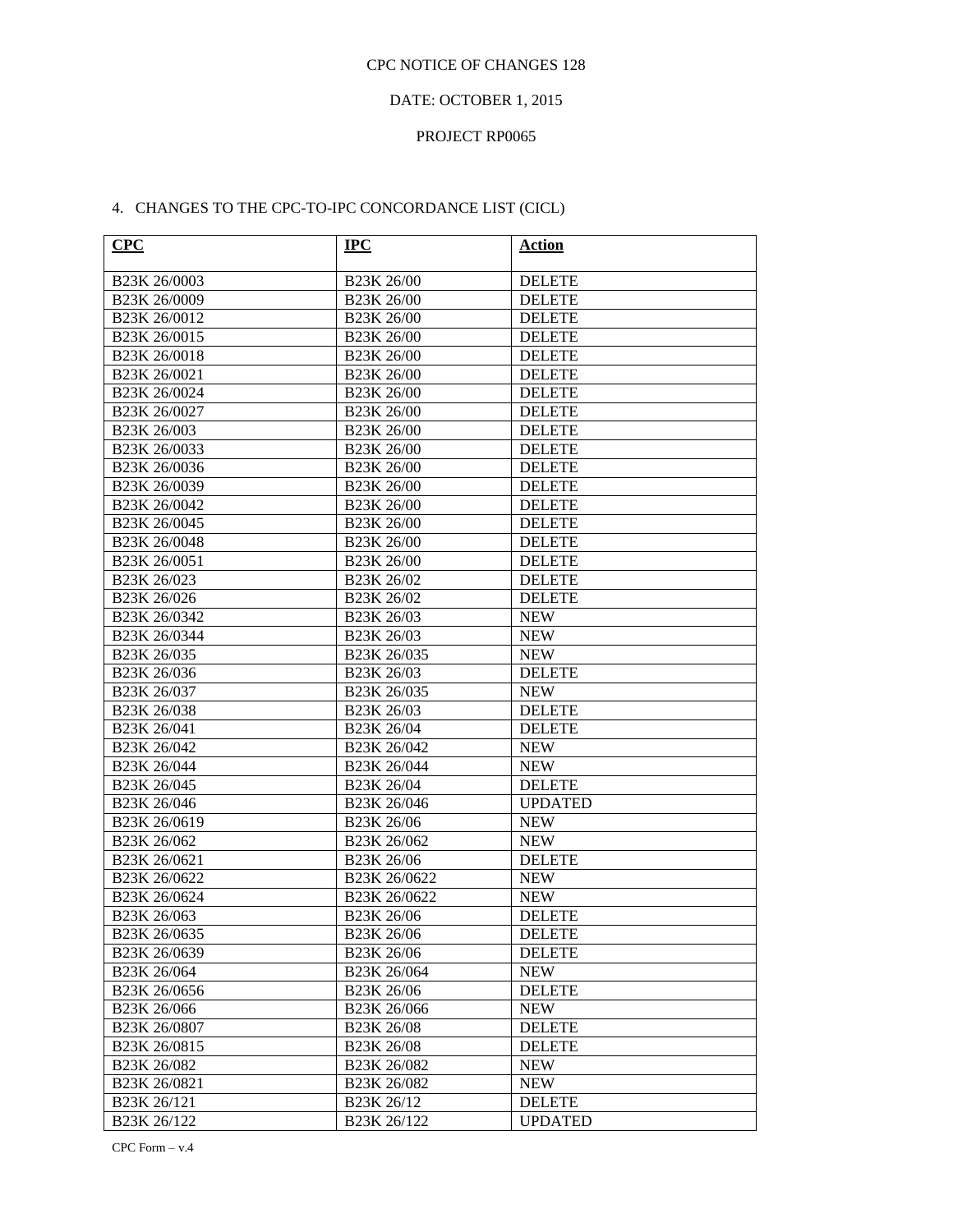## DATE: OCTOBER 1, 2015

## PROJECT RP0065

| B23K 26/1224                          | B <sub>23</sub> K 26/12              | <b>NEW</b>     |
|---------------------------------------|--------------------------------------|----------------|
| B23K 26/1405                          | B23K 26/14                           | <b>DELETE</b>  |
| B <sub>23</sub> K <sub>26</sub> /1411 | B23K 26/14                           | <b>DELETE</b>  |
| B23K 26/1417                          | B23K 26/14                           | <b>DELETE</b>  |
| B23K 26/142                           | B23K 26/142                          | <b>NEW</b>     |
| B23K 26/1436                          | B23K 26/14                           | <b>NEW</b>     |
| B <sub>23</sub> K 26/1437             | B23K 26/14                           | <b>NEW</b>     |
| B23K 26/1438                          | B23K 26/14                           | <b>NEW</b>     |
| B23K 26/144                           | B <sub>23</sub> K <sub>26</sub> /144 | <b>NEW</b>     |
| B23K 26/1441                          | B23K 26/14                           | <b>DELETE</b>  |
| B23K 26/1447                          | B23K 26/14                           | <b>DELETE</b>  |
| B23K 26/1452                          | B23K 26/14                           | <b>DELETE</b>  |
| B23K 26/1458                          | B23K 26/14                           | <b>DELETE</b>  |
| B <sub>23</sub> K <sub>26</sub> /146  | B23K 26/146                          | <b>NEW</b>     |
| B23K 26/1462                          | B <sub>23</sub> K <sub>26</sub> /14  | <b>NEW</b>     |
| B23K 26/203                           | B23K 26/20                           | <b>DELETE</b>  |
| B23K 26/21                            | B23K 26/21                           | <b>NEW</b>     |
| B23K 26/211                           | B23K 26/211                          | <b>NEW</b>     |
| B23K 26/242                           | B23K 26/242                          | <b>NEW</b>     |
| B23K 26/243                           | B23K 26/24                           | <b>DELETE</b>  |
| B23K 26/244                           | B23K 26/244                          | <b>NEW</b>     |
| B23K 26/246                           | B <sub>23</sub> K 26/24              | <b>DELETE</b>  |
| B23K 26/262                           | B23K 26/262                          | <b>NEW</b>     |
| B23K 26/265                           | B <sub>23</sub> K <sub>26</sub> /26  | <b>DELETE</b>  |
| B23K 26/282                           | B23K 26/282                          | <b>NEW</b>     |
| B23K 26/285                           | B23K 26/28                           | <b>DELETE</b>  |
| B23K 26/302                           | B23K 26/302                          | <b>NEW</b>     |
| B23K 26/305                           | B23K 26/30                           | <b>DELETE</b>  |
| B23K 26/3206                          | B23K 26/32                           | <b>DELETE</b>  |
| B23K 26/3213                          | B23K 26/32                           | <b>DELETE</b>  |
| B23K 26/322                           | B23K 26/322                          | <b>UPDATED</b> |
| B23K 26/3226                          | B23K 26/32                           | <b>DELETE</b>  |
| B23K 26/323                           | B23K 26/323                          | <b>NEW</b>     |
| B23K 26/3233                          | B23K 26/32                           | <b>DELETE</b>  |
| B <sub>23</sub> K 26/324              | B23K 26/324                          | <b>UPDATED</b> |
| B <sub>23</sub> K 26/3246             | <b>B23K 26/32</b>                    | <b>DELETE</b>  |
| B23K 26/3253                          | B23K 26/32                           | <b>DELETE</b>  |
| B <sub>23</sub> K 26/326              | B23K 26/32                           | <b>DELETE</b>  |
| B23K 26/3266                          | B <sub>23</sub> K 26/32              | <b>DELETE</b>  |
| B23K 26/3273                          | B <sub>23</sub> K 26/32              | <b>DELETE</b>  |
| B23K 26/328                           | B <sub>23</sub> K 26/32              | <b>DELETE</b>  |
| B23K 26/3286                          | B <sub>23</sub> K 26/32              | <b>DELETE</b>  |
| B23K 26/3293                          | B <sub>23</sub> K 26/32              | <b>DELETE</b>  |
| B23K 26/342                           | B <sub>23</sub> K 26/342             | <b>NEW</b>     |
| B23K 26/345                           | B <sub>23</sub> K 26/34              | <b>DELETE</b>  |
| B23K 26/346                           | B23K26/346                           | <b>NEW</b>     |
| B23K 26/348                           | B23K26/348                           | <b>NEW</b>     |
| B23K 26/351                           | B23K26/351                           | <b>NEW</b>     |
| B23K 26/352                           | B23K26/352                           | <b>NEW</b>     |
| B23K 26/354                           | B23K26/354                           | <b>NEW</b>     |
| B23K 26/356                           | B23K26/356                           | <b>NEW</b>     |
| B23K 26/359                           | B23K26/359                           | <b>NEW</b>     |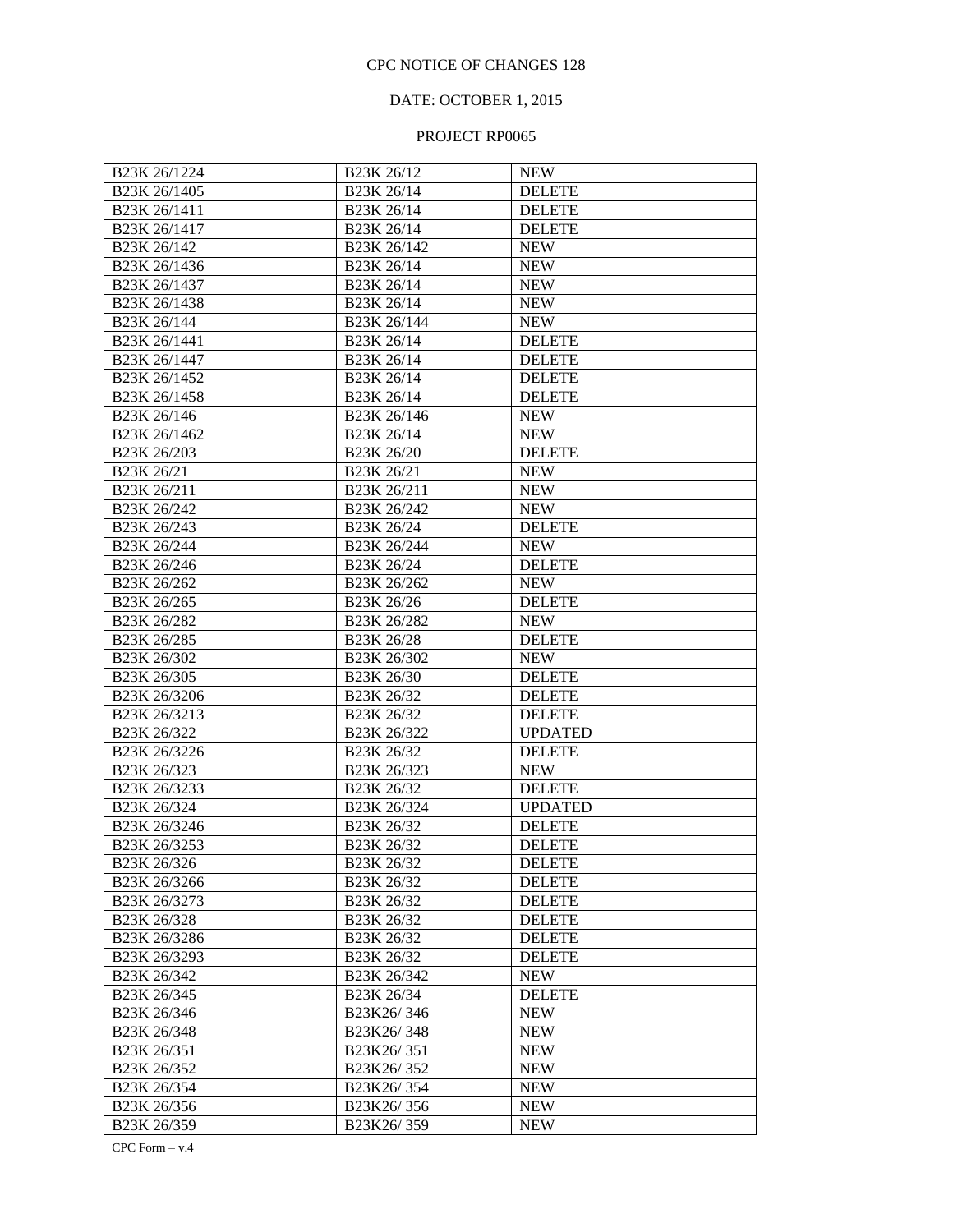## DATE: OCTOBER 1, 2015

## PROJECT RP0065

| B <sub>23</sub> K 26/361                         | B <sub>23</sub> K 26/361                        | <b>NEW</b>     |
|--------------------------------------------------|-------------------------------------------------|----------------|
| B23K 26/362                                      | B23K 26/362                                     | <b>UPDATED</b> |
| B23K 26/364                                      | B23K 26/364                                     | <b>NEW</b>     |
| B23K 26/365                                      | B23K 26/36                                      | <b>DELETE</b>  |
| B23K 26/367                                      | B23K 26/36                                      | <b>DELETE</b>  |
| B23K 26/381                                      | B23K 26/38                                      | <b>DELETE</b>  |
| B23K 26/382                                      | B23K 26/382                                     | <b>NEW</b>     |
| B23K 26/383                                      | B23K 26/38                                      | <b>DELETE</b>  |
| B23K 26/384                                      | B23K 26/384                                     | <b>NEW</b>     |
| B23K 26/385                                      | B23K 26/38                                      | <b>DELETE</b>  |
| B23K 26/386                                      | B23K 26/386                                     | <b>UPDATED</b> |
| B23K 26/388                                      | B23K 26/388                                     | <b>UPDATED</b> |
| B23K 26/389                                      | B23K 26/382                                     | <b>NEW</b>     |
| B23K 26/4005                                     | B23K 26/40                                      | <b>DELETE</b>  |
| B23K 26/401                                      | B23K 26/40                                      | <b>DELETE</b>  |
| B23K 26/4015                                     | B23K 26/40                                      | <b>DELETE</b>  |
| B23K 26/402                                      | B23K 26/402                                     | <b>UPDATED</b> |
| B <sub>23</sub> K 26/4025                        | B23K 26/40                                      | <b>DELETE</b>  |
| B <sub>23</sub> K <sub>26</sub> /403             | B23K 26/40                                      | <b>DELETE</b>  |
| B23K 26/4035                                     | B23K 26/40                                      | <b>DELETE</b>  |
| B23K 26/404                                      | B23K 26/40                                      | <b>DELETE</b>  |
| B23K 26/4045                                     | B23K 26/40                                      | <b>DELETE</b>  |
| B23K 26/405                                      | B23K 26/40                                      | <b>DELETE</b>  |
| B23K 26/4055                                     | B23K 26/40                                      | <b>DELETE</b>  |
| B23K 26/406                                      | B23K 26/40                                      | <b>DELETE</b>  |
| B23K 26/4065                                     | B23K 26/40                                      | <b>DELETE</b>  |
| B23K 26/407                                      | B23K 26/40                                      | <b>DELETE</b>  |
| B23K 26/4075                                     | B23K 26/40                                      | <b>DELETE</b>  |
| B23K 26/408                                      | B23K 26/40                                      | <b>DELETE</b>  |
| B23K 26/4085                                     | B23K 26/40                                      | <b>DELETE</b>  |
| B23K 26/409                                      | B23K 26/40                                      | <b>DELETE</b>  |
| B23K 26/4095                                     | B23K 26/40                                      | <b>DELETE</b>  |
| B23K 26/42                                       | B <sub>23</sub> K <sub>26</sub> /4 <sub>2</sub> | <b>DELETE</b>  |
| B23K 26/421                                      | B23K 26/42                                      | <b>DELETE</b>  |
| B23K 26/422                                      | B23K 26/42                                      | <b>DELETE</b>  |
| B <sub>23</sub> K <sub>26</sub> /4 <sub>23</sub> | B <sub>23</sub> K <sub>26</sub> /42             | <b>DELETE</b>  |
| B23K 26/425                                      | B23K 26/42                                      | <b>DELETE</b>  |
| B <sub>23</sub> K 26/426                         | B23K 26/42                                      | <b>DELETE</b>  |
| B23K 26/427                                      | B <sub>23</sub> K 26/42                         | <b>DELETE</b>  |
| B23K 26/428                                      | B <sub>23</sub> K 26/42                         | <b>DELETE</b>  |
| B23K 26/50                                       | B23K 26/50                                      | <b>NEW</b>     |
| B23K 26/53                                       | B <sub>23</sub> K 26/53                         | <b>NEW</b>     |
| B23K 26/55                                       | B <sub>23</sub> K 26/55                         | <b>NEW</b>     |
| B23K 26/57                                       | B <sub>23</sub> K 26/57                         | <b>NEW</b>     |
| B23K 26/60                                       | B <sub>23</sub> K 26/60                         | <b>NEW</b>     |
| B23K 26/70                                       | B <sub>23</sub> K 26/70                         | <b>NEW</b>     |
| B23K 26/702                                      | B <sub>23</sub> K 26/70                         | <b>NEW</b>     |
| B23K 26/703                                      | B <sub>23</sub> K 26/70                         | <b>NEW</b>     |
| B23K 26/704                                      | B <sub>23</sub> K 26/70                         | <b>NEW</b>     |
| B23K 26/705                                      | B <sub>23</sub> K 26/70                         | <b>NEW</b>     |
| B23K 26/706                                      | B <sub>23</sub> K 26/70                         | <b>NEW</b>     |
| B23K 26/707                                      | B <sub>23</sub> K 26/70                         | <b>NEW</b>     |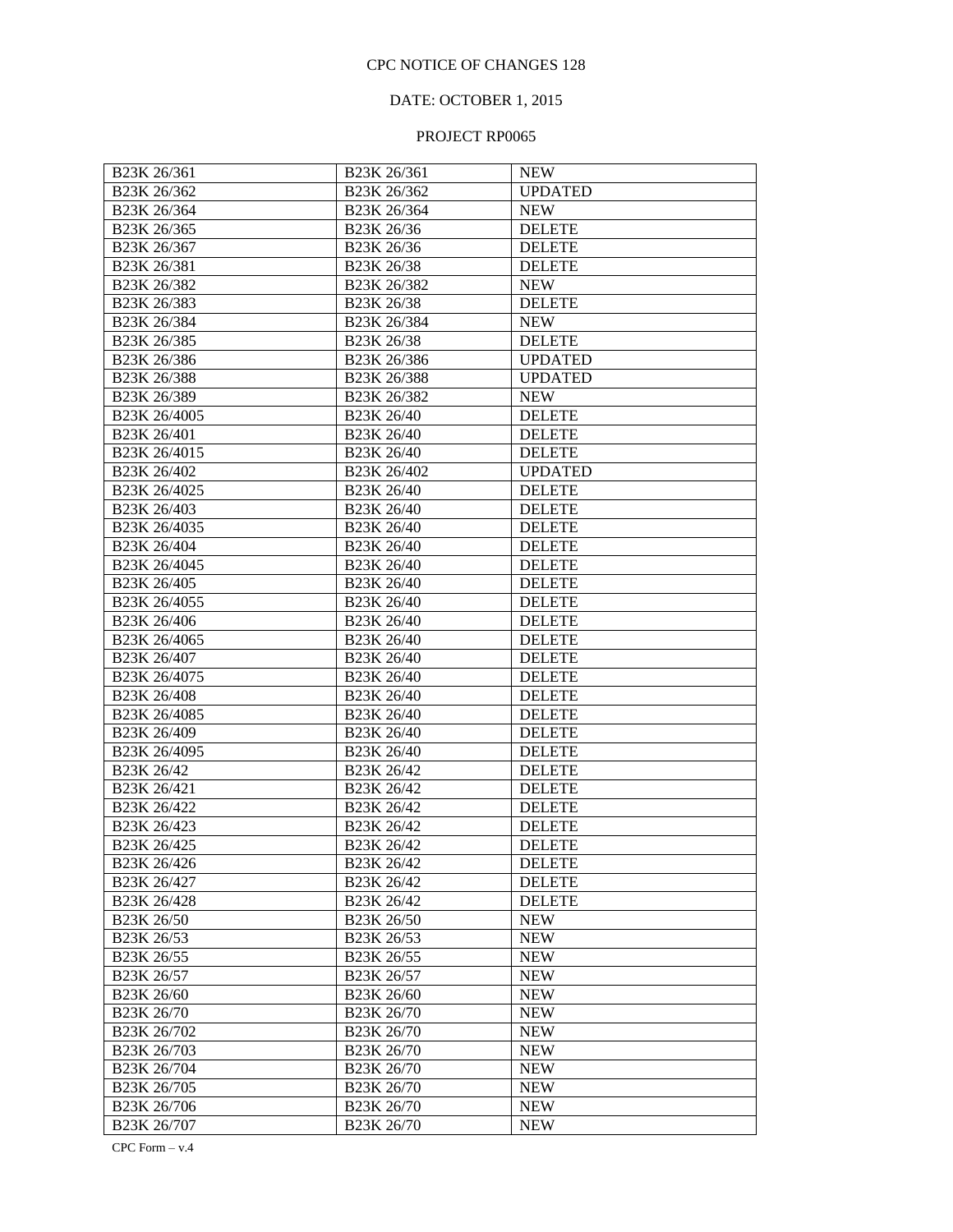## DATE: OCTOBER 1, 2015

## PROJECT RP0065

| B23K2201/00                           | B23K101/00 | <b>NEW</b> |
|---------------------------------------|------------|------------|
| B23K2201/001                          | B23K101/00 | <b>NEW</b> |
| B23K2201/002                          | B23K101/00 | <b>NEW</b> |
| B23K2201/003                          | B23K101/00 | <b>NEW</b> |
| B23K2201/005                          | B23K101/00 | <b>NEW</b> |
| B23K2201/006                          | B23K101/00 | <b>NEW</b> |
| B23K2201/007                          | B23K101/00 | <b>NEW</b> |
| B23K2201/008                          | B23K101/00 | <b>NEW</b> |
| B23K2201/02                           | B23K101/02 | <b>NEW</b> |
| B23K2201/04                           | B23K101/04 | <b>NEW</b> |
| B23K2201/045                          | B23K101/04 | <b>NEW</b> |
| B23K2201/06                           | B23K201/06 | <b>NEW</b> |
| B23K2201/08                           | B23K201/08 | <b>NEW</b> |
| B23K2201/10                           | B23K201/10 | <b>NEW</b> |
| B23K2201/12                           | B23K201/12 | <b>NEW</b> |
| B23K2201/125                          | B23K201/12 | <b>NEW</b> |
| B23K2201/14                           | B23K201/14 | <b>NEW</b> |
| B23K2201/16                           | B23K201/16 | <b>NEW</b> |
| B23K2201/18                           | B23K201/18 | <b>NEW</b> |
| B23K2201/185                          | B23K201/18 | <b>NEW</b> |
| B23K2201/20                           | B23K201/20 | <b>NEW</b> |
| B23K2201/22                           | B23K201/22 | <b>NEW</b> |
| B23K2201/24                           | B23K201/24 | <b>NEW</b> |
| B23K2201/26                           | B23K201/26 | <b>NEW</b> |
| B23K2201/28                           | B23K201/28 | <b>NEW</b> |
| B23K2201/30                           | B23K201/30 | <b>NEW</b> |
| B23K2201/32                           | B23K201/32 | <b>NEW</b> |
| B23K2201/34                           | B23K201/34 | <b>NEW</b> |
| B23K2201/35                           | B23K201/34 | <b>NEW</b> |
| B <sub>23</sub> K <sub>2201</sub> /36 | B23K201/36 | <b>NEW</b> |
| B23K2201/38                           | B23K201/38 | <b>NEW</b> |
| B23K2201/40                           | B23K201/40 | <b>NEW</b> |
| B23K2201/42                           | B23K201/42 | <b>NEW</b> |
| B23K2203/00                           | B23K203/00 | <b>NEW</b> |
| B23K2203/02                           | B23K203/02 | <b>NEW</b> |
| B23K2203/04                           | B23K203/04 | <b>NEW</b> |
| B23K2203/05                           | B23K203/04 | <b>NEW</b> |
| B <sub>23</sub> K <sub>2203</sub> /06 | B23K203/06 | <b>NEW</b> |
| B23K2203/08                           | B23K203/08 | <b>NEW</b> |
| B23K2203/10                           | B23K203/10 | <b>NEW</b> |
| B23K2203/12                           | B23K203/12 | <b>NEW</b> |
| B23K2203/14                           | B23K203/14 | <b>NEW</b> |
| B23K2203/15                           | B23K203/08 | <b>NEW</b> |
| B23K2203/16                           | B23K203/16 | <b>NEW</b> |
| B23K2203/166                          | B23K203/16 | <b>NEW</b> |
| B23K2203/172                          | B23K203/16 | <b>NEW</b> |
| B23K2203/18                           | B23K203/18 | <b>NEW</b> |
| B23K2203/20                           | B23K203/20 | <b>NEW</b> |
| B23K2203/22                           | B23K203/22 | <b>NEW</b> |
| B23K2203/24                           | B23K203/24 | <b>NEW</b> |
| B23K2203/26                           | B23K203/18 | <b>NEW</b> |
| B23K2203/30                           | B23K203/00 | <b>NEW</b> |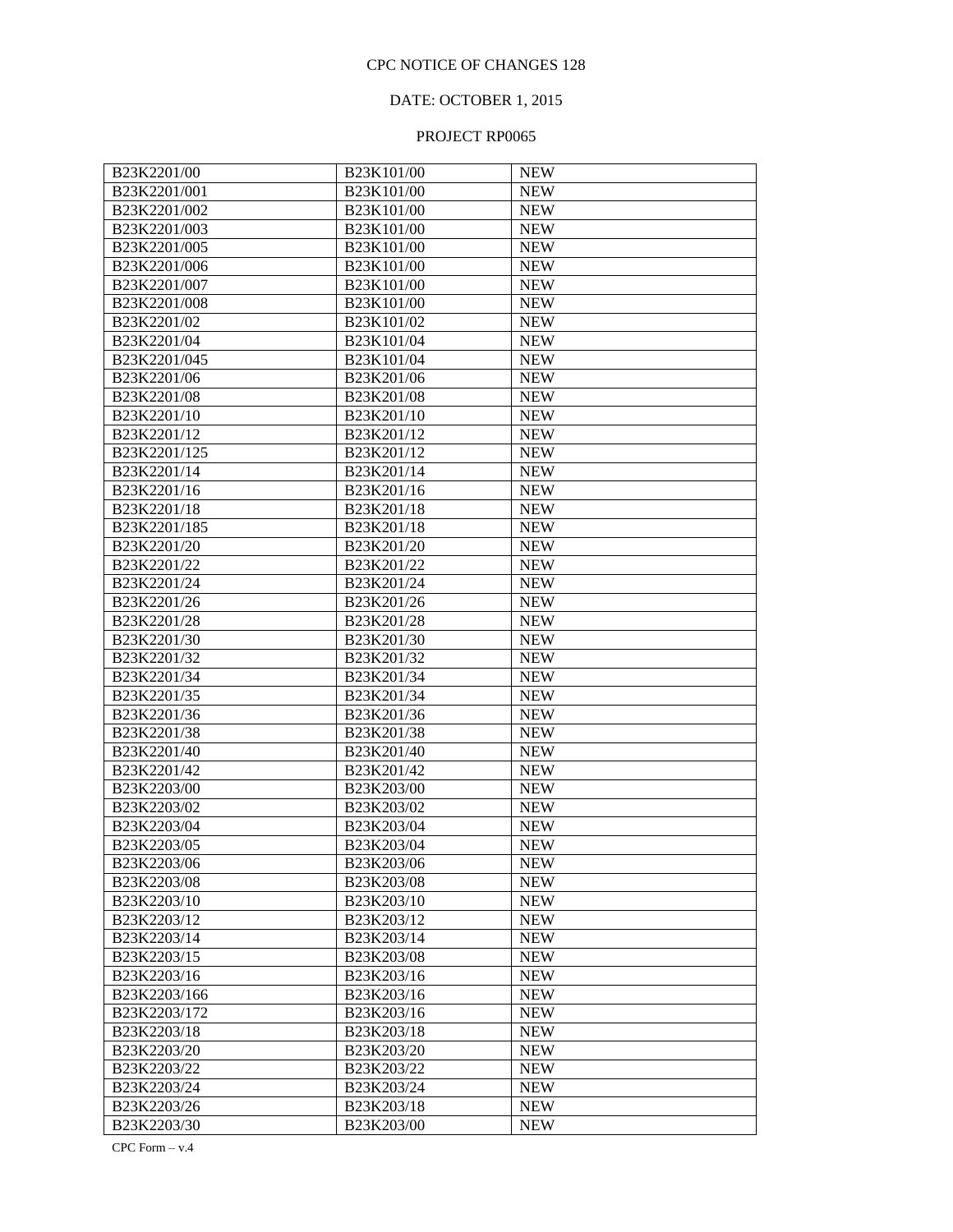### DATE: OCTOBER 1, 2015

#### PROJECT RP0065

| B <sub>23</sub> K <sub>2203</sub> /32 | B23K203/00 | <b>NEW</b> |
|---------------------------------------|------------|------------|
| B23K2203/34                           | B23K203/00 | <b>NEW</b> |
| B23K2203/36                           | B23K203/00 | <b>NEW</b> |
| B23K2203/38                           | B23K203/00 | <b>NEW</b> |
| B23K2203/40                           | B23K203/00 | <b>NEW</b> |
| B <sub>23</sub> K <sub>2203</sub> /42 | B23K203/00 | <b>NEW</b> |
| B <sub>23</sub> K <sub>2203</sub> /50 | B23K203/00 | <b>NEW</b> |
| B <sub>23</sub> K <sub>2203</sub> /52 | B23K203/00 | <b>NEW</b> |
| B23K2203/54                           | B23K203/00 | <b>NEW</b> |
| B23K2203/56                           | B23K203/00 | <b>NEW</b> |

\*Action column:

- For an (N) or (Q) entry, provide an IPC symbol and complete the Action column with "NEW."
- For an existing CPC main trunk entry or indexing entry where the existing IPC symbol needs to be changed, provide an updated IPC symbol and complete the Action column with "UPDATED."
- For a (D) CPC entry or indexing entry complete the Action column with "DELETE." IPC symbol does not need to be included in the IPC column.
- For an (N) 2000 series CPC entry which is positioned within the main trunk scheme (breakdown code) provide an IPC symbol and complete the action column with "NEW".
- For an (N) 2000 series CPC entry positioned at the end of the CPC scheme (orthogonal code), with no IPC equivalent, complete the IPC column with "CPCONLY" and complete the action column with "NEW".

#### NOTES:

- F symbols are not included in the CICL table above.
- E and M symbols are not included in the CICL table above unless a change to the existing IPC is desired.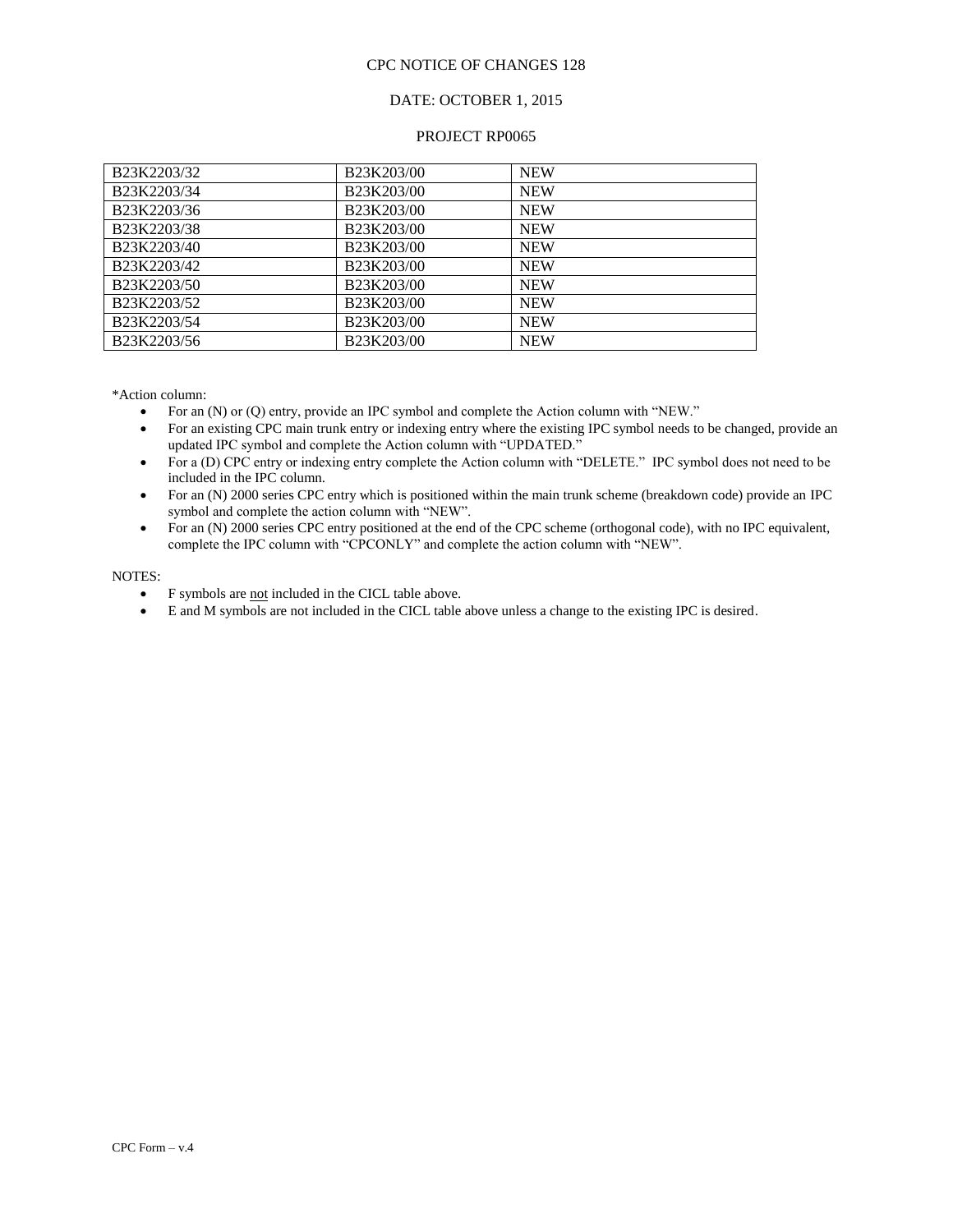## DATE: OCTOBER 1, 2015

### PROJECT RP0065

### 5. CROSS-REFERENCE LIST (CRL)

### Scheme references impacted by this revision project

| <b>Location of reference</b> | Referenced subclass or     | <b>Action; New reference symbol; New</b> |
|------------------------------|----------------------------|------------------------------------------|
| to be changed                | group to be changed        | text                                     |
| B23K37/00                    | { laser protective screens | { laser protective screens B23K26/706    |
|                              | B23K26/427; } protective   | ; } protective shields for               |
|                              | shields for                |                                          |
| D06H7/22                     | $\ldots$ ({by laser beam   | ({by laser beam B23K26/402})             |
|                              | B23K26/4055})              |                                          |
| H01C17/242                   | B23K26/0003                | trimming by laser in general             |
|                              |                            | B23K26/351                               |

Definitions references impacted by this revision project

| <b>Location of reference</b><br>to be changed | <b>Referenced subclass or</b><br>group to be changed | <b>Section of</b><br>definition                           | <b>Action; New reference symbol;</b><br>New text                                                       |
|-----------------------------------------------|------------------------------------------------------|-----------------------------------------------------------|--------------------------------------------------------------------------------------------------------|
| B23K26/00                                     | B23K26/4025                                          | References relevant<br>to classification in<br>this group | B23K 26/402;<br>Laser lift-off by applying laser at<br>an interface through the front layer            |
| B23K26/08                                     | B23K26/422                                           | Special rules of<br>classification<br>within this group   | B23K26/702;<br>Features of workpiece holding or<br>support member B23K26/702<br>B23K26/08 or subgroup. |
| <b>B28D</b>                                   | B23K26/4075                                          | Informative<br>references                                 | B23K26/40, B23K2203/50;<br>Working brittle material by laser<br>beam                                   |
| B28D5/00                                      | B23K26/4075                                          | Informative<br>references                                 | B23K26/40, B23K2203/50;<br>Working brittle material by laser<br>beam                                   |
| B29C59/007                                    | B23K26/4065                                          | References relevant<br>to classification in<br>this group | B23K26/402;<br>Working by laser beam, removal<br>material, plastics                                    |
| B29C59/16                                     | B23K26/4065                                          | References relevant<br>to classification in<br>this group | B23K26/402;<br>Working by laser beam, removal<br>material, plastics                                    |
| B29C66/1122                                   | B23K26/246                                           | Informative<br>references                                 | B23K26/244;<br>Overlap laser welding of metal<br>parts                                                 |
| B60J1/00                                      | B23K26/4025                                          | Informative<br>references                                 | B23K26/402;<br>By cutting seal with laser                                                              |
| C04B2237/52                                   | B23K26/0045                                          | References relevant<br>to classification in<br>this group | B23K26/006;<br>cutting of ceramic                                                                      |
| CO9J5/00                                      | B23K26/203                                           | References relevant<br>to classification in               | B23K26/211;<br>Welding with interposition of                                                           |